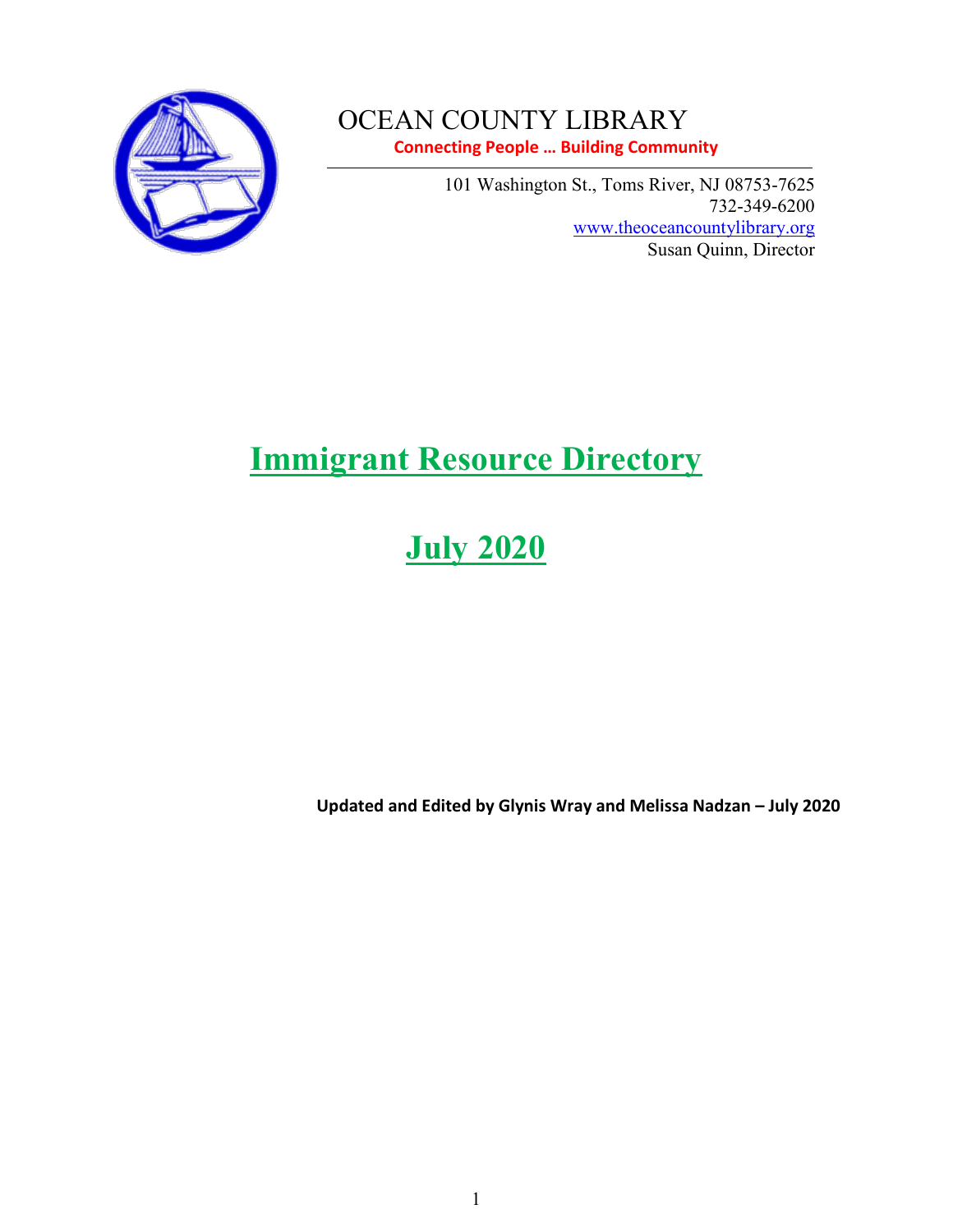# **Table of Contents**

<span id="page-1-0"></span>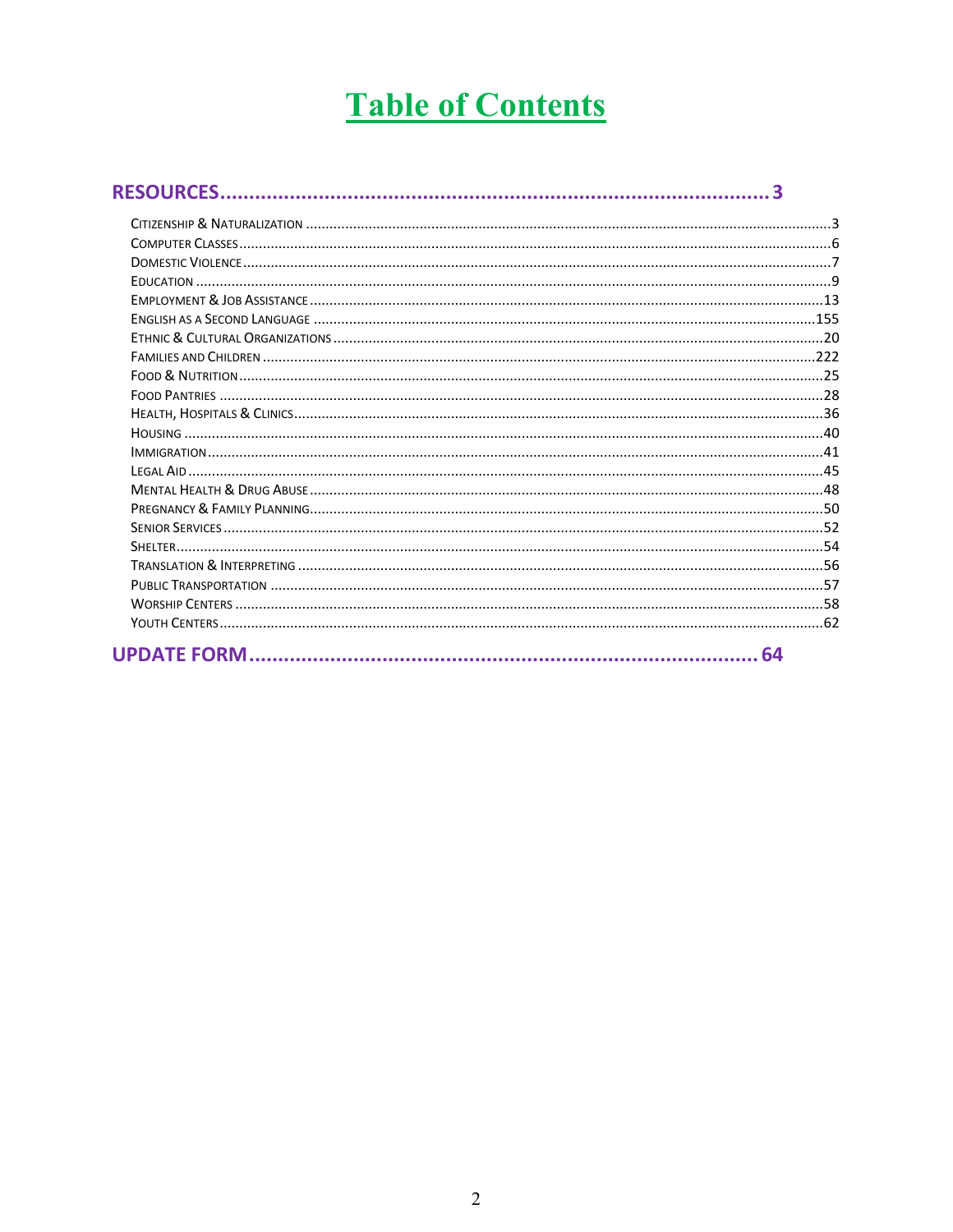# <span id="page-2-1"></span><span id="page-2-0"></span>**Citizenship & Naturalization**

# **Camden Center for Law & Social Justice**

North Camden Office 509 State St. Camden, NJ 08102 1-856 – 583 - 2950 FAX: 1-856-583 - 2950 http://www.cclsj.org/

Immigration Services Office 126 N. Broadway, 2<sup>nd</sup> Floor Camden, NJ 08103 1-856-583-2950 FAX: 1-856-583-2950 <http://camdenlawandjustice.org/immigration-services/>

- Privately-funded, non-profit, public-interest law firm dedicated to serving the civil law needs of the working poor.
- Low cost immigration services include: family immigration petitions for relatives, citizenship, asylum, work authorization, TPS, suspension of deportation, cancellation of removal, immigration court cases, consultations on all immigration matters, VAWA (Violence Against Women Act), affidavits of support. The consultation fee is \$30.

# **Catholic Charities Immigration Support Services**

200 Monmouth Avenue Lakewood, NJ 08701 732-363-5322 Toll Free Help Line: 1-800-360-7711 <https://www.catholiccharitiestrenton.org/services/immigration-human-trafficking/> Services provided for immigration support:

- Legal Assistance Services (Immigration petition help, translation of documents)
- Citizenship and Naturalization classes (Trenton location only)
- Immigration services (helping immigrants adapt to American lifestyle, certified case managers available for civil legal assistance recognized by the Dept. of Homeland Security)

# **Catholic Charities of the Archdiocese of Newark - Bishop Francis Center for Immigration Services**

976 Broad Street Newark, NJ 07102 973-733-3516 Fax: 973-733-9631 [http://www.ccannj.com/refugee\\_immigration.php](http://www.ccannj.com/refugee_immigration.php)

• Low-cost, fee-for-service program provides legal assistance in all phases of immigration and naturalization proceedings.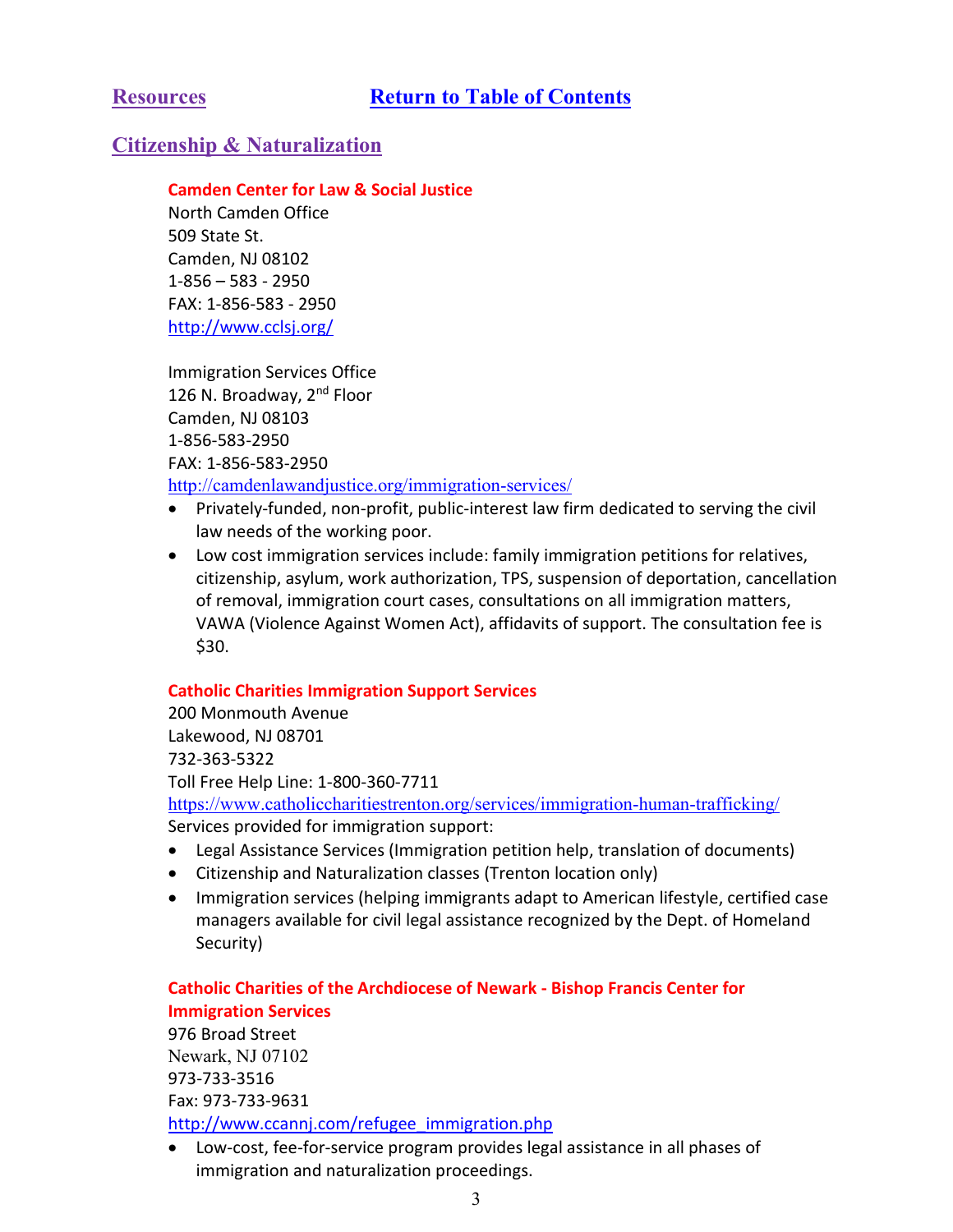- Consultation fee of either a \$50 or \$60 money order (depending on whether the question involves an immigration court case) and additional fees may apply depending on the type of work needed.\* Please bring paperwork about your situation to the consultation.
- Services include representation in deportation or exclusion proceedings before the Immigration Court and assistance in any matter involving immigration and citizenship.

# **Citizenship Study Guide (Online)**

<http://www.citizenshipstudyguide.com/>

- 100% free study guide to prepare you to ace the redesigned naturalization exam or citizenship test
- Study tools include: quizzes, games, flashcards and practice exercises of the 100 USCIS sample questions and answers with audio, written and multiple-choice interactive tests- all online and available 24/7.

# **El Centro Hispanoamericano**

525 East Front Street Plainfield, NJ 07060 908-753-8730 FAX: 908-753-8730

<http://www.elcentronj.org/>

- Legal Assistance (legal representation in cases involving immigration, refugee status, civil rights)
- Immigration Services (help with family petitions, temporary protective status (TPS), Violence Against Women Act (VAWA), residency, work authorizations, naturalizations, and more)

# **Lutheran Social Ministries of New Jersey**

3 Manhattan Drive, Burlington, NJ 08016 609-386-7171 FAX: 609-386-7191 [https://www.lsmnj.org/community-services/were-making-a-difference-throughout](https://www.lsmnj.org/community-services/were-making-a-difference-throughout-new-jersey/immigration-legal-services/)[new-jersey/immigration-legal-services/](https://www.lsmnj.org/community-services/were-making-a-difference-throughout-new-jersey/immigration-legal-services/)

- Staffed by attorneys and accredited representatives trained to provide assistance to those who are seeking to immigrate to this country.
- Recognized by the U.S. Board of Immigration Appeals as a provider of low-cost immigration counseling services for those unable to afford a private attorney.
- Legal services include: consultations on all immigrant matters, family petitions, permanent residence including adjustment of status and consular processing, citizenship, employment authorization, temporary protected status, suspension of deportation (NACARA), Violence Against Women Act (VAWA) self-petitions.
- Refugee services include: employment services and support to asylees and refugees within five years of entry, including: job placement; job upgrades; job counseling; and tuition assistance for vocational training
- ESL classes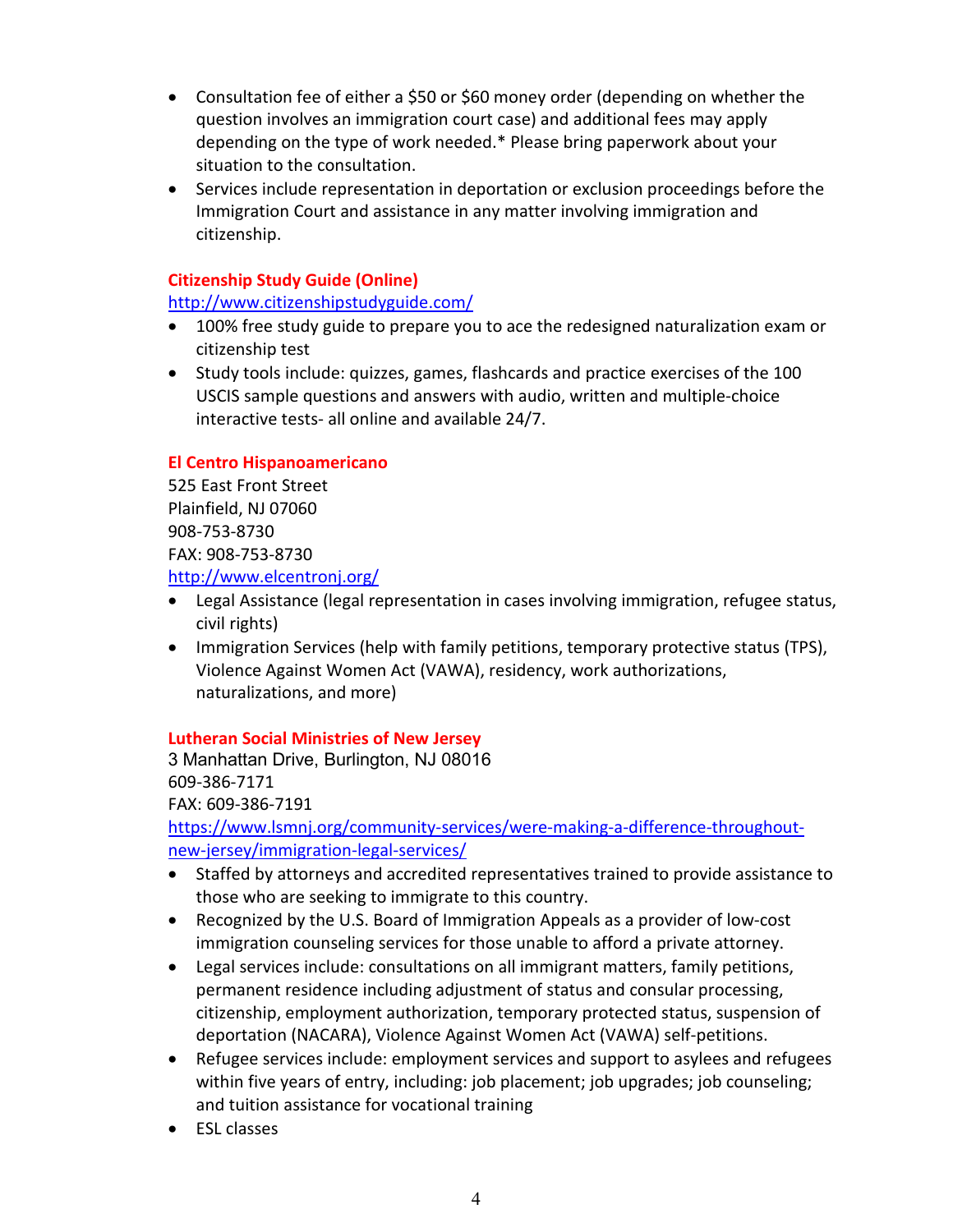# **Monmouth County Library**

**Headquarters** 125 Symmes Drive Manalapan, NJ 07726-3249 732-431-7220 <http://www.monmouthcountylib.org/>

- Free library services
- Free ESL and Citizenship classes
- Free English Conversation Groups

# **Ocean County Library**

## **Headquarters**

101 Washington Street Toms River, NJ 08753 732-349-6200

# [http://theoceancountylibrary.org](http://theoceancountylibrary.org/)

- Free public library services open to all Ocean County residents
- Free computers classes available
- ESL and citizenship classes and English Conversation Groups located in various branches
- Meeting rooms available for community groups
- Collection of Spanish books, magazines, newspapers, music, videos, and more in the Lakewood, Brick and Toms River branches
- Bilingual children's books available
- Materials for adults wanting to learn English
- Interpreting services available through Language Line

# **U.S. Citizenship & Immigration Services**

National Customer Service Center 1-800-375-5283 TDD for the Hearing Impaired: 1-800-767-1833 <http://www.uscis.gov/portal/site/uscis>

- Citizenship and immigration forms
- Citizenship resources (applications, guides, information)
- Green card information and resources
- Laws and law information
- Tools (online form filing, track status, etc)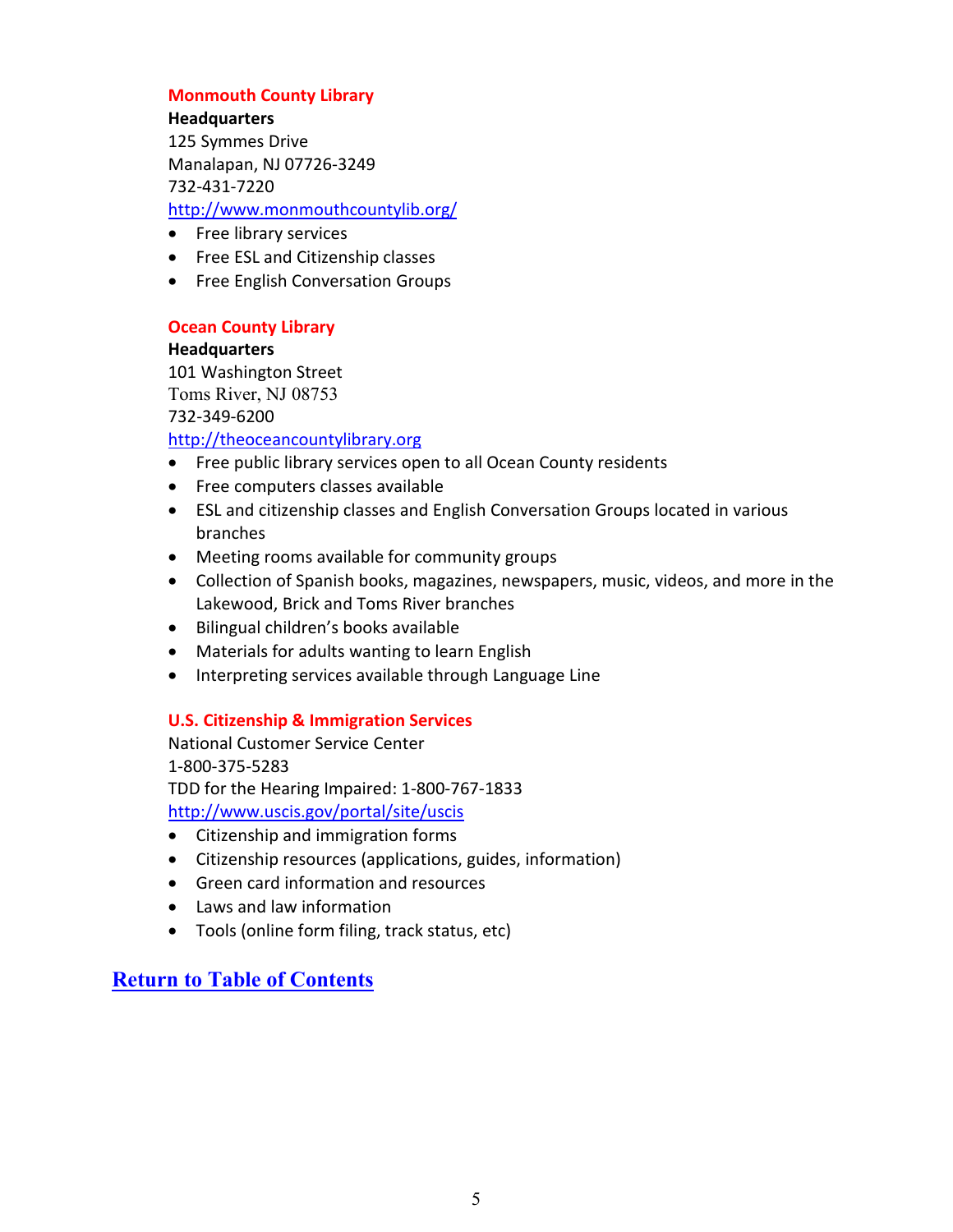# <span id="page-5-0"></span>**Ocean County Library**

**Headquarters** 101 Washington Street Toms River, NJ 08753 732-349-6200 FAX: (Toms River Information Services) 732-349-0478 [http://theoceancountylibrary.org](http://theoceancountylibrary.org/)

- Free public library services open to all Ocean County residents
- Free computers classes available
- ESL and citizenship classes and English Conversation Groups located in various branches
- Collection of Spanish books, magazines, newspapers, music, videos, and more in the Lakewood, Brick and Toms River branches
- Bilingual children's books available
- Materials for adults wanting to learn English
- Interpreting services available through Language Line

# **One-Stop Career Centers**

1027 Hooper Avenue Bldg. #6 Toms River, NJ 08753-8392 732-286-5616 Fax: 732-341-4959

1959 Route 9 Toms River, NJ 08755 732-240-5995 Fax: 732-349-5627 <https://careerconnections.nj.gov/careerconnections/>

- Offices located throughout the state.
- ESL classes
- Internet access, training and retraining, resume writing assistance, career counseling and job search workshops. Due to the wide range of services offered, please call before visiting an office.

# **Puerto Rican Congress**

271 S. New Prospect Rd. Unit 104 Jackson, NJ 08527

Mailing Address: 129 N. County Line Rd. Suite 239 Jackson NJ, 08752 732-905-7217 FAX: 732-364-3905 <http://puerto-rican-congress.com/>

<span id="page-5-1"></span>• ESL and computer classes, information on labor and civil rights, immigration information and referral and assistance completing forms.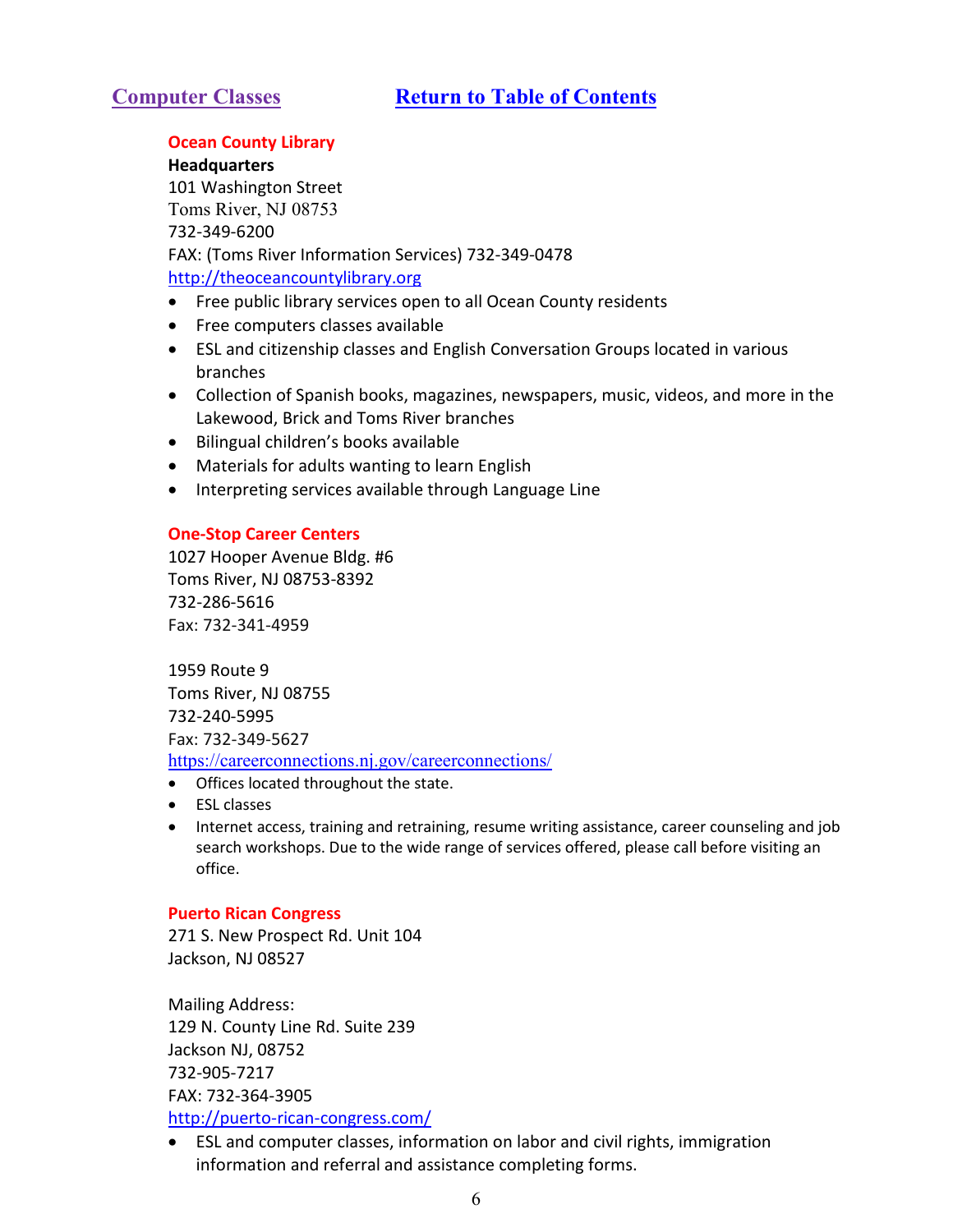# **Providence House of Catholic Charities**

Confidential Location 24-hour hotline 1-800-246-8910 or 732-244-8259 <https://www.catholiccharitiestrenton.org/domestic-violence-services/>

- Comprehensive services for victims of domestic abuse and their children who are struggling to break free from the cycle of violence in their homes free of charge.
- Outreach offices and emergency safehouses in Burlington and Ocean Counties.
- Services include: emergency shelter, a 24-hour hotline, counseling services, a comprehensive children's program, a parenting support group, and a program specifically designed to assist victims age 50 and older.

# **El Centro Hispanoamericano**

525 East Front Street Plainfield, NJ 07060 908-753-8730 FAX: 908-753-8730 <http://www.elcentronj.org/>

- Legal Assistance (legal representation in cases involving immigration, refugee status, civil rights)
- Immigration Services (help with family petitions, temporary protective status (TPS), Violence Against Women Act (VAWA), residency, work authorizations, naturalizations, and more)

# **Office of Victim Witness Advocacy**

**Ocean County Prosecutor's Office** 119 Hooper Avenue Toms River, NJ 08754 732-929-2195 Fax: 732-288-7608 Email: [oceanvw@co.ocean.nj.us](mailto:oceanvw@co.ocean.nj.us) [https://nj.gov/oag/dcj/victimwitness/county-offices.htm#ocea](https://nj.gov/oag/dcj/victimwitness/county-offices.htm%23ocea)

• To help crime victims and to make sure that a victim's rights are protected.

# **Preferred Behavioral Health Group**

732-367-4700 Crisis Line: 866-904-4474 Multiple Locations <http://www.preferredbehavioral.org/>

- Preferred Children's Services include: identifying children who are or may be at risk of developing behavioral health issues, mental health assessment, individual, family and group counseling, crisis intervention, mobile crisis response and stabilization and referral. Services are provided by a network of skilled professionals including dedicated, highly trained social workers, therapists, psychologists and psychiatrists.
- Preferred Children's Services also provides parenting education, treatment and counseling programs in the areas of child abuse and neglect prevention and services to help youth enhance their lives by finding and maintaining employment, living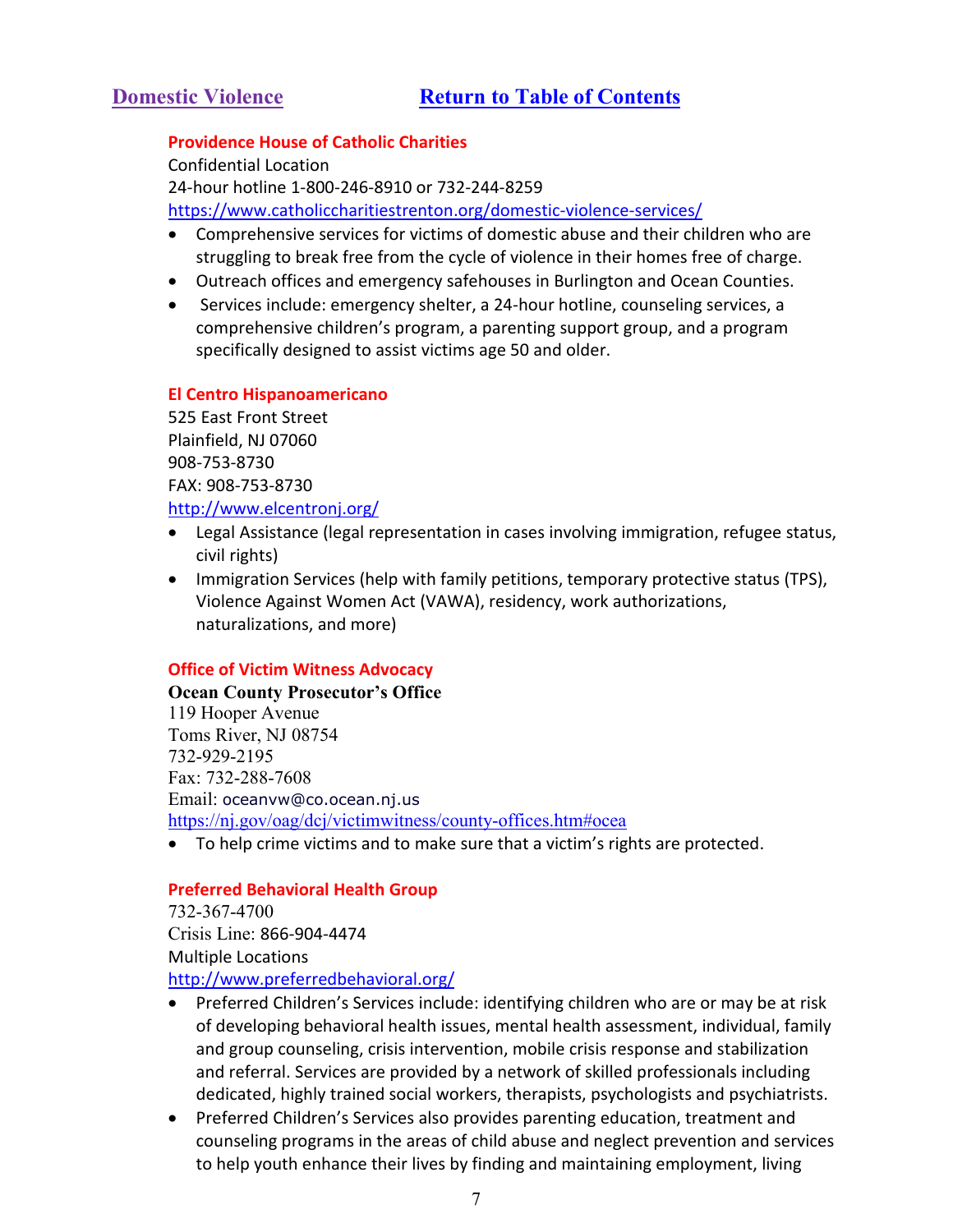independently, furthering their education, achieving their full potential and turning healthy dreams into reality

# **Prevent Child Abuse – New Jersey**

103 Church St. Suite 210 New Brunswick, NJ 08901 732-246-8060 Fax: 732-246-1776 Email: [pstalcup@preventchildabusenj.org](mailto:pstalcup@preventchildabusenj.org) <http://preventchildabusenj.org/>

• Programs include: Human trafficking/Commercial sexual exploitation of children protection, child sexual abuse prevention, home visiting, PCA-NJ Help initiative, trainings, parent linking program, family outreach program, childhood obesity prevention, shaken baby syndrome prevention

# **Saint Francis Church - Family Support**

4700 Long Beach Boulevard Long Beach Township, NJ 08008 609-494-8861 x 197 <http://stfranciscenterlbi.org/family-support>

• Community center offering ESL classes

- Provides individual, marital, family and group psychotherapy to clients of low to moderate income.
- Services to victims of sexual abuse and assault, recovering alcoholics and their families, adolescents, and low-income parents.
- Provides parenting, anger management and family literacy programs and a 24-hour hotline.

# **Casa de Esperanza**

P.O. Box 40115 St. Paul, MN 55104 651-646-5553 Hotline: 651-772-1611 <https://casadeesperanza.org/>

• Domestic Violence Hotline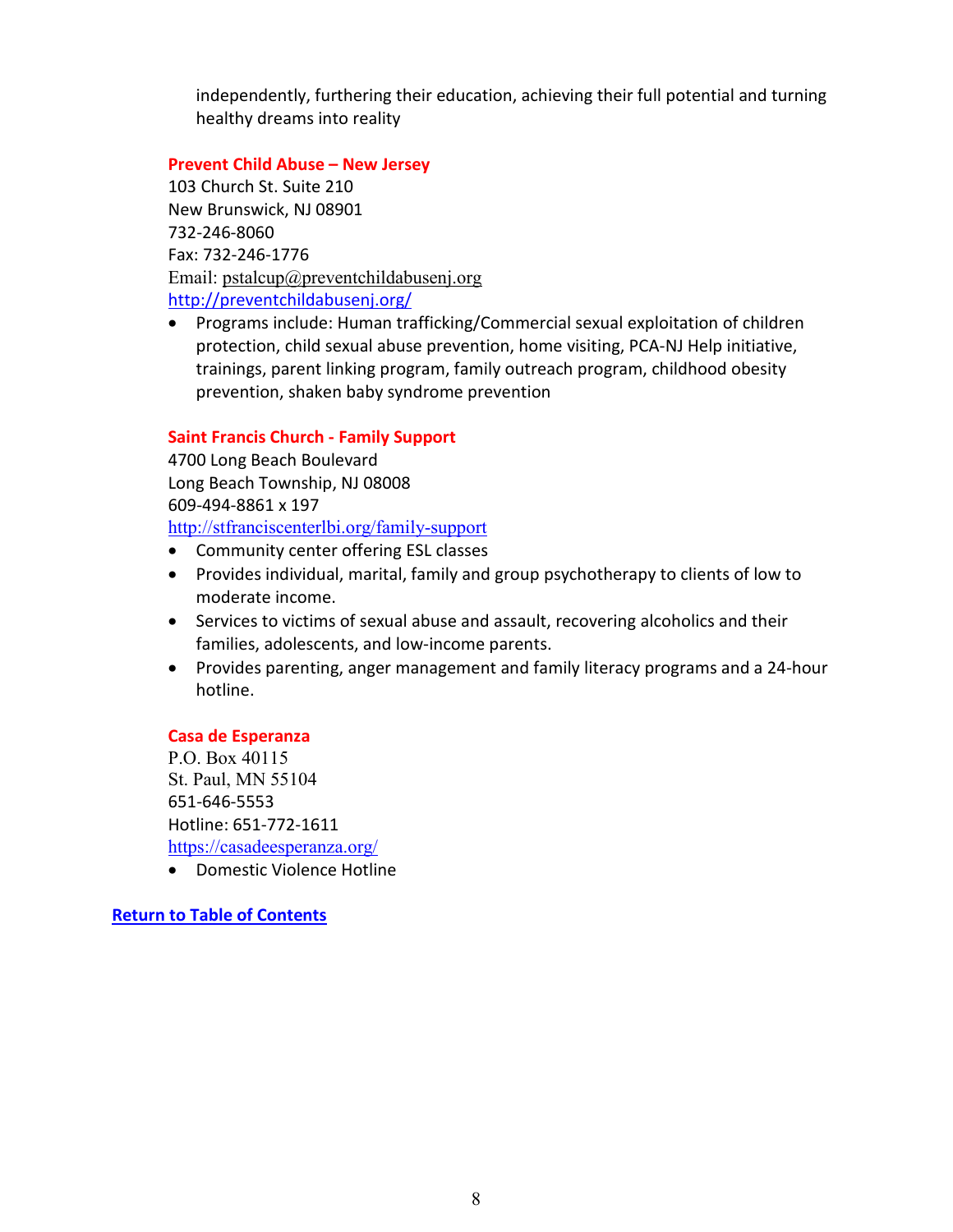# <span id="page-8-0"></span>**Girl Scouts of the Jersey Shore**

1405 Old Freehold Road Toms River, NJ 08753 1-800-785-2090 [http://www.girlscoutsjs.org](http://www.girlscoutsjs.org/)

- "The world's preeminent organization dedicated solely to girls all girls where, in an accepting and nurturing environment girls build character and skills for success in the real world."
- No girl or adult volunteer who meets membership requirements will be denied admission or access to Girl Scout program because of race, color, ethnicity, creed, national origin, socioeconomic status, or disability.
- Financial assistance is available.

# **El Centro Hispanoamericano**

525 East Front Street Plainfield, NJ 07060 908-753-8730 FAX: 908-753-8730 <http://www.elcentronj.org/>

- Legal Assistance (legal representation in cases involving immigration, refugee status, civil rights)
- Immigration Services (help with family petitions, temporary protective status (TPS), Violence Against Women Act (VAWA), residency, work authorizations, naturalizations, and more)

# **L.A.D.A.C.I.N. Network (Lifetime Assistance for Developmental and Challenging Individual Needs)**

1703 Kneeley Boulevard Wanamassa, NJ 07712 732-493-5900 FAX: 732-493-5980

# <http://www.ladacin.org/>

- A non-profit agency whose services include early intervention, child care and preschool services, services for adults with disabilities, residential services, family support and respite, therapy and assistive technology, school programs, ACCESS unlimited.
- Fully accredited school programs for children ages  $3 21$ , adult programs, technical education centers, summer programs, diagnostic services, rehabilitation technology, and residential, support, childcare and information services.
- Eligibility requirements include developmental and multiple physical disabilities.
- Several group homes also located in Ocean County.

# **Literacy Volunteers of America – Ocean County, Inc., Literacy Volunteers of Ocean County**

100 Menlo Park Dr., Ste 314 Edison, NJ 08837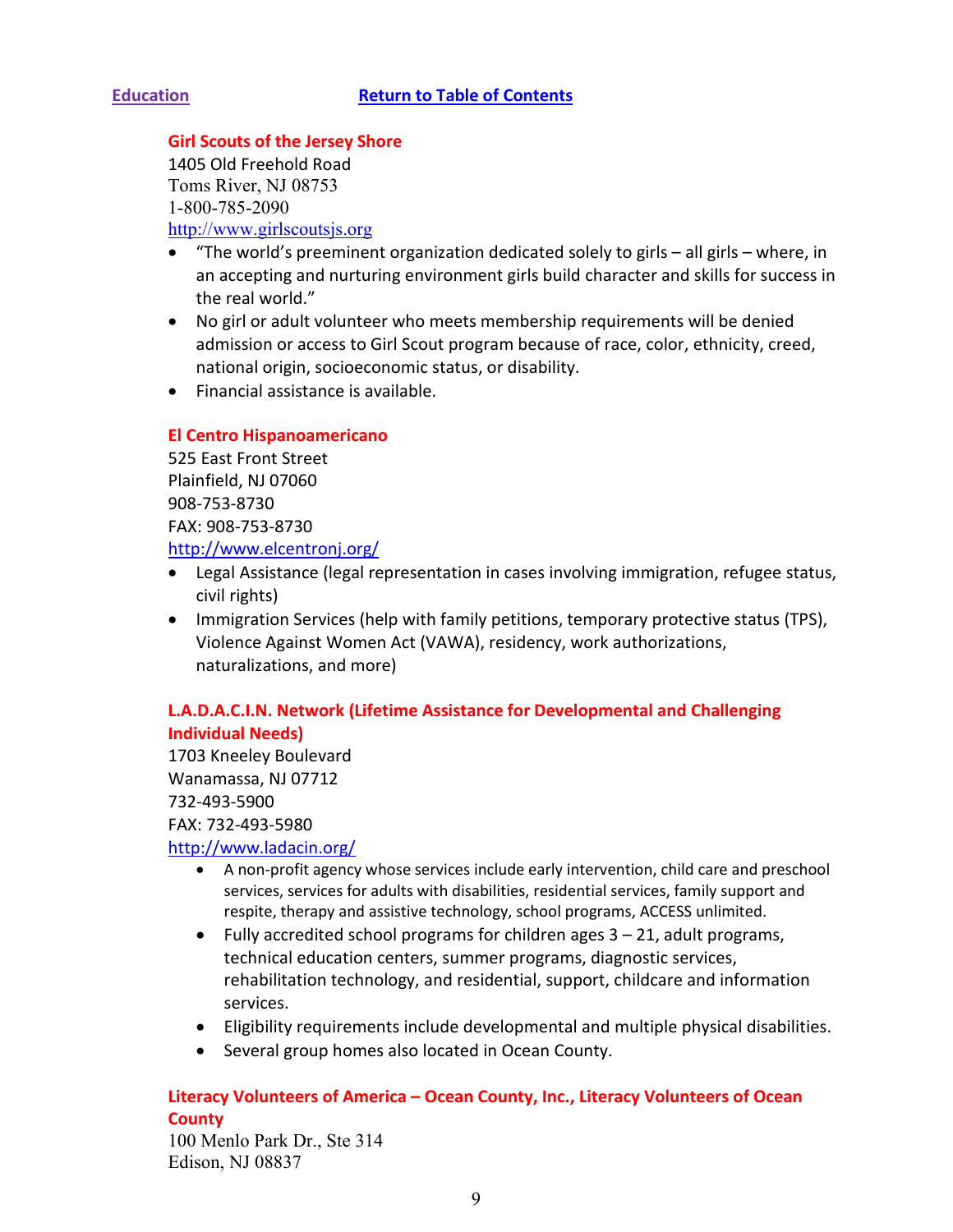(732) 906-5456

<https://literacynj.org/>

- Tutoring one-to-one (basic skills or English)
- Reading, speaking, writing, and/or math literacy
- Citizenship
- Pre HSEA (formerly GED)

# **O.C.E.A.N. Inc. (Ocean Community Economic Action Now)**

40 Washington St. Toms River NJ, 08753 732-244-9041 Requesting an Application: 732-244-914 <http://www.oceaninc.org/head-start/>

- Private, non-profit community action agency which provides social services for the low to moderate income residents of Ocean County.
- Services include Head Start Child Development Program, O.C.E.A.N. Inc. Kids Childcare, home weatherization and energy assistance, affordable housing rentals and construction, first-time home buyer program, and housing and mortgage counseling.

# **Ocean County College – Continuing Education Programs**

College Drive Toms River, NJ 08754 Building #4 Continue Education 732-255-0409 ESL Information: 732-730-7622 or 732-987-4181 <https://www.ocean.edu/programs-and-courses/continuing-education-career-training/>

- Continuing educational opportunities
- English as a second language classes
- Begininng, Intermediate, and Advanced classes available
- Students are tested and placed in the appropriate level class. All students must be able to read and write some English.
- There is an ESL lab for students to work in as well.

# **Ocean County Library**

# **Headquarters**

101 Washington Street Toms River, NJ 08753 732-349-6200 FAX: (Toms River Information Services) 732-349-0478 [http://theoceancountylibrary.org](http://theoceancountylibrary.org/)

- Free public library services open to all Ocean County residents
- Free computers classes available
- ESL and citizenship classes and English Conversation Groups located in various branches
- Collection of Spanish books, magazines, newspapers, music, videos, and more in the Lakewood, Brick and Toms River branches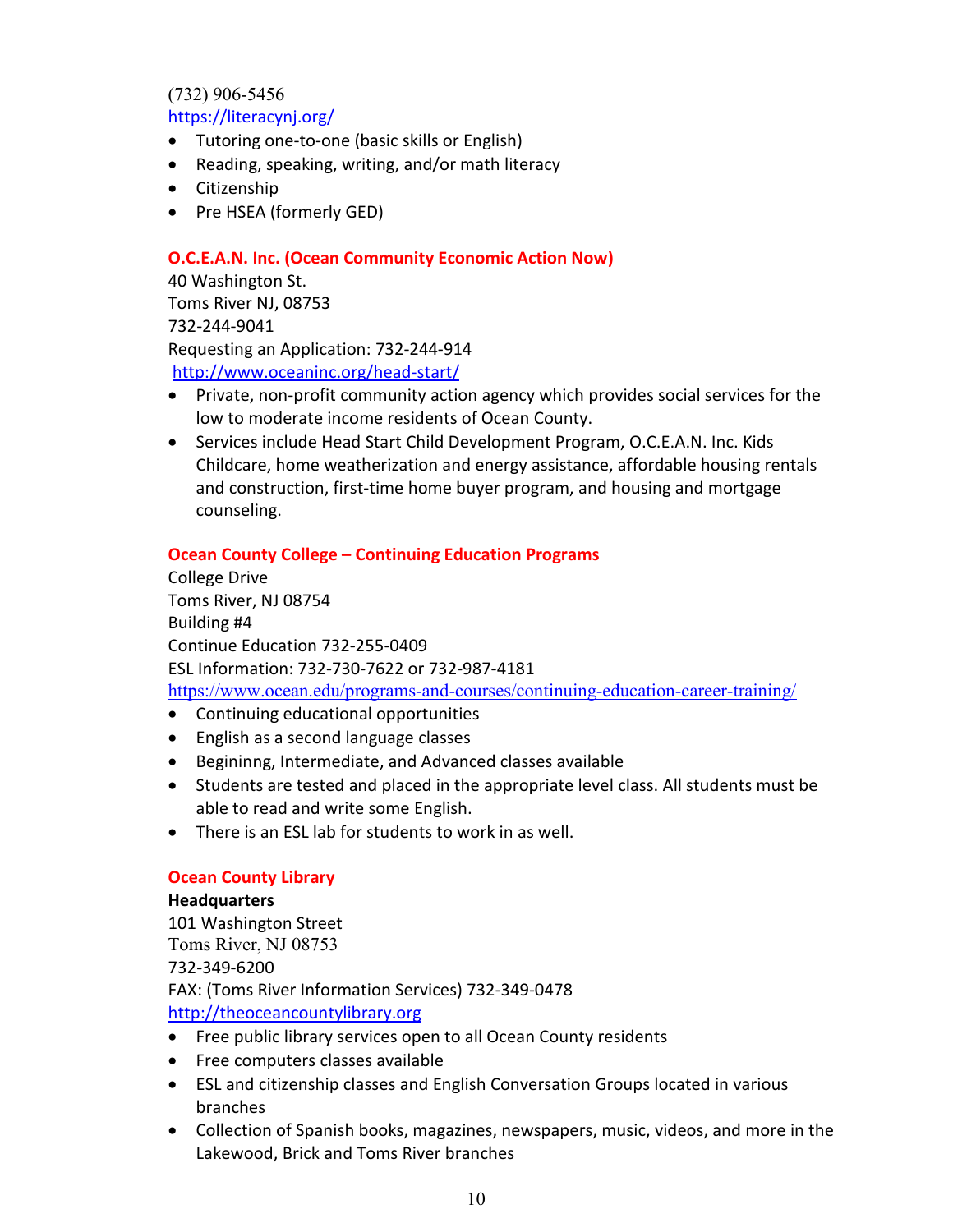- Bilingual children's books available
- Materials for adults wanting to learn English
- Interpreting services available through Language Line

## **One-Stop Career Centers**

1027 Hooper Avenue Bldg. #6 Toms River, NJ 08753-8392 732-286-5616 Fax: 732-341-4959 Hours: Monday – Friday 8:30 a.m. – 4:30 p.m. [https://careerconnections.nj.gov/careerconnections/plan/support/njccsites/ocean\\_hooper\\_](https://careerconnections.nj.gov/careerconnections/plan/support/njccsites/ocean_hooper_ave_oscc.shtml) ave oscc.shtml

## **PIC Inc.**

1959 Route 9 Toms River, NJ 08755 732-240-5995 Fax: 732-349-5627 Hours: Monday – Friday 8:15 a.m. – 5:30 p.m. [https://careerconnections.nj.gov/careerconnections/plan/support/njccsites/ocean\\_route\\_9\\_](https://careerconnections.nj.gov/careerconnections/plan/support/njccsites/ocean_route_9_oscc.shtml) [oscc.shtml](https://careerconnections.nj.gov/careerconnections/plan/support/njccsites/ocean_route_9_oscc.shtml)

- ESL classes
- Internet access, training and retraining, resume writing assistance, career counseling and job search workshops. Due to the wide range of services offered, please call before visiting an office.

# **Puerto Rican Action Board**

#### **Headquarters**  90 Jersey Avenue

New Brunswick, NJ 08901 732-828-4510 FAX: 732-828-4546 <https://prab.org/>

• Provides an array of services that promote and facilitate the attainment of selfsufficiency.

• Services include job placement, educational workshops, legal orientation, health information, women's support group, youth group, client advocacy, translation/interpretation (Spanish), bilingual/bicultural staff, and referral system for other social service agencies in Ocean County.

# **Puerto Rican Congress**

271 S. New Prospect Rd. Jackson NJ, 08527 732-905-7217 FAX: 732-364-3905 Hours: Monday – Friday 9:00 a.m. – 5:00 p.m.

## **Mail in Address:**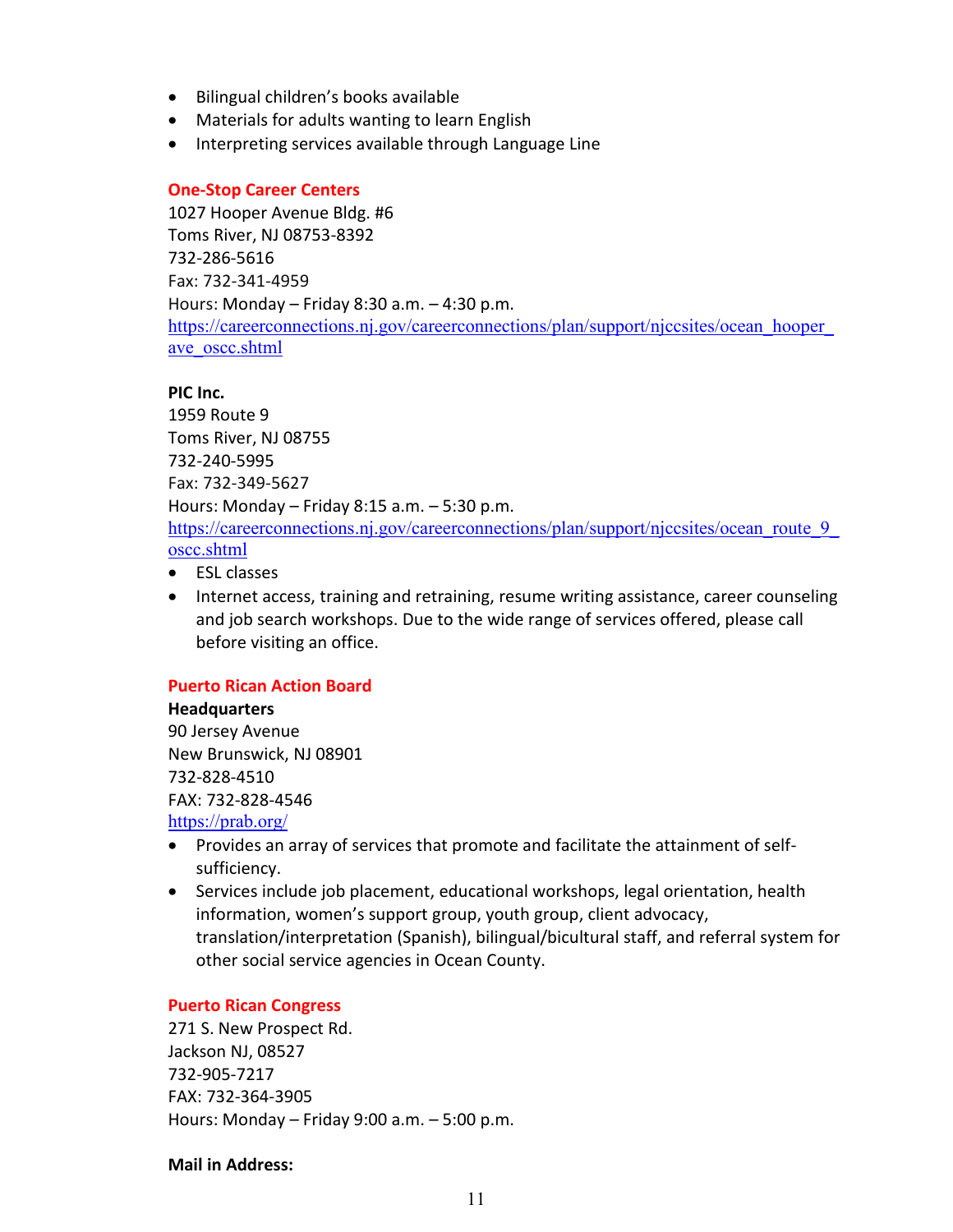129 N. County Line Rd., Suite 239 Jackson NJ, 08527 <http://puerto-rican-congress.com/>

• ESL and computer classes, information on labor and civil rights, immigration information and referral and assistance completing forms.

# **Saint Francis Church - Family Services & Counseling Services**

4700 Long Beach Boulevard Long Beach Township, NJ 08008 609-494-8861 x 185 <http://www.stfranciscenterlbi.org/educational-support>

- Community center offering ESL classes in multiple school locations
- Provides individual, marital, family and group psychotherapy to clients of low to moderate income.
- Services to victims of sexual abuse and assault, recovering alcoholics and their families, adolescents, and low-income parents.
- Provides parenting, anger management and family literacy programs and a 24-hour hotline.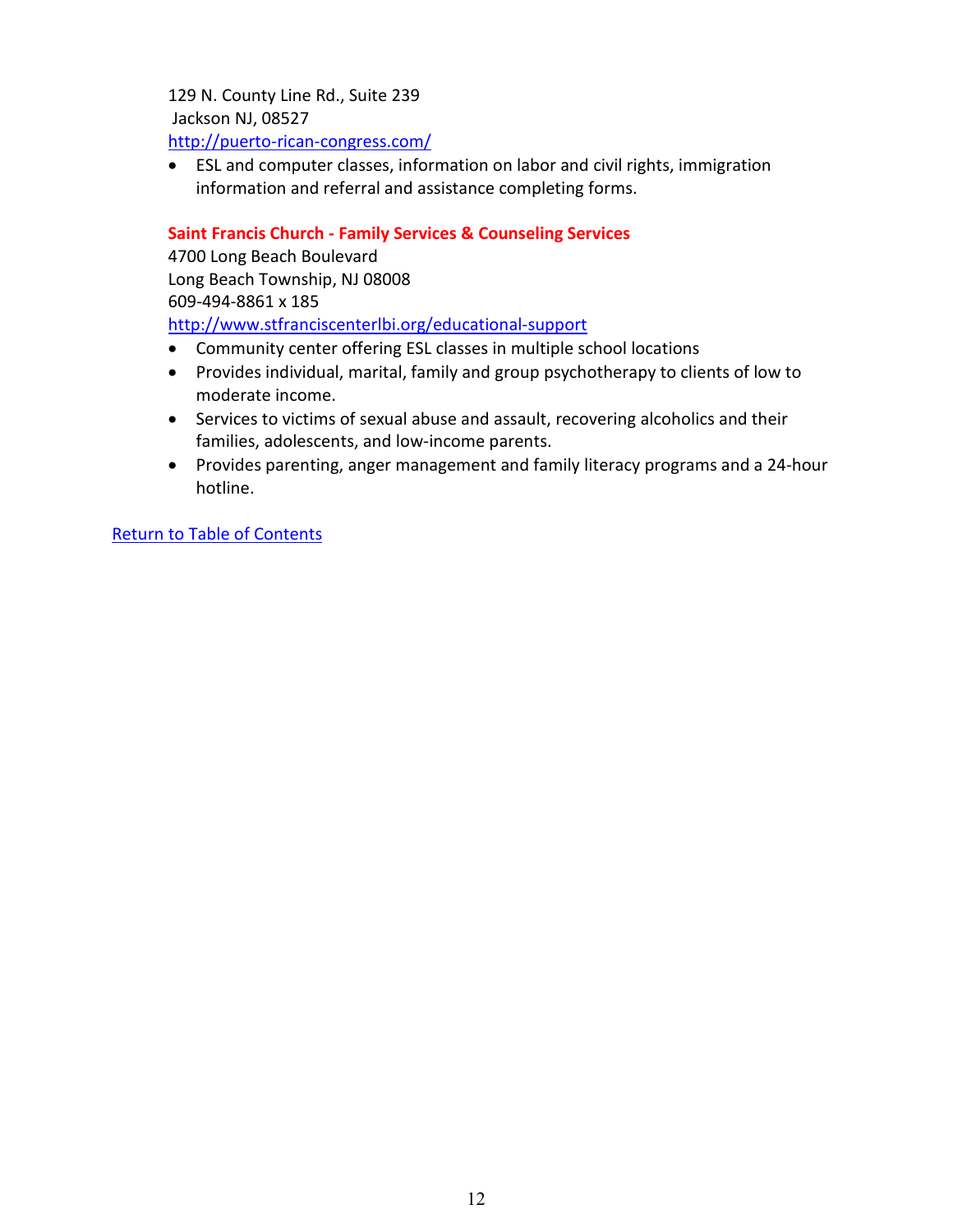# <span id="page-12-0"></span>**Catholic Charities – Immigration Support**

200 Monmouth Avenue Lakewood, NJ 08701 732-363-5322 <https://www.catholiccharitiestrenton.org/locations/ocean-county/> Services provided for immigration support:

- Legal Assistance Services (Immigration petition help, translation of documents)
- English as a Second Language (ESL) classes by Pro-Literacy Volunteers of America (Basic, intermediate, and advanced classes offered)
- Citizenship and Naturalization classes (Trenton location only)
- Education/Enrichment services (partners with other county and community agencies to provide educational services which can include GED and parenting classes)
- Immigration services (helping immigrants adapt to American lifestyle, certified case managers available for civil legal assistance recognized by the Dept. of Homeland Security)
- Other support offered includes services for addiction, basic needs, children and family support, counseling, disaster response, housing and residential support, mental health and recovery support.

# **El Centro Hispanoamericano**

525 East Front Street Plainfield, NJ 07060 908-753-8730 FAX: 908-753-8730 Email: [info@elcentronj.org](mailto:info@elcentronj.org) <http://www.elcentronj.org/>

- Legal Assistance (legal representation in cases involving immigration, refugee status, civil rights)
- Immigration Services (help with family petitions, temporary protective status (TPS), Violence Against Women Act (VAWA), residency, work authorizations, naturalizations, and more)

# **One-Stop Career Centers**

1027 Hooper Avenue Bldg. #6 Toms River, NJ 08753-8392 732-286-5616 Fax: 732-341-4959 [https://careerconnections.nj.gov/careerconnections/plan/support/njccsites/ocean\\_hooper\\_](https://careerconnections.nj.gov/careerconnections/plan/support/njccsites/ocean_hooper_ave_oscc.shtml) ave oscc.shtml

1959 Route 9 Toms River, NJ 08755 732-240-5995 Fax: 732-349-5627 [https://careerconnections.nj.gov/careerconnections/plan/support/njccsites/ocean\\_route\\_9\\_](https://careerconnections.nj.gov/careerconnections/plan/support/njccsites/ocean_route_9_oscc.shtml) [oscc.shtml](https://careerconnections.nj.gov/careerconnections/plan/support/njccsites/ocean_route_9_oscc.shtml)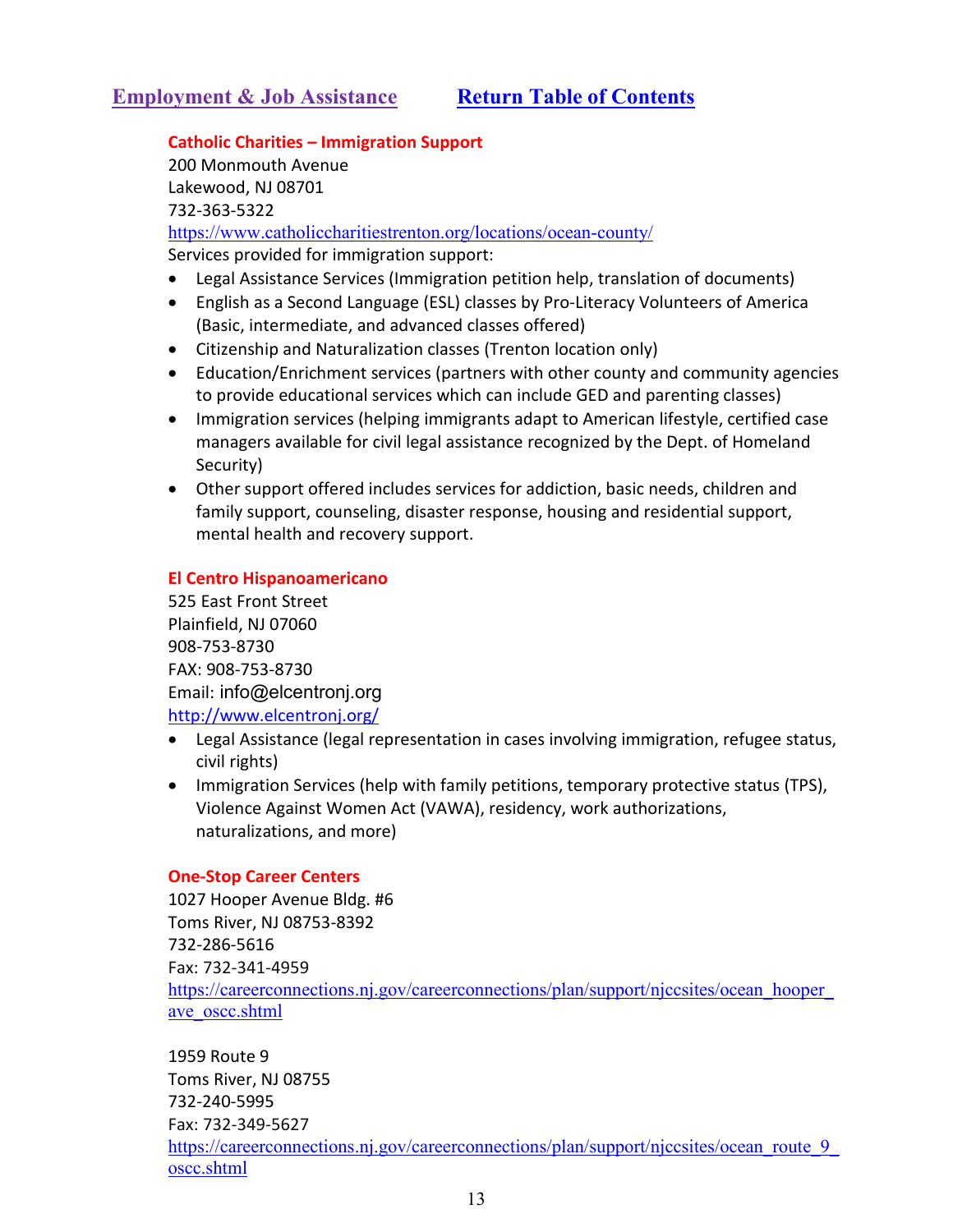- One-Stop Career Centers are located throughout the state.
- ESL classes
- Internet access, training and retraining, resume writing assistance, career counseling and job search workshops. Due to the wide range of services offered, please call before visiting an office.

# **Puerto Rican Action Board**

**Headquarters**  90 Jersey Avenue New Brunswick, NJ 08901 732-828-4510 FAX: 732-828-4546 <https://prab.org/>

- Provides an array of services that promote and facilitate the attainment of selfsufficiency.
- Services include job placement, educational workshops, legal orientation, health information, women's support group, youth group, client advocacy, translation/interpretation (Spanish), bilingual/bicultural staff, and referral system for other social service agencies in Ocean County.

# **Saint Francis Church - Family Services & Counseling Services**

4700 Long Beach Boulevard Long Beach Township, NJ 08008 609-494-8861 x 185 <http://www.stfranciscenterlbi.org/educational-support>

- Community center offering ESL classes
- Provides individual, marital, family and group psychotherapy to clients of low to moderate income.
- Services to victims of sexual abuse and assault, recovering alcoholics and their families, adolescents, and low-income parents.
- Provides parenting, anger management and family literacy programs and a 24-hour hotline.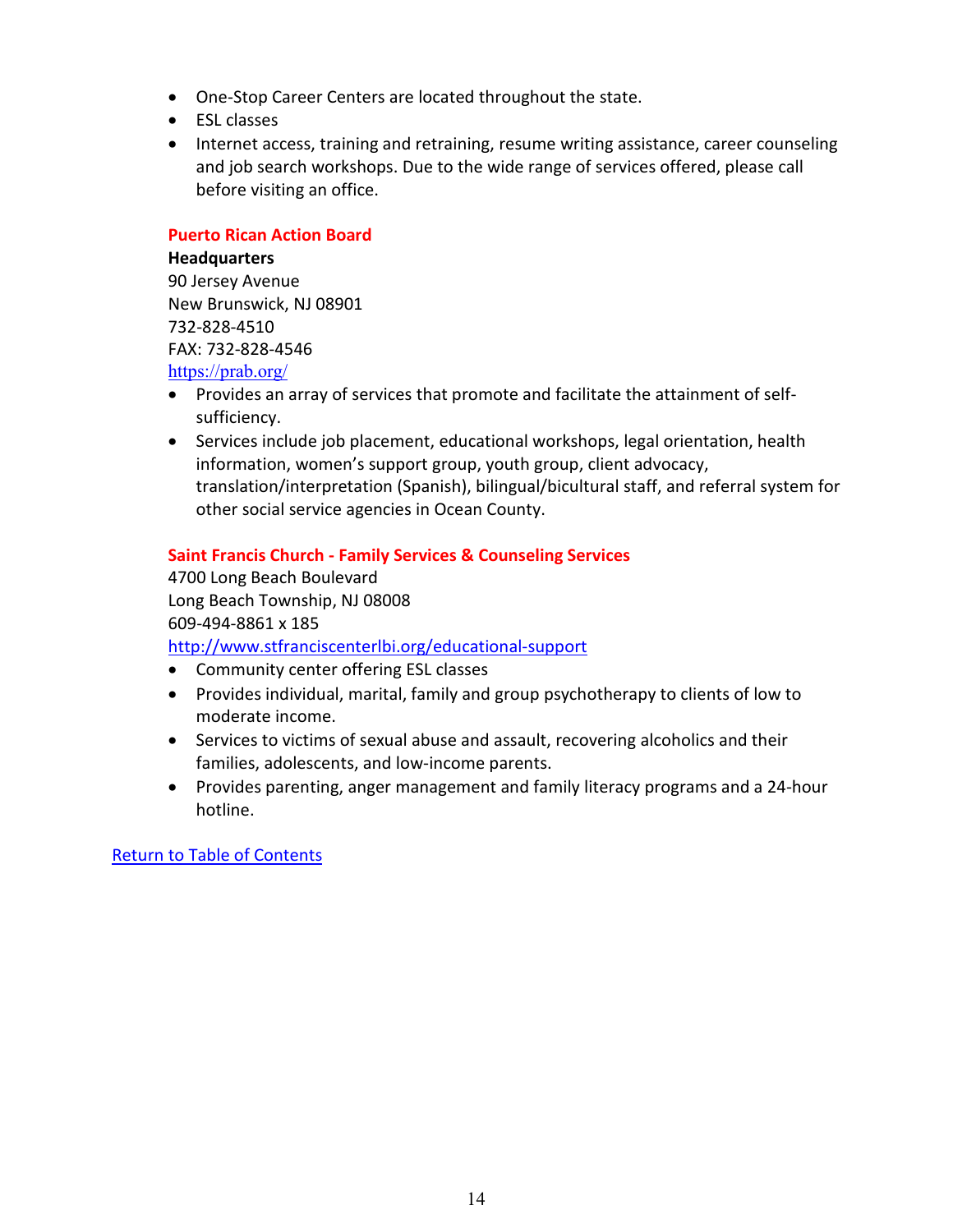# <span id="page-14-0"></span>**English as a Second Language [Return to Table of Contents](#page-1-0)**

# **Atlantic Cape Community College**

**Mays Landing**  5100 Black Horse Pike Mays Landing, NJ 08330-2699 609-343-4900 609-625-1111

# **[Atlantic City](http://www.atlantic.edu/wacc/index.html)**

1535 Bacharach Blvd. Atlantic City, NJ 08401 (609) 343-4800

# **[Cape May County](http://www.atlantic.edu/capemay/index.html)**

341 Court House-South Dennis Road Cape May Court House, NJ 08210 (609) 463-4774 <http://www.atlantic.edu/admission/testing/index.php>

- 2 different ESL programs are available. Students take a placement test to determine their needs.
- College ESL program is an intensive multi-level college credit courses focused on reading, writing, listening, speaking and knowledge of American culture. Application fee of \$35; tuition is based on residency and is charged per college credit.
- Adult education ESL program is an elementary-level program designed for students with little to no knowledge of English. There is a registration fee of \$15.
- Upon completing the Adult Education ESL Program, students may decide to pursue the College ESL program to enhance their English language skills.

# **Casa de Esperanza**

P.O. Box 40115 St. Paul, MN 55104 651-646-5553 <https://casadeesperanza.org/>

• ESL classes offered

# **Catholic Charities**

200 Monmouth Avenue Lakewood, NJ 08701 732-363-5322

<https://www.catholiccharitiestrenton.org/locations/ocean-county/>

Services provided for immigration support:

- Legal Assistance Services (Immigration petition help, translation of documents)
- English as a Second Language (ESL) classes by Pro-Literacy Volunteers of America (Basic, intermediate, and advanced classes offered)
- Citizenship and Naturalization classes (Trenton location only)
- Education/Enrichment services (partners with other county and community agencies to provide educational services which can include GED and parenting classes)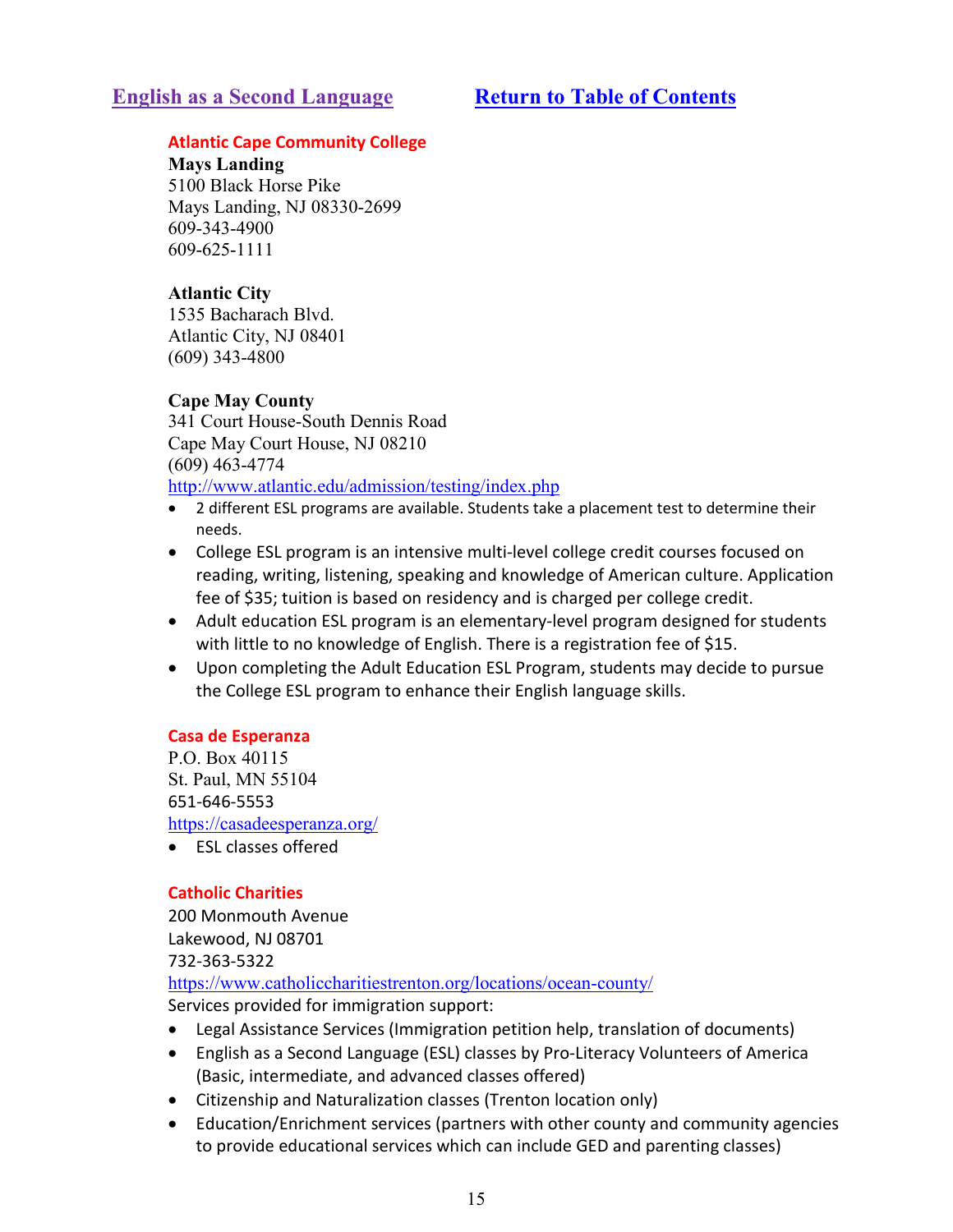- Immigration services (helping immigrants adapt to American lifestyle, certified case managers available for civil legal assistance recognized by the Dept. of Homeland Security)
- Other support offered includes services for addiction, basic needs, children and family support, counseling, disaster response, housing and residential support, mental health and recovery support.

# **El Centro Hispanoamericano**

525 East Front Street Plainfield, NJ 07060 908-753-8730 FAX: 908-753-8730 Email: [info@elcentronj.org](mailto:info@elcentronj.org) <http://www.elcentronj.org/>

- Legal Assistance (legal representation in cases involving immigration, refugee status, civil rights)
- Immigration Services (help with family petitions, temporary protective status (TPS), Violence Against Women Act (VAWA), residency, work authorizations, naturalizations, and more)

# **Kynett United Methodist Church**

127 Centre Street & Beach Ave. Beach Haven, NJ 08008 609-492-0421

101 East New Jersey Ave. Beach Haven Terrace NJ, 08008 <https://www.methodistchurcheslbi.org/kynett-church>

# **Lakewood Community Services Corporation**

500 West Kennedy Blvd. PO Box 675 Lakewood, NJ 08701 732-901-6001 Email: [LakewoodCS@aol.com](mailto:LakewoodCS@aol.com) <http://www.lakewoodcs.com/>

- Bi-lingual Services: The Largest ESL Program in Ocean County and the Hispanic Task Force
- Services for the Elderly: Meals-on-Wheels, Caregiver Support, and Educational, Recreation and Socialization programs
- Youth Programs: After School Mentoring, Youth Groups, Programs for Children with **Disabilities**
- Counseling and Case Management: Ongoing Counseling and Case Managemnt by Licensed Social Workers; Information and Refferals, Entitlement Assistance, Advocacy and Crises Intervention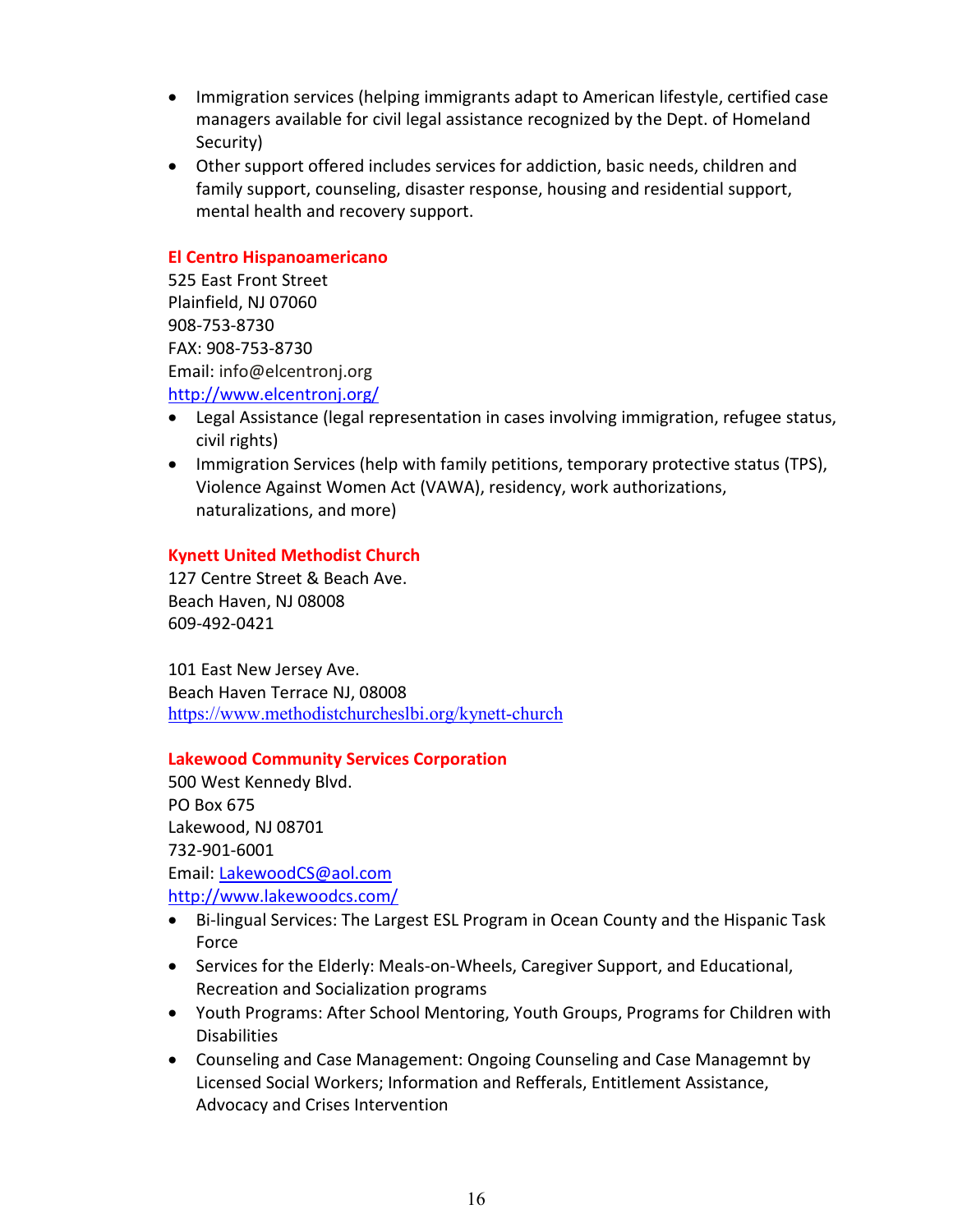# **Literacy Volunteers of America – Ocean County, Inc., Literacy Volunteers of Ocean County**

100 Menlo Park Dr., Ste 314 Edison, NJ 08837 (732) 906-5456 <https://literacynj.org/>

- Tutoring one-to-one (basic skills or English)
- Reading, speaking, writing, and/or math literacy
- Citizenship
- Pre HSEA (formerly GED)

### **Lutheran Social Ministries of New Jersey - Lutheran Immigration & Refugee Program** 3 Manhatten Dr.

Burlington NJ, 08016 609-386-7171 Fax: 609-386-7191 [https://www.lsmnj.org/community-services/were-making-a-difference-throughout-new](https://www.lsmnj.org/community-services/were-making-a-difference-throughout-new-jersey/immigration-legal-services/)[jersey/immigration-legal-services/](https://www.lsmnj.org/community-services/were-making-a-difference-throughout-new-jersey/immigration-legal-services/)

- Staffed by attorneys and accredited representatives trained to provide assistance to those who are seeking to immigrate to this country.
- Recognized by the U.S. Board of Immigration Appeals as a provider of low-cost immigration counseling services for those unable to afford a private attorney.
- Legal services include: consultations on all immigrant matters, family petitions, permanent residence including adjustment of status and consular processing, citizenship, employment authorization, temporary protected status, suspension of deportation (NACARA), Violence Against Women Act (VAWA) self petitions.
- Refugee services include: employment services and support to asylees and refugees within five years of entry, including: job placement; job upgrades; job counseling; and tuition assistance for vocational training
- ESL classes

# **Monmouth County Library Headquarters**

125 Symmes Drive Manalapan, NJ 07726-3249 732-431-7220 TTY Hearing Impaired: (732) 845-0064 <http://www.monmouthcountylib.org/>

- Free library services
- Free ESL and Citizenship classes
- Free English Conversation Groups

# **Ocean County College, ESL program**

College Drive Toms River, NJ 08754 Building #4 732-255-0409 <https://www.ocean.edu/programs-and-courses/continuing-education-career-training/>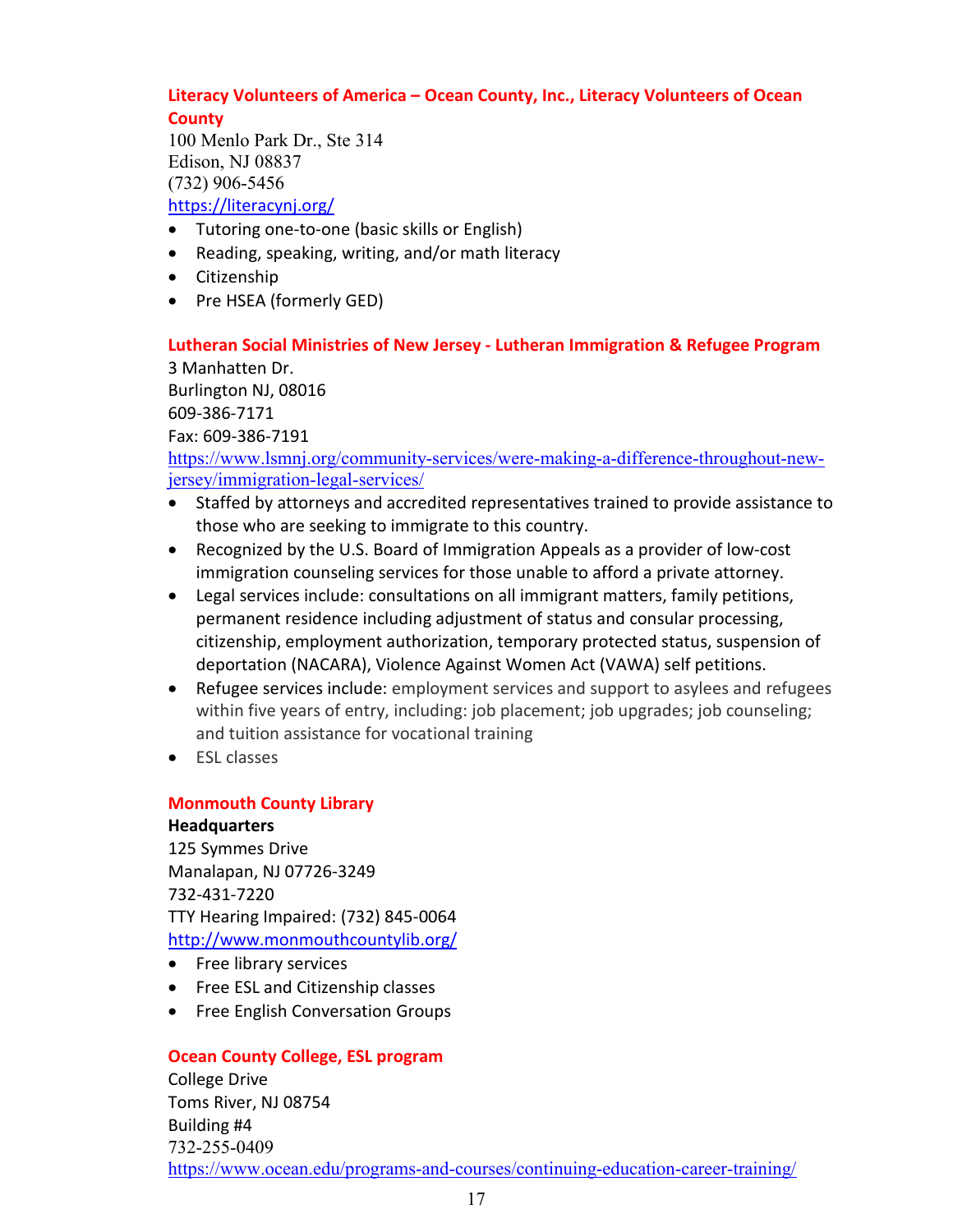- English as a second language classes
- Begininng, Intermediate, and Advanced classes available
- Students are tested and placed in the appropriate level class. All students must be able to read and write some English.
- There is an ESL lab for students to work in as well.

# **Ocean County Library**

# **Headquarters**

101 Washington Street Toms River, NJ 08753 732-349-6200 Fax: (Toms River Information Services) 732-349-0478 [http://theoceancountylibrary.org](http://theoceancountylibrary.org/)

- Free public library services open to all Ocean County residents
- Free computers classes available
- ESL and citizenship classes and English Conversation Groups located in various branches
- Meeting rooms available for community groups
- Collection of Spanish books, magazines, newspapers, music, videos, and more in the Lakewood, Brick and Toms River branches
- Bilingual children's books available
- Materials for adults wanting to learn English
- Interpreting services available through Language Line

# **One-Stop Career Centers**

1027 Hooper Avenue Bldg. #6 Toms River, NJ 08753-8392 Phone**:** 732-286-5616 Fax: 732-341-4959 Hours: Monday – Friday 8:30a.m. – 4:30 p.m.

1959 Route 9 Toms River, NJ 08755 Phone: 732-240 - 5995 Fax: 732-349-5627 Hours: Monday – Friday 8:15 a.m – 5:30 p.m. [https://careerconnections.nj.gov/careerconnections/plan/support/njccsites/one\\_stop\\_caree](https://careerconnections.nj.gov/careerconnections/plan/support/njccsites/one_stop_career_centers.shtml) [r\\_centers.shtml](https://careerconnections.nj.gov/careerconnections/plan/support/njccsites/one_stop_career_centers.shtml)

- One-Stop Career Centers are located throughout the state.
- ESL classes
- Internet access, training and retraining, resume writing assistance, career counseling and job search workshops. Due to the wide range of services offered, please call before visiting an office.

**Puerto Rican Action Board Headquarters**  90 Jersey Avenue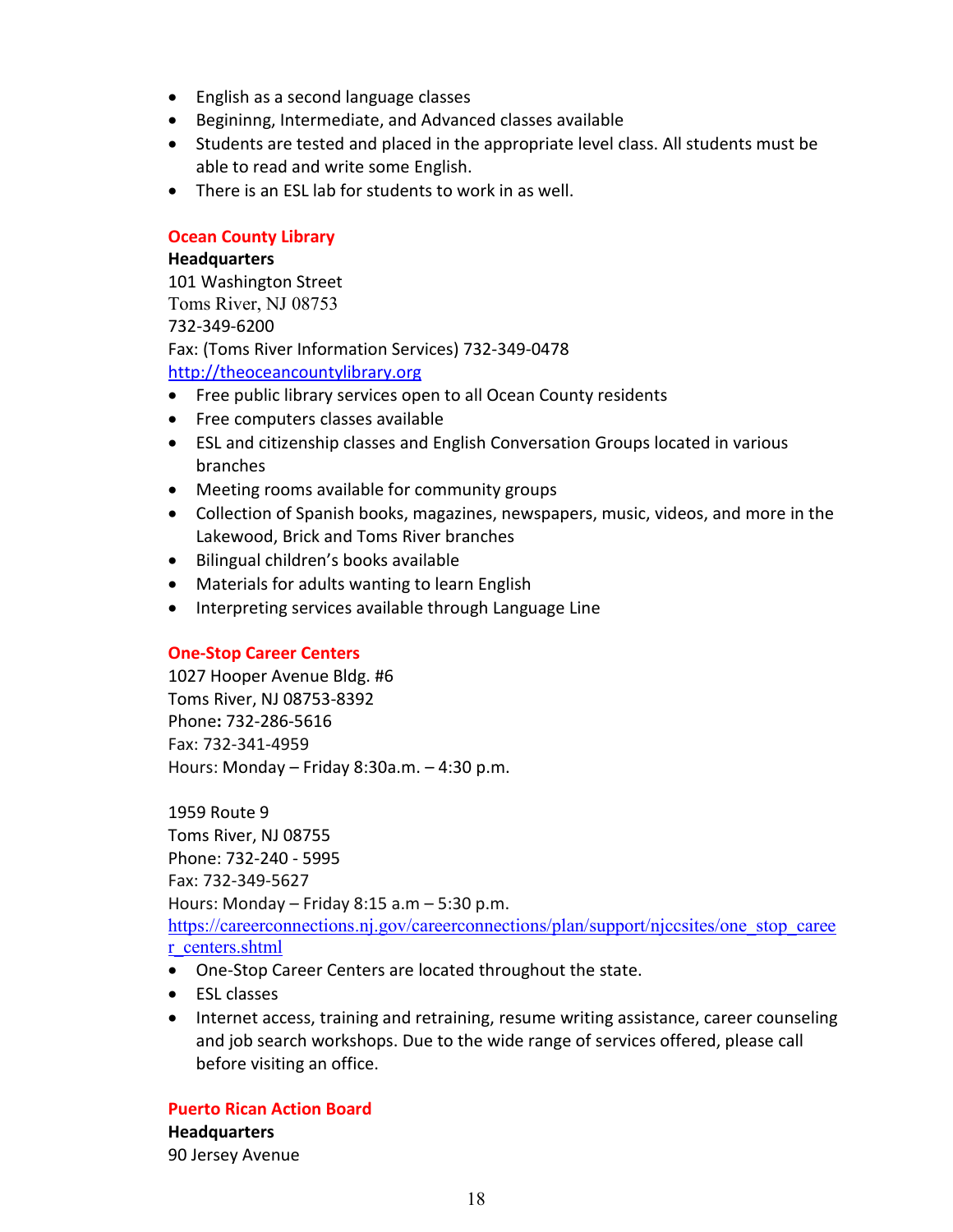New Brunswick, NJ 08901 732-828-4510 Fax: 732-828-4546 <https://prab.org/>

- Provides an array of services that promote and facilitate the attainment of selfsufficiency.
- Services include job placement, educational workshops, legal orientation, health information, women's support group, youth group, client advocacy, translation/interpretation (Spanish), bilingual/bicultural staff, and referral system for other social service agencies in Ocean County.

# **Puerto Rican Congress**

271 S. New Prospect Rd. Jackson NJ, 08527 Unit 104 732-905-7217 Fax: 732-364-3905 Hours: Monday – Friday 9:00 a.m. – 5:00 p.m.

# **Mail in Address:**

129 County Line Rd., Suite 239 Jackson NJ, 08527 <https://www.puerto-rican-congress.com/>

• ESL and computer classes, information on labor and civil rights, immigration information and referral and assistance completing forms.

# **Saint Francis Church - Family Services & Counseling Services**

4700 Long Beach Boulevard Long Beach Township, NJ 08008 609-494-8861 ext. 185 <http://stfranciscenterlbi.org/educational-support>

- Community center offering ESL classes
- Provides individual, marital, family and group psychotherapy to clients of low to moderate income.
- Services to victims of sexual abuse and assault, recovering alcoholics and their families, adolescents, and low-income parents.
- <span id="page-18-0"></span>• Provides parenting, anger management and family literacy programs and a 24-hour hotline.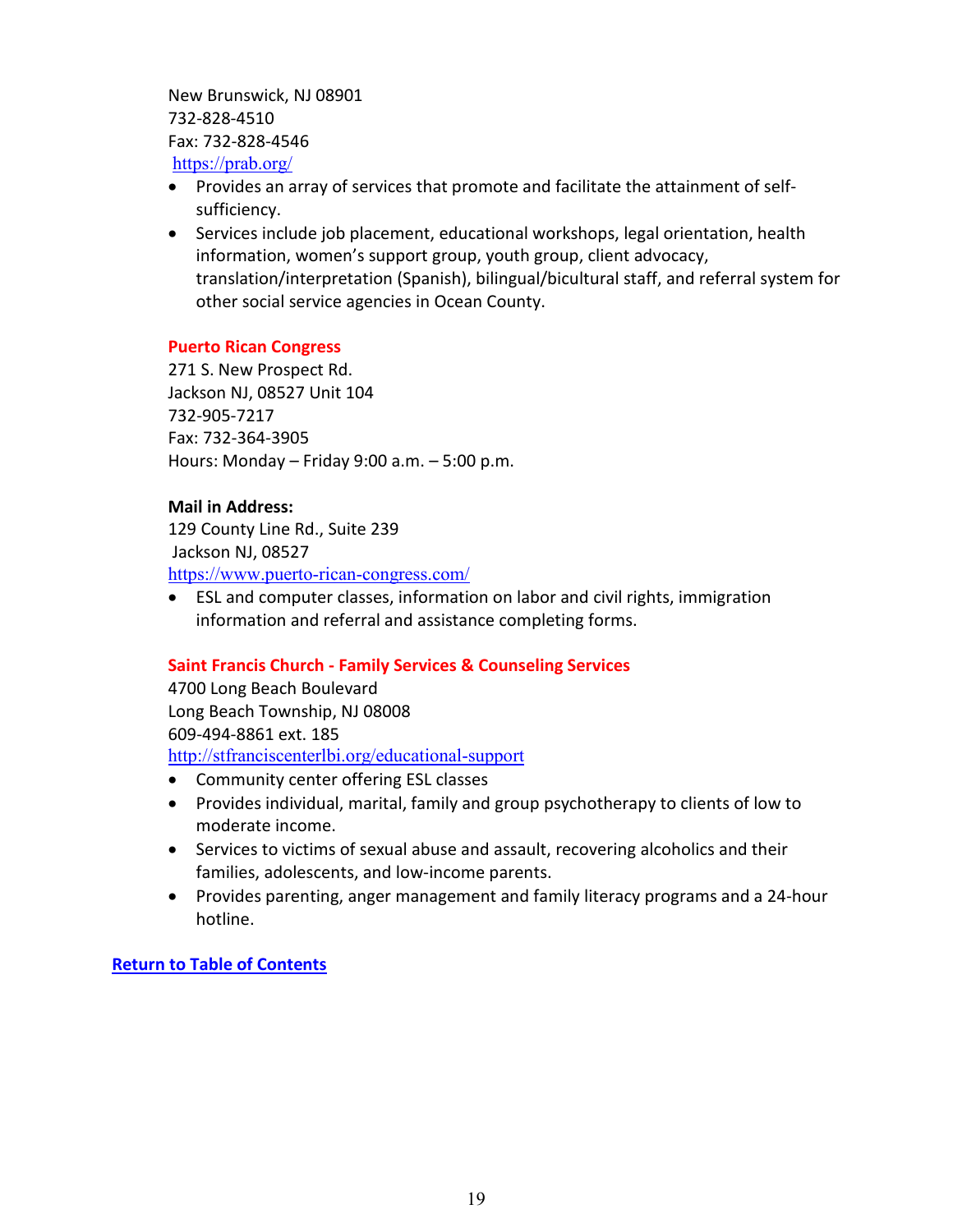# **Ethnic & Cultural Organizations [Return to Table of Contents](#page-1-0)**

## **Ancient Order of Hibernians**

Division Ocean 1 113 Tennyson Ave, Toms River NJ. 08753 Contact: Russell Steenweg Sr. Email: [rsteenwegsr@yahoo.com](mailto:rsteenwegsr@yahoo.com) <http://www.njaoh.com/>

• Meet every 2<sup>nd</sup> Tuesday of the Month at K of C Council 34969

#### **Chabad Jewish Center**

2001 Church Road Toms River, NJ 08753 732-349-4199 Email: [rabbi@chabadtomsriver.com](mailto:rabbi@chabadtomsriver.com) <http://www.chabadtomsriver.com/>

# **German American Club of Monmouth and Ocean Counties**

Lakewood Maennerchor Inc. 150 Duchess Lane Brick NJ, 08724

Mailing address P.O. Box 118 Lakewood, NJ 08701 732-363-9520 <https://lakewoodmaennerchor.com/>

#### **Hadassah Southern New Jersey**

3301 Highway 66, Building B, Suite 236 Neptune, NJ 07753 732-643-1100 Email: [southernnj@hadassah.org](mailto:southernnj@hadassah.org) <http://www.hadassah.org/snj>

• Haddassah the Women's Zionist Organization of America

#### **Italian American Cultural Society of Ocean County**

New Jersey Itialian Heritage Commission 783 Hertiage way Toms River, NJ 08753 [https://www.facebook.com/pages/The-Italian-American-Cultural-Society-of-Ocean-](https://www.facebook.com/pages/The-Italian-American-Cultural-Society-of-Ocean-County/136627926387067)[County/136627926387067](https://www.facebook.com/pages/The-Italian-American-Cultural-Society-of-Ocean-County/136627926387067)

#### **Itialian American Cultural Society of New Jersey**

P.O. Box 108 Trenton, NJ Contact: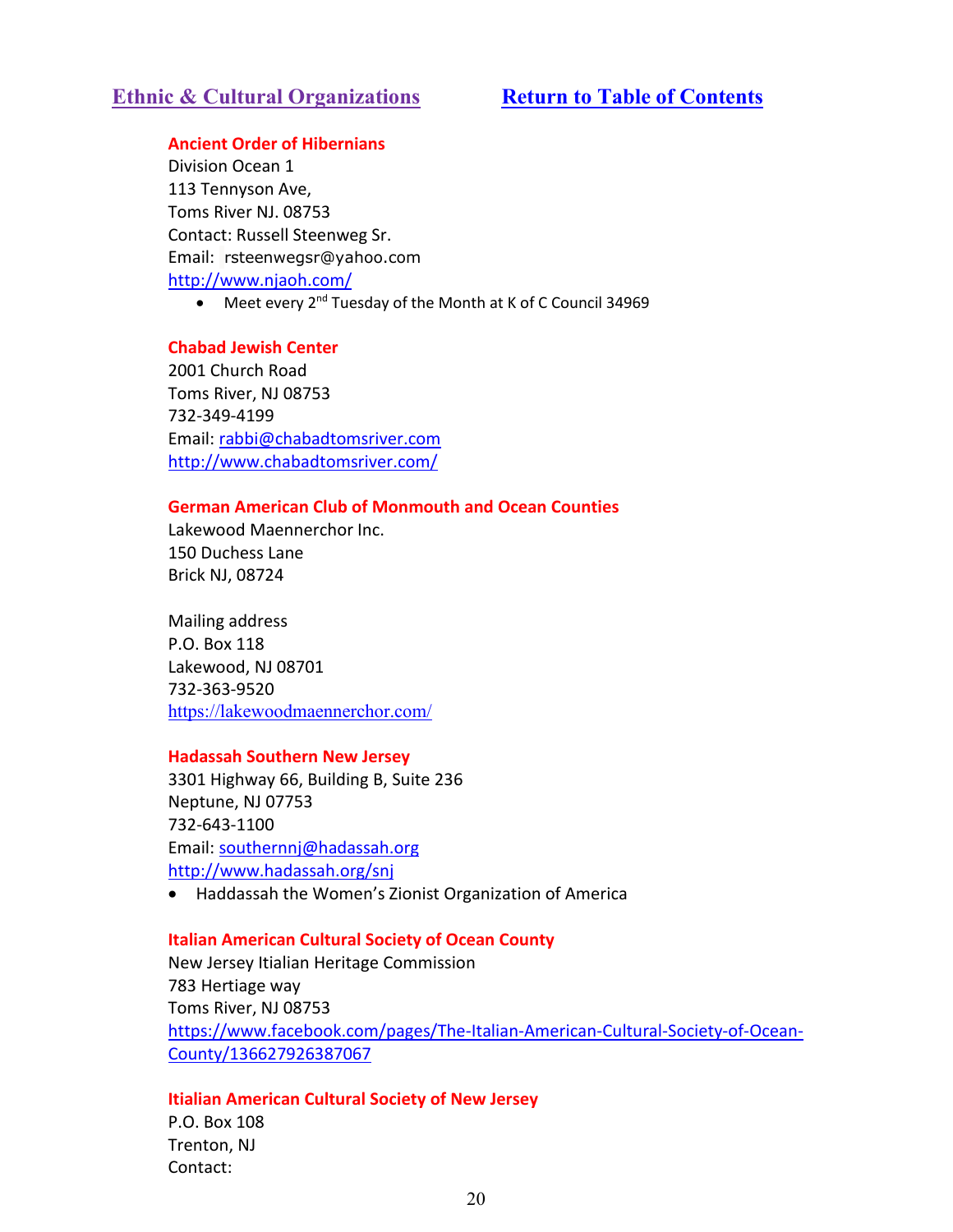Robert De Salvatore – 732-984-8482 Lou Orrichio – 732-221-1790 https://www.italianamericansnj.com/

#### **Jewish Community Center of LBI**

2411 Long Beach Blvd in Spray Beach Long Beach Township, NJ 08008 609-492-4090 Email: jccoflbi@gmail.com <http://jccoflbi.org/>

#### **Jewish Federation of Ocean County**

1235A Rt. 70 Lakewood, NJ 08701 732-363-0530 Fax: 732-363-2097 Email: federation@ocjf.org <http://www.jewishoceancounty.org/>

#### **Lakewood Estonian House**

P.O. Box 659 Jackson, NJ 08527 732-905-9737 <http://lakewoodestonianhouse.org/>

• To Preserve and Promote Estonian Heritage and Culture

#### **Russian House Rodina**

234 Alexander Ave. Howell, NJ 07731 732-730-3773 Fax-732-432-7034 <http://www.rodinahome.org/>

#### **Sons of Norway**

Mailing Adress: 11100 Bren Road W Minneapolis, MN 55408 612-827-3611 Fax: 612-8270658 <http://www.sofn.com/home/index.jsp>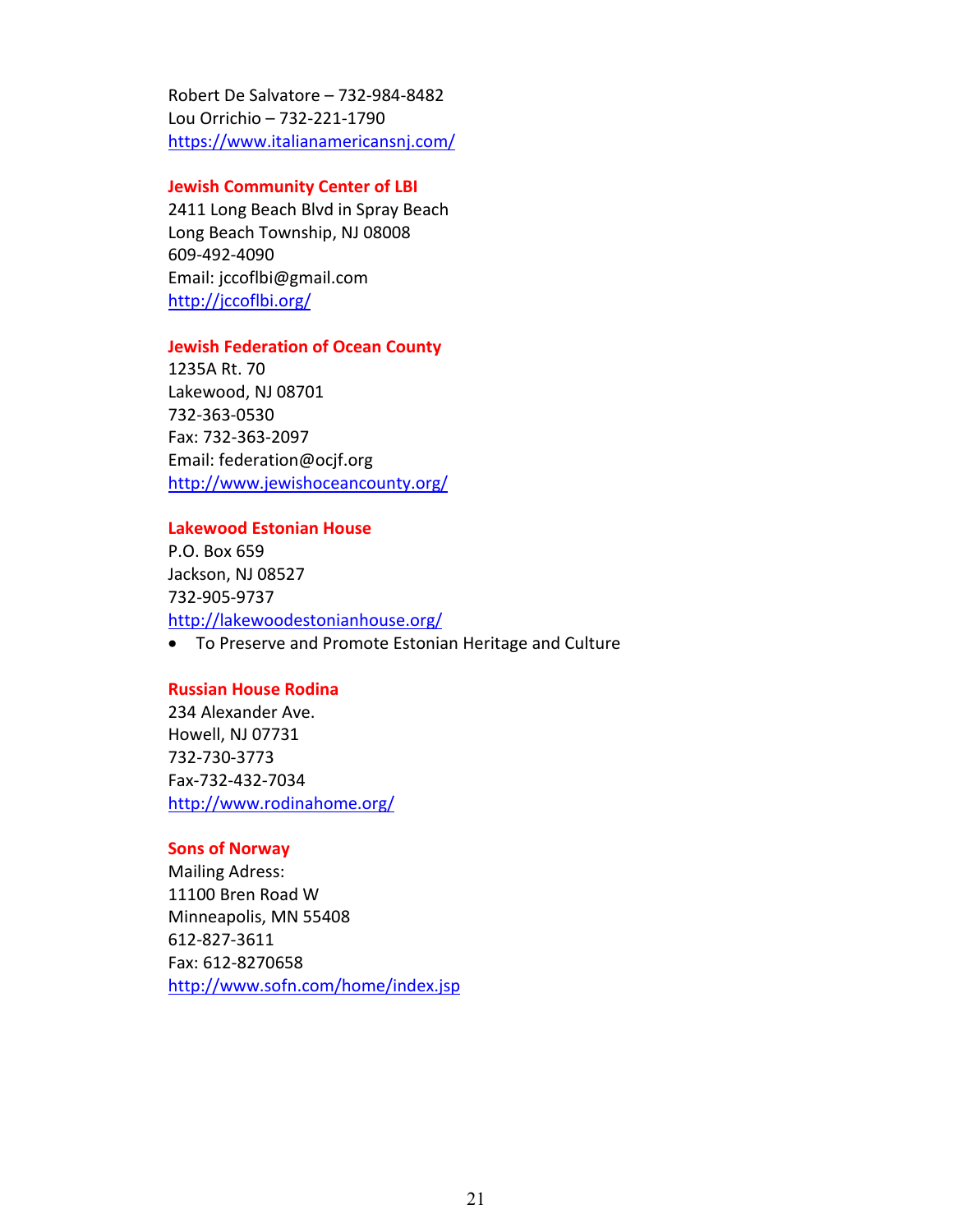#### <span id="page-21-0"></span>**Catholic Charities - Providence House**

**Confidential Location** 88 Schoolhouse Rd. Suite 1 Whiting, NJ 08759 **24-hour hotline:** 1-800-246-8910 Office: 732-244-8259 <https://www.catholiccharitiestrenton.org/domestic-violence-services/>

• Services provided include: 24-Hour Domestic Violence Hotline, Emergency Safe House, Individual Counseling, Domestic Abuse Support Groups, Project Self-Sufficiency, Legal Advocacy Program, Community Education, Project REACH, Project OUTREACH, PALS (Peace-A Learned Solution), Domestic Violence Response Team (DVRT), Domestic Violence Liason to DYFS

#### **Central Jersey Family Health Consortium, Inc.**

1659 Route 88, Suite 2A Brick, NJ 08724 732-937-5437 Fax: 732-206-6245 <http://www.cjfhc.org/>

• Services provided: Bereavement services, Early intervention, Improving pregnancy outcomes, Monmouth and Ocean County Central Intake, Parent and home visitor connection, Perinatal Addiction Prevention, Perinatal mood disorders, Safe Kids NJ, Strong Start: CenteringPregnancy Group Prenatal Care, Teen pregnancy prevention

# **Children's Home Society of New Jersey**

Main Office 635 South Clinton Ave Trenton, NJ 08611 609 – 695-6274 Fax: 609-349-5769 Hours: Monday – Friday 9 a.m. – 5 p.m.

Program Information Contact: Mare Braun 609-695-6274 x115 Email: [mbraun@chsofnj.org](mailto:mbraun@chsofnj.org) <http://www.chsofnj.org/>

• Services provided include: Adoption, Birth Parents and Pregnancy Services, Clinical and Behavioral Health Services, Head Start/Early Head Start, Family Success Centers, Foster Care, Hurricane Sandy Relief Services, Intensive Services Program, Kinship Services, Maternal-Child Health, Family and Community Support Programs, Ocean CCR&R Programs, School Based Programs, WIC

**CPC Behavioral Healthcare** 

270 Highway 35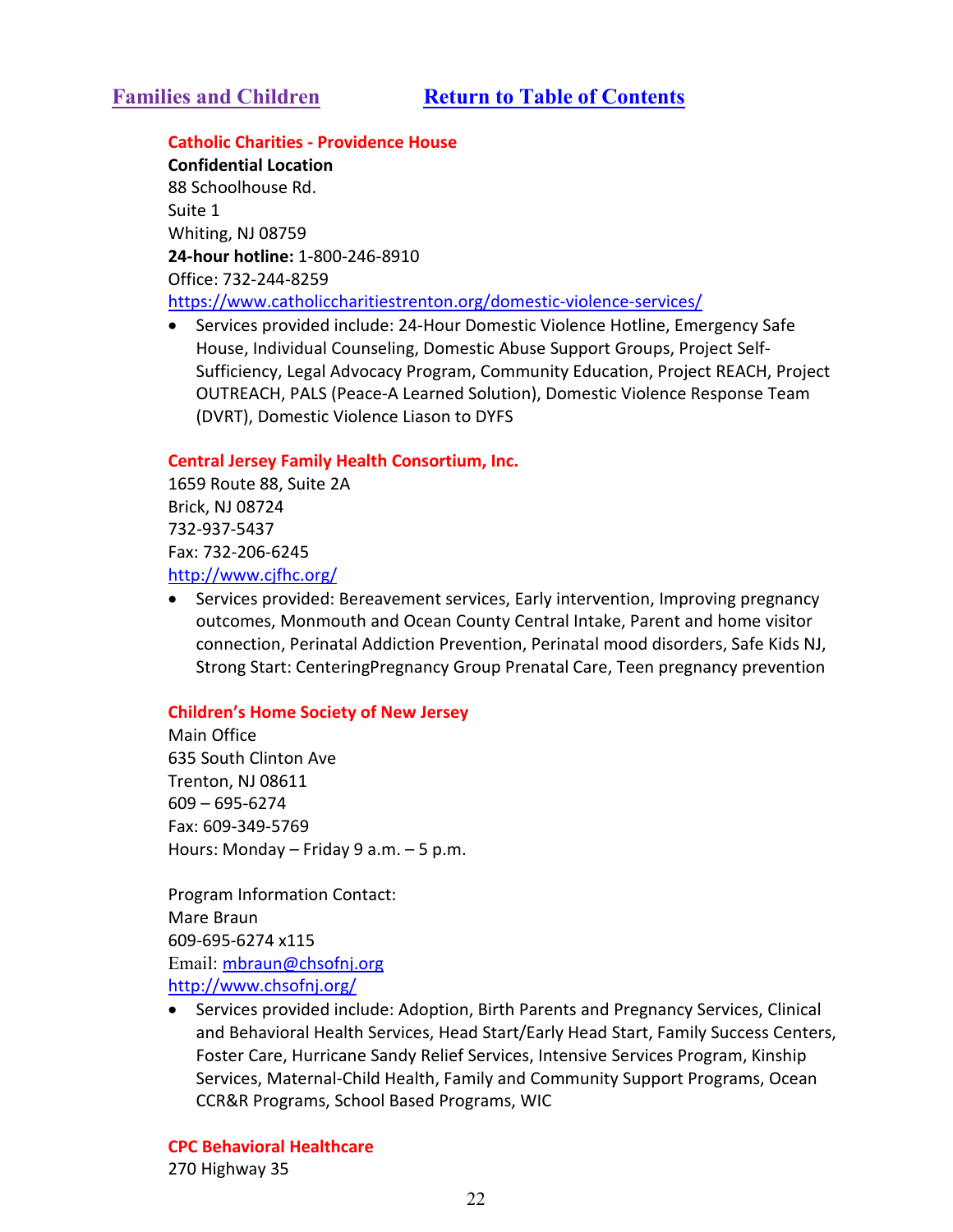Red Bank, NJ 07701 732-842-2000 Fax: 732-224-0688

Howell 4539 US Highway 9 Howell, NJ 07731 732-987-8200 Fax: 732-987-5964 <https://www.cpcbehavioral.org/> <https://www.cpcbehavioral.org/counseling-centers>

- Adult Services: Psychiatric Services, Substance Abuse Treatment, Counseling, Partial Care, Supported Housing, Supported Employment, Division of Developmental Disabilities Residential Services, Program for Assertive Community Treatment, Integrated Case Management Services, Employee Assistance
- Children and Adolescent Services: Pyschiatric Services, Substance Abuse Treatment, Parent Management Training, Intensive Outpatient Treatment Program for Children, Mobile Response, Therapeutic Foster Care, High Point Schools

#### **Ocean's Harbor House**

**Emergency Youth Shelter** *(Refugio)* 2445 Windsor Avenue Toms River, NJ 08754 **Hot Line:** 732-929-0660

Main Office 808 Conifer St. Toms River, NJ 08753 732-929-0096

#### **Transitional Living Program and Family Crisis Intervention Program**

808 Conifer Street Toms River, NJ 08753 732-929-0096 <http://www.oceansharborhouse.org/>

• Services provided include: Youth Shelter, Transitional Living Program, Outreach Programs, Family Crisis Intervention Unit (FCIU)

#### **Preferred Behavioral Health Group**

Multiple Locations: 1191 Lakewood Rd. Toms River, NJ 08753

1200 River Ave, Unit 9-D Lakewood, NJ 08701

185 Rt. 36 Building B Suite B20 West Long Branch, NJ 07764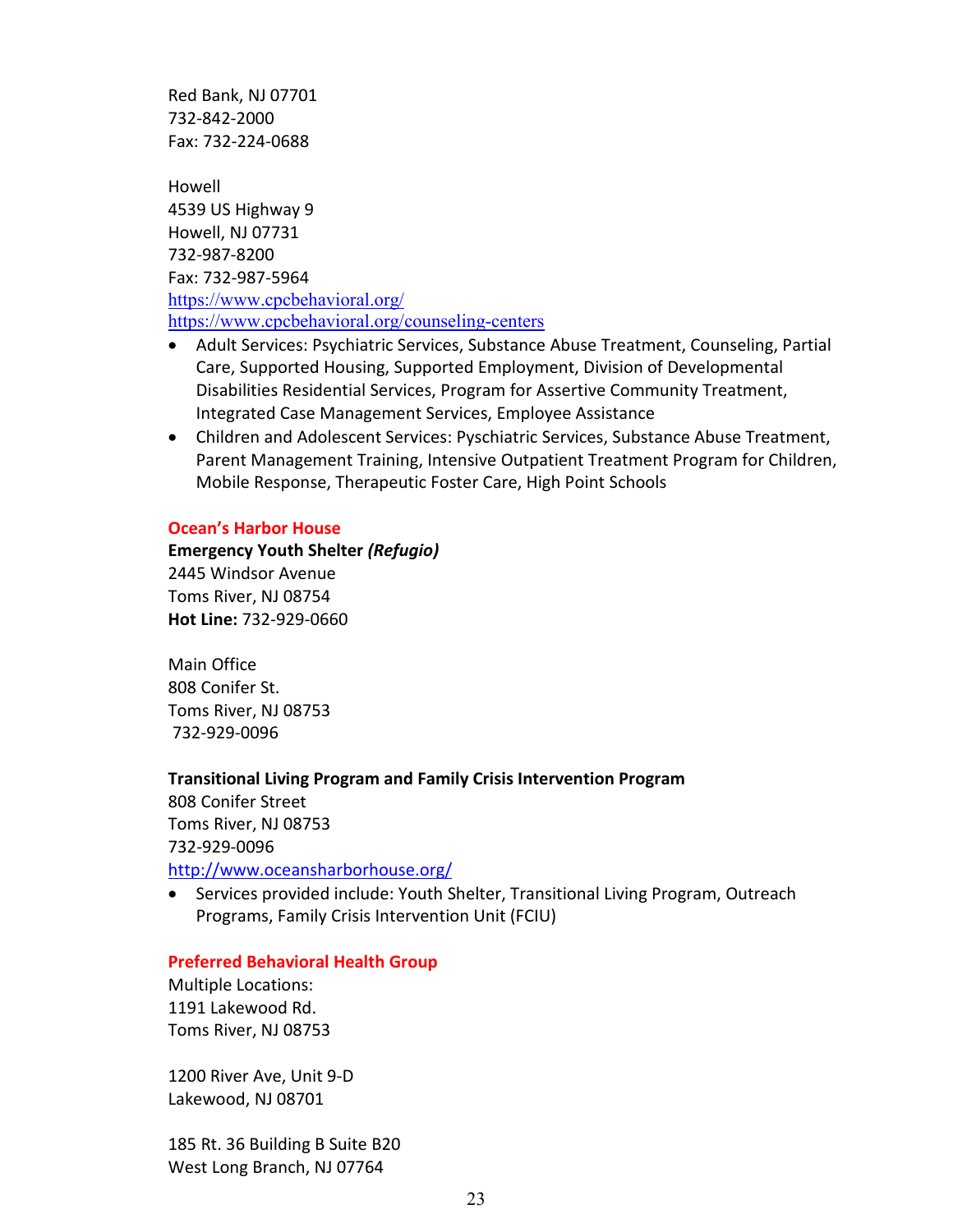591 Lakehurst Rd. Toms River, NJ 08753

# Main Line: 732-458-1700

<http://www.preferredbehavioral.org/>

- Preferred Children's Services services include: identifying children who are or may be at risk of developing behavioral health issues, mental health assessment, individual, family and group counseling, crisis intervention, mobile crisis response and stabilization and referral. Services are provided by a network of skilled professionals including dedicated, highly trained social workers, therapists, psychologists and psychiatrists.
- Preferred Children's Services also provides parenting education, treatment and counseling programs in the areas of child abuse and neglect prevention and services to help youth enhance their lives by finding and maintaining employment, living independently, furthering their education, achieving their full potential and turning healthy dreams into reality

# **Prevent Child Abuse – New Jersey**

103 Church St. Suite 210 New Brunswick, NJ 08901 732-246-8060 <http://preventchildabusenj.org/>

• Programs include: Human trafficking/Commercial sexual exploitation of children protection, child sexual abuse prevention, home visiting, PCA-NJ Help initiative, trainings, parent linking program, family outreach program, childhood obesity prevention, shaken baby syndrome prevention

# **Saint Francis Church - Family Services & Counseling Services**

4700 Long Beach Boulevard Long Beach Township, NJ 08008 609-494-8861

<http://www.stfranciscenterlbi.org/>

- Community center offering ESL classes
- Provides individual, marital, family and group psychotherapy to clients of low to moderate income.
- Services to victims of sexual abuse and assault, recovering alcoholics and their families, adolescents, and low-income parents.
- Provides parenting, anger management and family literacy programs and a 24-hour hotline.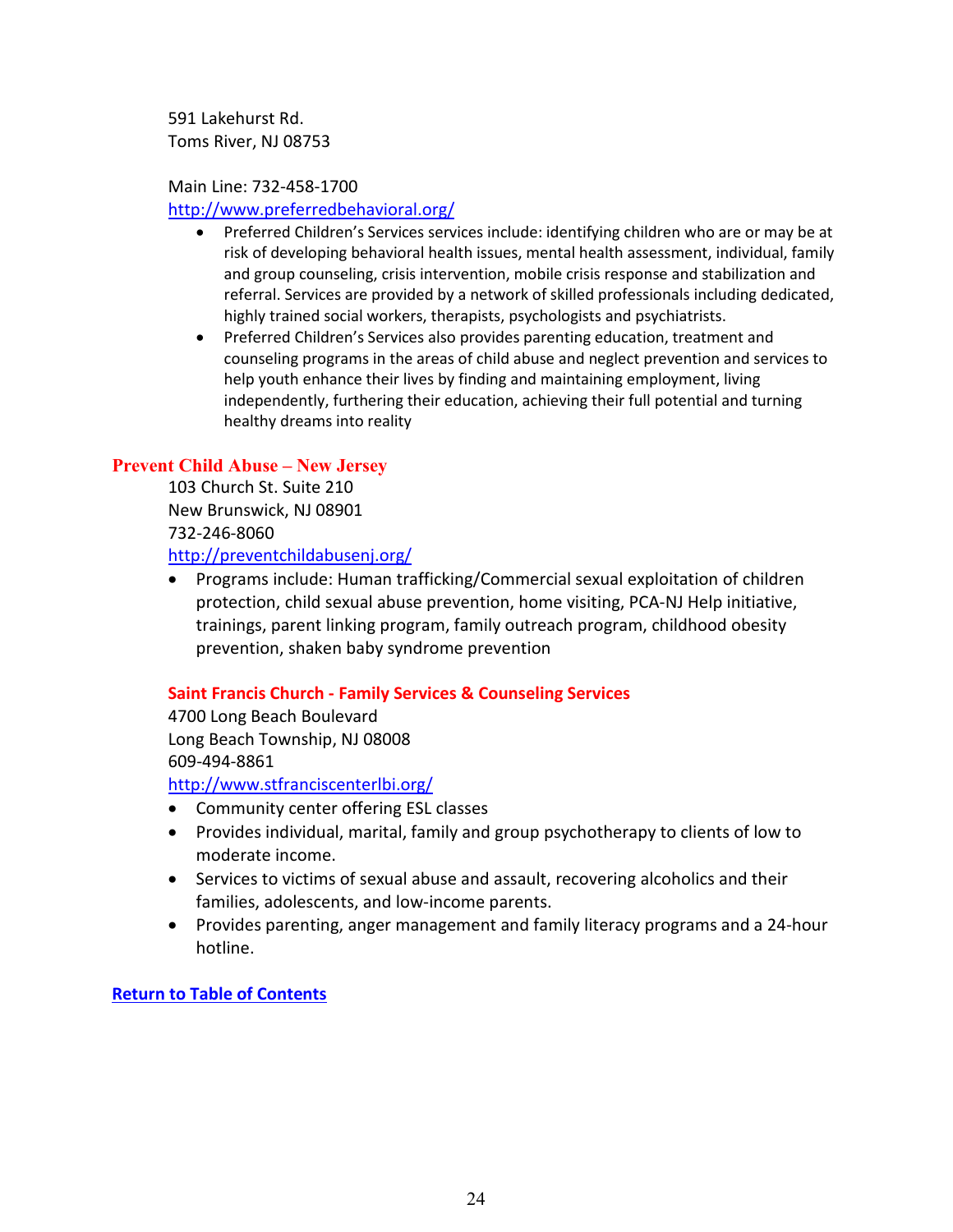# <span id="page-24-0"></span>**All Saints Episcopal Church**

213 Madison Avenue Lakewood, NJ 08701 732-367-0933 <http://allsaintslakewood.org/>

- Most Tuesday 12 1:30 All Saints Church offers a nutritious lunch in their Parish Hall.
- All Saints' Thrift Shop offers low cost clothing, accessories, shoes for all ages; toys and books and videos; and household items and small appliances.

# **Catholic Charities**

200 Monmouth Avenue Lakewood, NJ 08701 732-901-3261 General Help: 1-800-360-7711 <https://www.catholiccharitiestrenton.org/services/housing-food/> Services provided for immigration support:

- Legal Assistance Services (Immigration petition help, translation of documents)
- English as a Second Language (ESL) classes by Pro-Literacy Volunteers of America (Basic, intermediate, and advanced classes offered)
- Citizenship and Naturalization classes (Trenton location only)
- Education/Enrichment services (partners with other county and community agencies to provide educational services which can include GED and parenting classes)
- Immigration services (helping immigrants adapt to American lifestyle, certified case managers available for civil legal assistance recognized by the Dept. of Homeland Security)
- Other support offered includes services for addiction, basic needs, children and family support, counseling, disaster response, housing and residential support, mental health and recovery support.

# **El Centro Hispanoamericano**

525 East Front Street Plainfield, NJ 07060 908-753-8730 FAX: 908-753-8730 Email: [info@elcentronj.org](mailto:info@elcentronj.org) <http://www.elcentronj.org/>

- Legal Assistance (legal representation in cases involving immigration, refugee status, civil rights)
- Immigration Services (help with family petitions, temporary protective status (TPS), Violence Against Women Act (VAWA), residency, work authorizations, naturalizations, and more)

# **Interfaith Hospitality Network**

407 Lexington Ave. Toms River, NJ 08753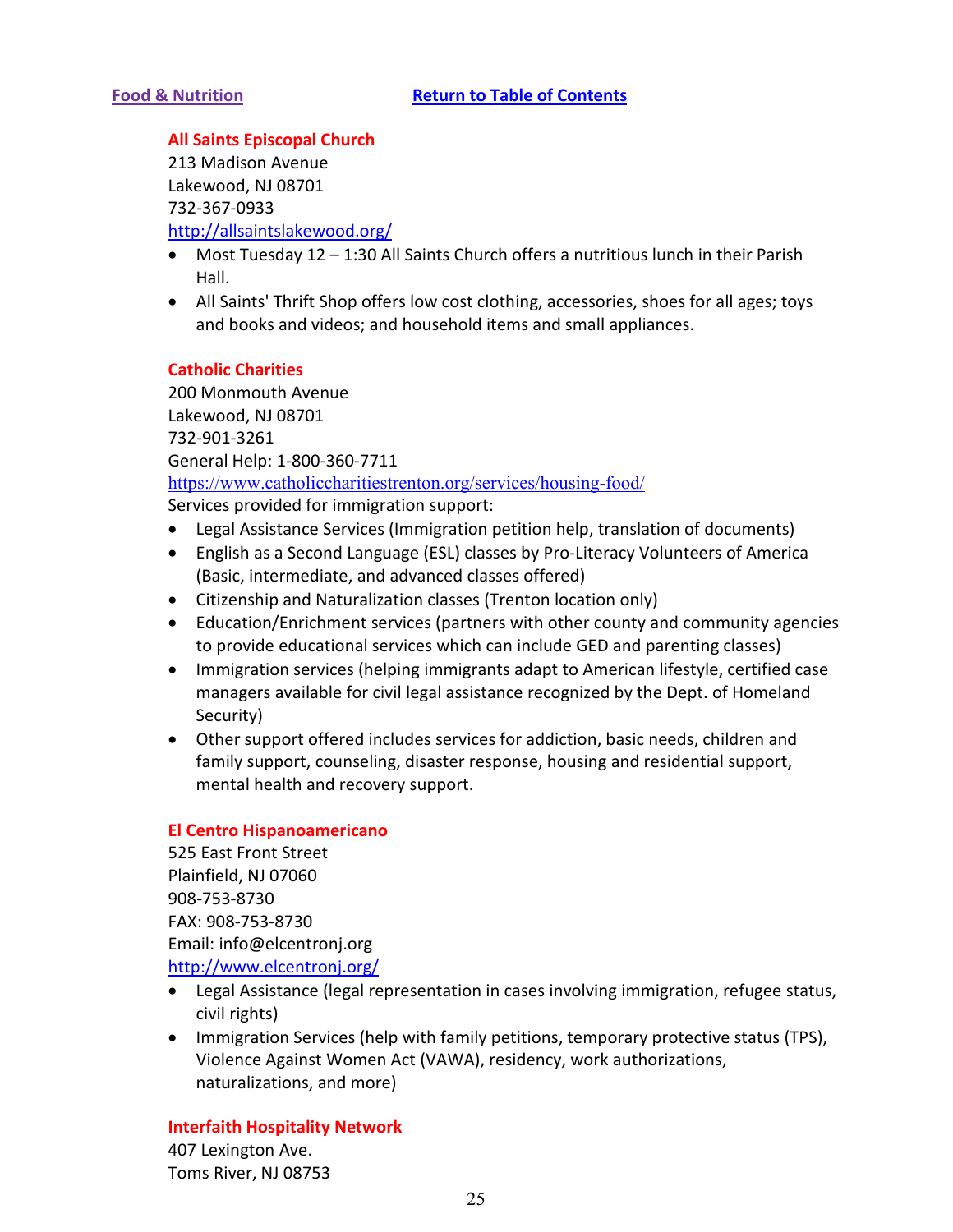732-736-1550 Fax: 732-736-1540 <https://ihnoc.net/>

- Services include providing guests with overnight shelter. Area churches and synagogues provide overnight accomodations along with dinner and breakfast. Volunteers also provide a family style evening meal and breakfast. Each congregation hosts for one week at a time for up to 14 guests.
- Daytime activities include working with guests to set priorities and help guest to learn how to gain self-sufficiency.
- Guest families are provided with case management, education and training in life skills, parenting, financial management, counseling, and other services.
- Family mentoring program is also available.

# **Lakewood Board of Education**

200 Ramsey Ave. Lakewood, NJ 08701 732-364-2400 Fax: 732-905-3687 <https://www.lakewoodpiners.org/>

- Provides materials for children and parents to help with academic problems, referrals to agencies or other persons handling family problems, special workshops and other services that help maintain family stability in the schools and community.
- Food, clothing, furniture and other household items are distributed through the Center for those families in need. Donations to the Center are alway appreciated.

# **WIC – Women, Infants & Children**

175 Sunset Avenue Toms River, NJ 08754 Main Number: 732-370-0122

1771 Madison Ave. Lakewood, NJ 08701

301 Lakehurst Rd. Toms River, NJ 08755

 $101$   $2^{nd}$  St. Lakewood, NJ 08701

333 Haywood Rd. Manahawkin, NJ 08050

<http://ochd.org/Departments/Community-Health-Services/WIC/105/>

- Provides supplemental nutritious foods to pregnant, breastfeeding, and postpartum women, infants, and children up to age 5.
- Provides nutrition education and counseling, breastfeeding promotion and support, immunization screening, and healthcare referrals.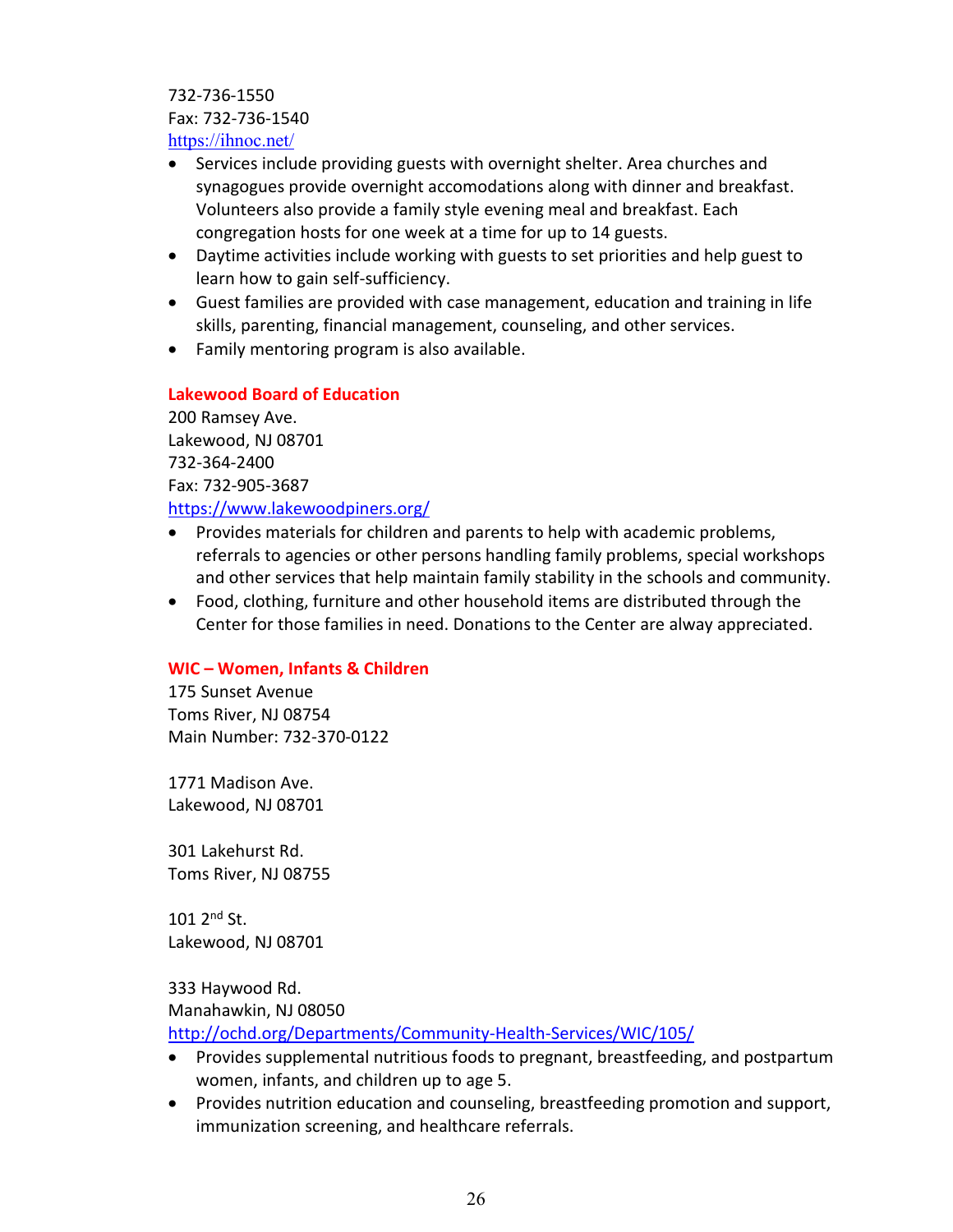• Enrollment is open to all eligible applicants. Participation is limited to those with a gross income that is equal or less than the income poverty guidelines (DHHS column) increased by 185%.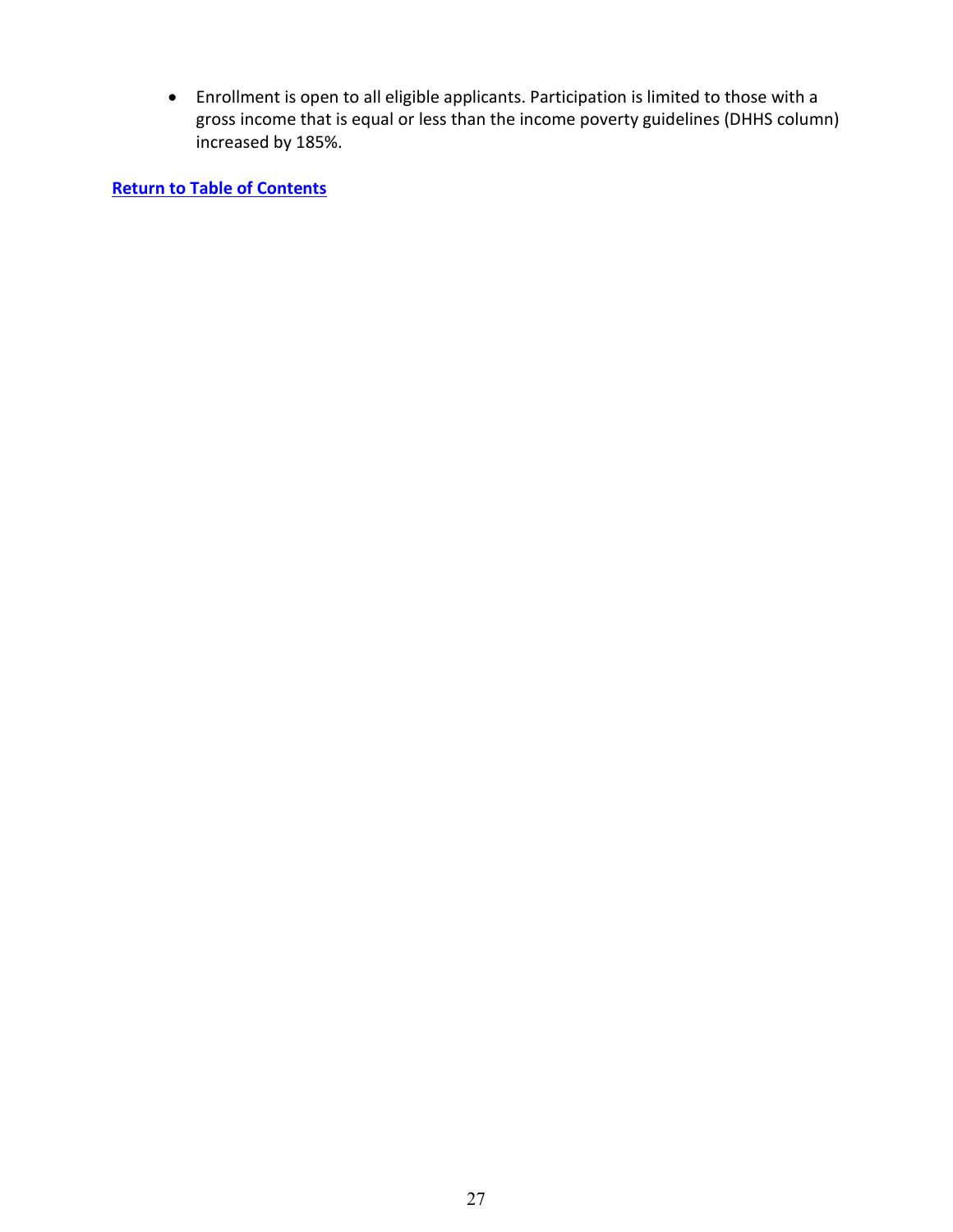#### <span id="page-27-0"></span>**Barnegat**

**St. Mary's Pantry**  747 West Bay Ave. Barnegat, NJ 08005 609-698-7477 Monday – Thursday 9am-11:45am by appointment only

#### **Bayville**

## **Cedar Creek Community Church**

370 Nixon Avenue, Bayville, NJ 08721 732-269-6204 Hours of Operation: Thursdays 6-8pm

#### **St. Barnabas Pantry**

33 Woodland Road, Bayville, NJ 08721 732-269-2208 x107 parishoffice@stbarnabasbayville.com [https://stbarnabasbayville.com/ministries/social-action-social-justice/36-food](https://stbarnabasbayville.com/ministries/social-action-social-justice/36-food-pantry)[pantry](https://stbarnabasbayville.com/ministries/social-action-social-justice/36-food-pantry) Food Pantry Hours of Operation: Mondays 9:30am-11:15am, Wednesdays 9:30am-11:15am, Fridays 9:30am-11:15am By Appointment Only

#### **Faith Community UMC**

562 Rt. 9, Bayville, NJ 08721 732-269-9850 Hours of Operation: Tuesdays 5-6pm and Saturdays 9-11am

#### **Beachwood**

# **Saint Paul's Lutheran Church Food Pantry** 130 Cable Avenue, Beachwood, NJ 08722 732-349-0871 <http://www.stpaul-lutheranchurch.com/food-pantry.html> Hours of Operation: Monday, Wednesday, and Friday 10am -2pm

#### **Brick**

**New Beginnings Christian Church Food Pantry**  236 Brick Blvd., Brick, NJ 08723 732-451-0777 <https://newbeginningsnj.org/foodpantry/> Hours: Tuesady –Wednesday 10a.m. – 2p.m.

# **Osbornville Baptist Church** Food Pantry

366 Drumpoint Road, Brick, NJ 08723 732-477-0324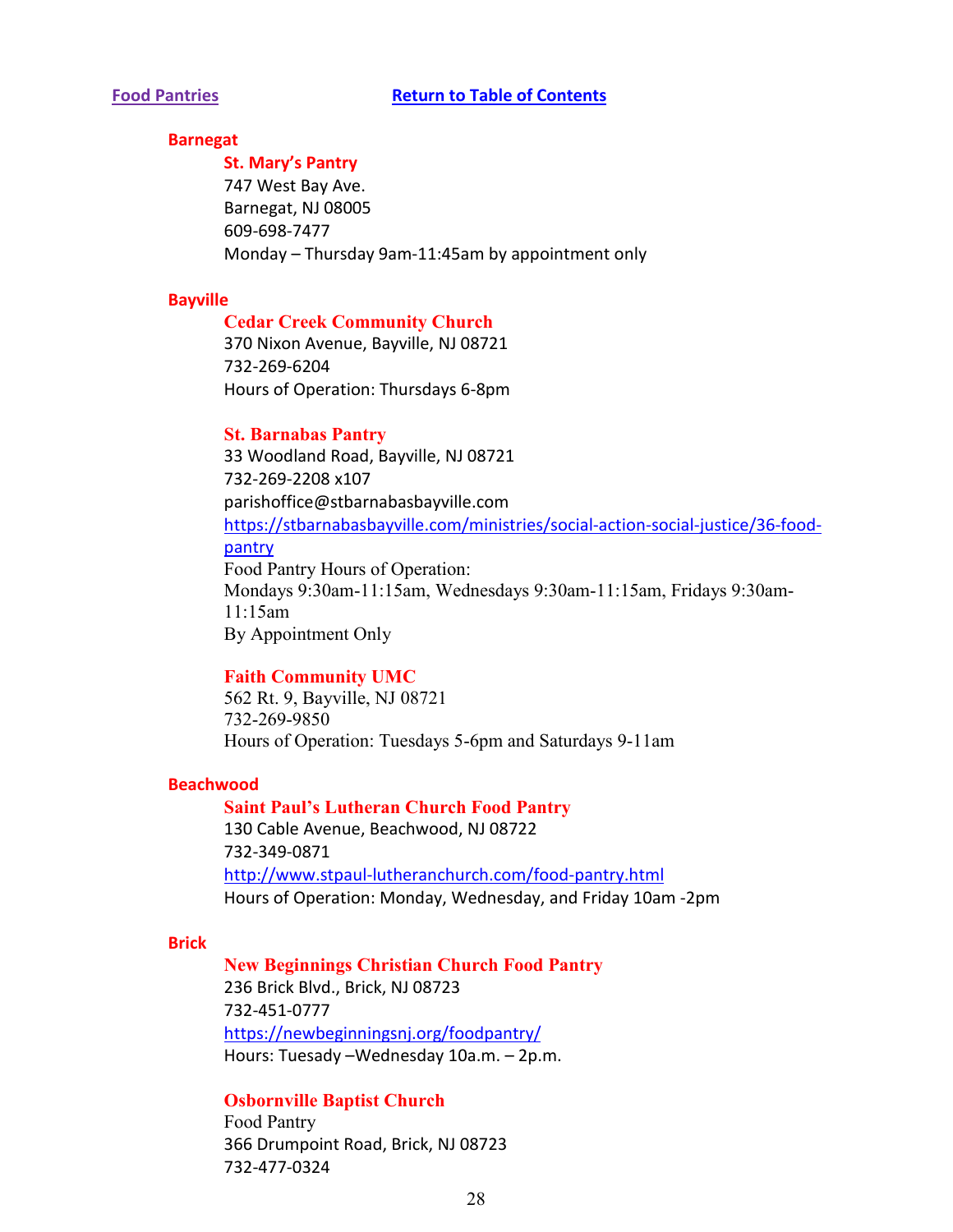<https://www.obcnj.org/food-pantry>

Soup Kitchen 366 Drumpoint Road, Brick, NJ 08723 732-477-0324 <https://www.obcnj.org/soup-kitchen>

# **Saint Thomas Lutheran Church Food Pantry**

135 Salmon Street, Brick, NJ 08723 732-477-5533 Must call to schedule an appointment

#### **Epiphany Church Food Pantry**

621 Herbertville Rd., Brick, NJ 08724 732-458-0434 Hours of Operation: Saturdays 10am-12pm and Mondays 10am-1pm

#### **St. Dominics Food Pantry**

250 Old Squan Rd. (between Rt. 70 and Rt. 88), Brick, NJ 08724 732-458-7450 Hours of Operation: Mondays, Wednesday and Friday 9am-12pm and every 3rd Saturday 9am-12pm

#### **St. Paul's**

714 Herbtersville Rd. Brick, NJ 08724 732-458-2080 Hours of Operation: 1st Wednesday and Thursday 3:30pm-5:30pm

#### **Project Seeds of Service**

725 Mantoloking Rd., Brick, NJ, 08723 732-746-3456 Hours of Operation: Monday –Friday 9am – 6pm

#### **Brick Housing Authority (Mobil Site)**

151 Chambers Bridge Rd., Brick, NJ 08723 732-918-2600 Hours of Operation: 4<sup>th</sup> Wednesday 10am-11am

#### **Forked River**

#### **Lacey Food Bank**

102 Station Drive, Forked River, NJ 08731 Food Bank: 609-242-2848 Make sure to call first before arriving and make sure to bring your ID Hours of Operation: Monday – Saturday 10am-12pm [Info@laceyfoodbank.org](mailto:Info@laceyfoodbank.org) <http://www.laceyfoodbank.org/>

#### **St. Plus Pantry**

300 Lacey Rd. Forked Rier, NJ 08731 609-693-6105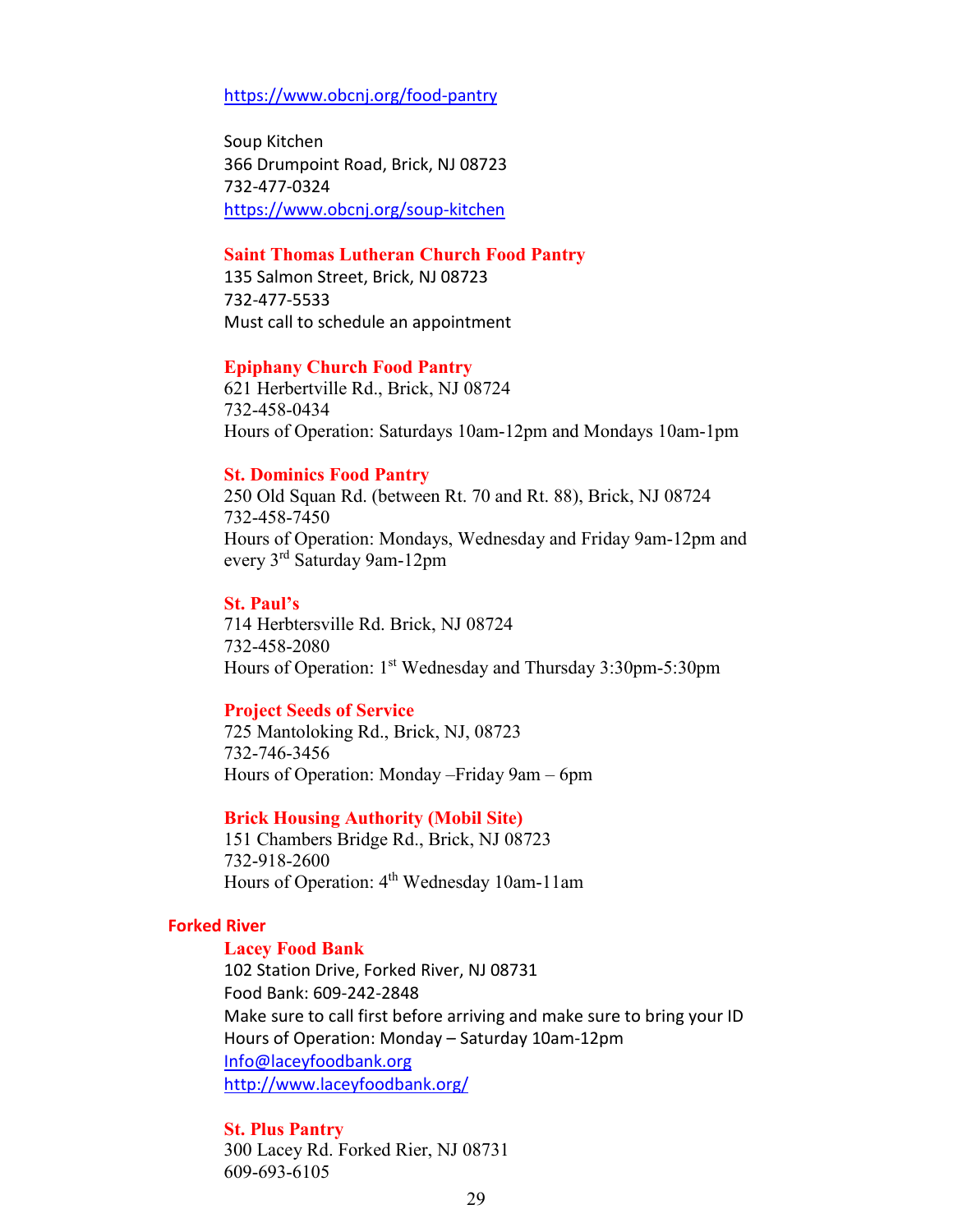Monday and Wednesday 9am -4pm, Friday 9am-1pm

#### **Lacy United Methodist Church**

203 W. Lacey Rd. Forked River, NJ 08731 609-693-5222 Tuesday and Thursday 11am-1pm

#### **Island Heights**

#### **Island Heights United Methodist Church Pantry**

111 Ocean Avenue P.O.Box 146 Island Heights, NJ 08732 732-929-0444 1st and 3rd Tuesdays 9am-11am

#### **Jackson**

**Debows United Methodist Church** 509 Monmouth Road, Jackson, NJ 08527 732-928-4475 <http://debowsumc.org/food-pantry/> 2<sup>nd</sup> and 4<sup>th</sup> Monday 6-8pm by appointment only

#### **Jackson Women of Today Food Pantry**

10 Don Connor Blvd., Jackson, NJ 08528 732-833-6800 Last Thursday 4:45pm-7:30pm and preceding Wednesday 4:45 – 6:30pm, Saturday 9am-11am

#### **Mobile Food Pantry – American Veterans**

1290 Toms River Road Jackson, NJ 08527 731-918-2600 Fourth Monday every month from 11:30a.m.

#### **Lakehurst**

#### **Lakehurst United Methodist Church**

204 Elm Street Lakehurst, NJ 08733 732-918-2600 <http://lakehurstumc.org/ministries/food-bank/>

On the first Tuesday of every month the Monmouth County Food Bank truck comes to the parking lot of the church for those in need of food.

### **Lakewood**

**All Saints Episcopal Church** 213 Madison Avenue, Lakewood, NJ 08701 732-367-0933 <http://allsaintslakewood.org/> Every Tuensday 12pm-1:30pm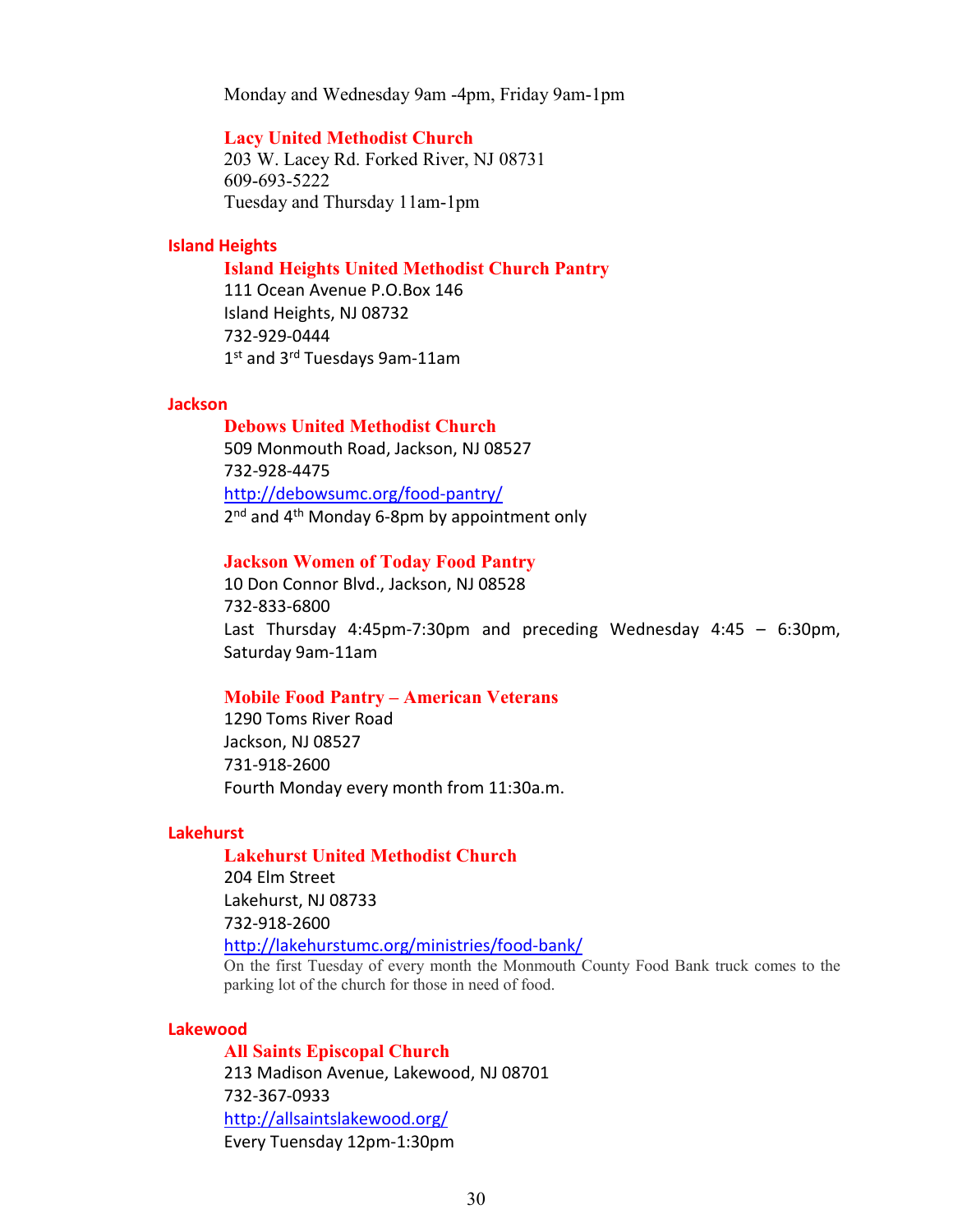#### **Calvary Lighthouse Food Pantry**

1133 East County Line Road, Lakewood, NJ 08701 732-924-1541 Monday, Tuesday and Wednesday 11am-1pm <https://www.calvarylighthouse.org/ministries/house-of-blessing/>

#### **Catholic Charities Basic Needs– Ocean County**

200 Monmouth Avenue, Lakewood, NJ 08701 732-363-5322 Monday – Thursday 9am-12pm <https://www.catholiccharitiestrenton.org/services/housing-food/>

#### **Christ United Methodist Food Pantry**

678 Fifth Street, Lakewood, NJ 08701 732-363-8885 Tuesday and Thursday 9:30am – 12pm

#### **Saint Mary of the Lake**

43 Madison Ave. Lakewood, NJ 08701 732-363-0139 Monday, Wednesday, Thursday and Saturday 9:30am – 12:30pm

#### **New Life Pantry**

211 East Fourth St. Lakewood, NJ 08701 732-364-8585 3rd Thursday 12:30-4:30pm

#### **Immanual Lutheran**

20 Monterey Circle, Lakewood, NJ 08701 732-363-1599 2<sup>nd</sup> and 4<sup>th</sup> Thursday and Last Saturday 10am-2pm

#### **PATH Pantry**

745 Airport Rd. Suite 7G Lakewood, NJ 08701 732-367-2665 x5162 Thursday's 12pm-6pm or by appointment

#### **Sixth Street Baptist Pantry**

15 Sixth St., Lakewood, NJ 08701 732-581-5983  $2<sup>nd</sup>$  and 4<sup>th</sup> Saturday 10am – 2pm

### **Lavallette**

#### **Faith Lutheran Church Food Pantry**

1801 Grand Central Avenue Lavallette, NJ 08735 732-793-8138 Tuesdays, 4-5pm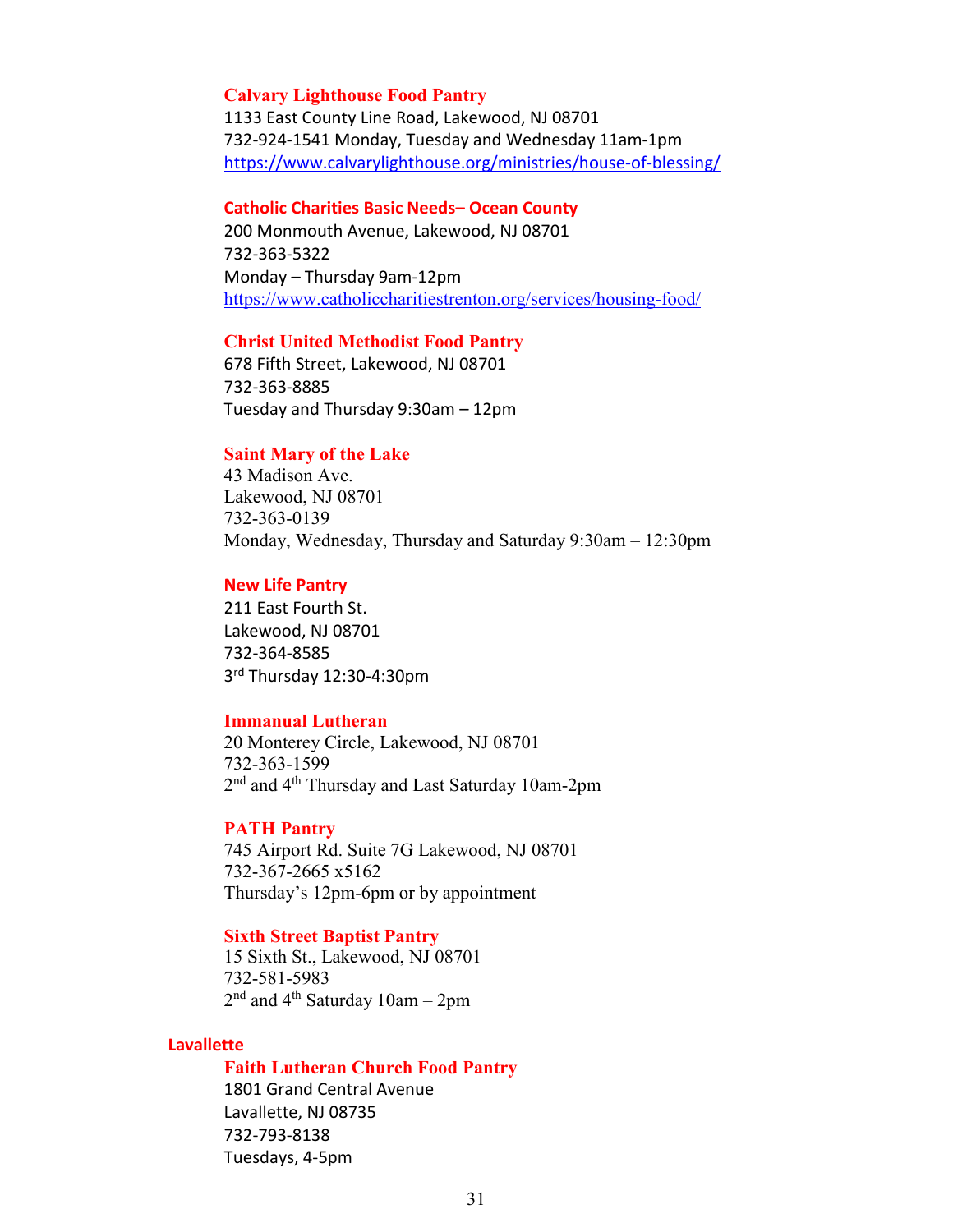#### [http://faithlavallette.org/?page\\_id=25](http://faithlavallette.org/?page_id=25)

#### **Little Egg Harbor**

**Tuckerton Area Interchurch Food Pantry** 641 Rt. 66 Little Egg Harbor, NJ 08087 609-918-2600

## **Calvery Baptist Pantry**

850 Railroad Dr. Little Egg Harbor, NJ 08087 609-296-4606 Tuesday 11am-1 and 6pm-7pm

#### **St. Theresa's Pantry**

641 Railroad Dr. Little Egg Harbor, NJ 08087 609-269-1345 Monday – Friday 2pm-4pm

#### **Long Beach Island**

# **Saint Francis Community Center - Lbicc, Inc.**  4700 Long Beach Blvd. Long Beach Township, NJ 08008 609-494-8861 ext. 121 <http://www.stfranciscenterlbi.org/family-support/food-pantry>

#### **Manahawkin**

#### **Ocean Community Church**

1492 Route 72 West Manahawkin, NJ 08050 609-597-5151 Wednesday from 11:00am - 1:00pm

### **Lutheran Church of the Holy Spirit**

333 N. Main St. Manahawkin, NJ 08050 609-597-2696 By Appointment only Monday – Thursday 9am-3pm

#### **Point Pleasant**

# **Saint Gregory's at St. Mary's by the Sea**  804 Bay Avenue Point Pleasant, NJ 08742 Entrance to Pantry on Bay Ave. 732-892-8105 Monday – Friday 10am-2pm <https://stgregoryspantry.org/>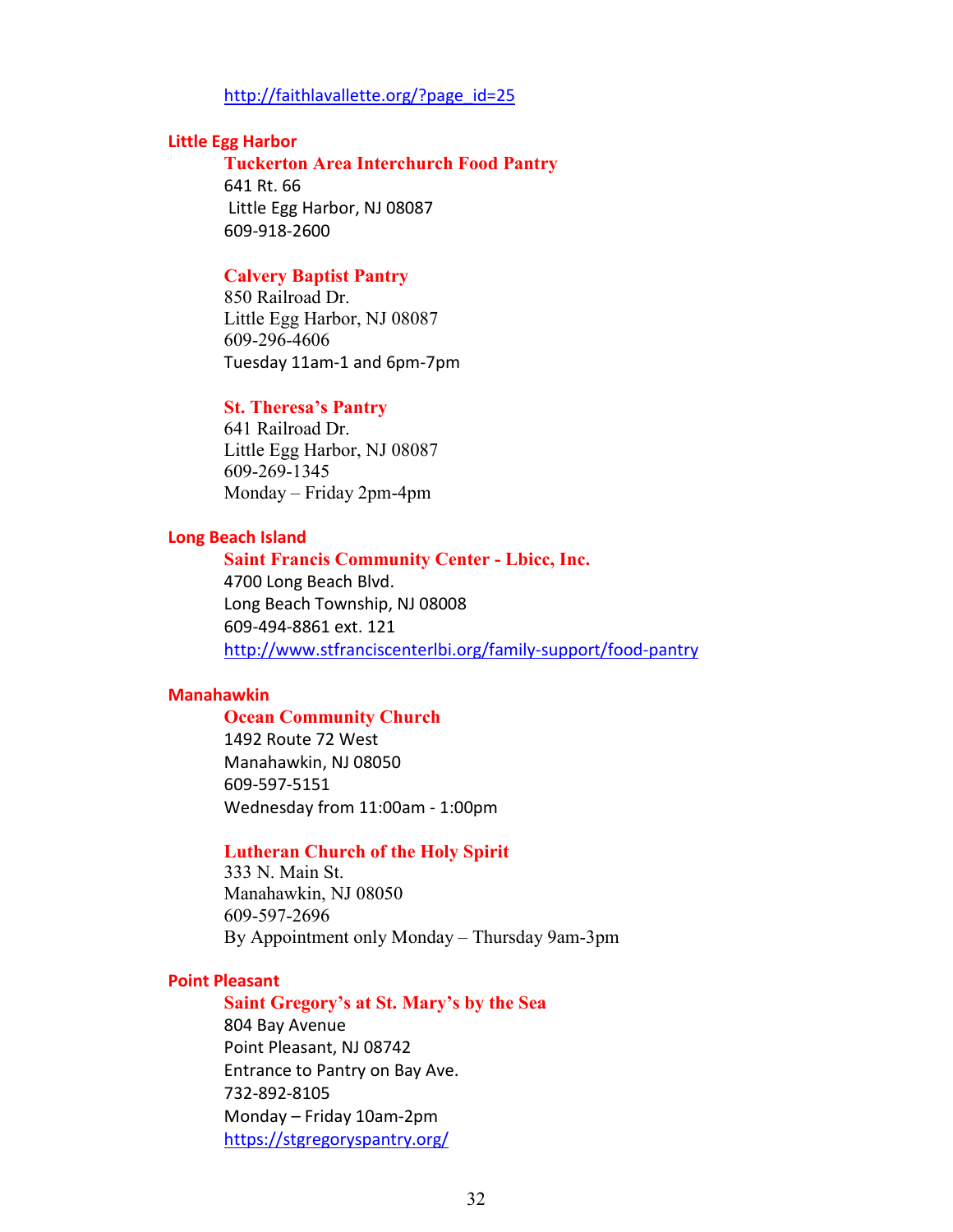#### **Seaside Hghts**

#### **Our Lady of Perpetual Help**

100 Grant Ave. Seaside Heights, NJ 08751 732-793-6881 Wednesday 10am-1pm

# **South Toms River**

#### **Mobile Food Pantry – Shore Vineyard Church**

1 South Main Stree South Toms River, NJ 08753 732-244-3888 Pantry 2<sup>nd</sup> Saturday of every Month 9am-1pm

## **Second Baptist Toms River**

2 First Street South Toms River, Nj 08753 732-244-3309 1st and 3rd Saturday 9:30am – 11:30am

#### **Toms River**

#### **Abundant Grace and Pantry**

108 Indian Head Rd. Toms River, NJ 08755 732-914-2058 3<sup>rd</sup> Tuesday 11am-1pm and 1<sup>st</sup> Saturday 1pm-3pm

# **Church Of Grace and Peace Food Pantry**

1563 Old Freehold Road Toms River 08755 732-349-1550 Wednesday 6:30pm-7pm, Thursday 1pm-2pm and Saturday 11am-12pm

#### **East Dover Baptist Church Food Pantry**

974 Bay Avenue Toms River, NJ 08753 732-270-4888 1st Saturday 9am-1pm

#### **First Assembly of God**

800 Bay Ave. Toms River, NJ 08753 732-929-0077 3rd Friday 2pm-5pm and 3rd Saturday 11am -2pm

### **Jesus is Lord Pantry**

2236 Massachusetts Ave. Toms River, NJ 08755 732-901-7733 Thursday 9am-2pm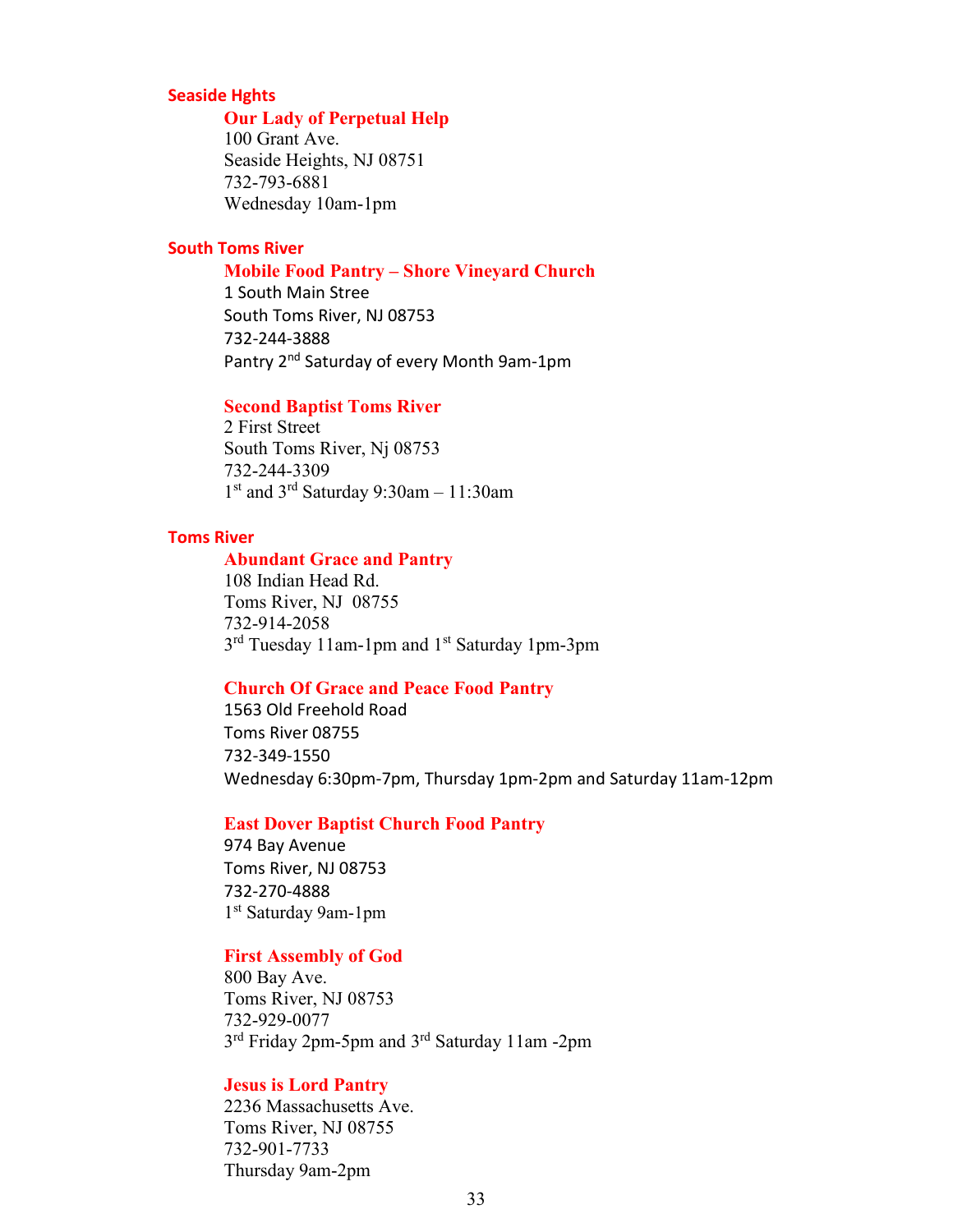#### **Ocean Christian Pantry**

405 Washington St. (Across from Central Ave.) Toms River, NJ 08753 732-240-5998 Last Saturday 8am-12pm

#### **People's Pantry Relief Center**

1769 Hooper Ave. Toms River, NJ 08753 732-731-1417 Monday –Thursday 9:30am -2:30pm and Friday 11:30am-2:30pm

#### **PCTR-Hope Center**

253 Chestnut Street Toms River, NJ 08753 732-341-4447 Monday, Thursday and Friday 10am-12pm / 1pm-3pm and Wednesday 1pm-3pm <http://houseofhopeocean.org/>

#### **Salvation Army – Toms River Pantry**

1738 Rt. 37 Toms River, NJ 08753 732-270-8393 Monday –Friday by appt.

#### **Hope's Crossing – Affordable Houing Informtion**

1 Van's Way, Toms River, NJ 08755 732-473-1020

#### **Saint Joseph Food Pantry**

685 Hooper Avenue Toms River, NJ 08753 732-240-1089 Monday – Friday 10am-4pm

#### **St. Luke's**

1674 Old Freehold Rd. Toms River, NJ 08755 732-232-7184 Monday, Wednesday and Friday 10am-12:45pm

#### **Toms River Church of God**

1186 Lakewood Rd. (Rt. 166) Toms River, NJ 08753 848-234-1236 Wednesday 9am-2pm and 3pm-5pm

**Your Grandmother's Cupboard** 173A Route 37 West Toms River, NJ 08755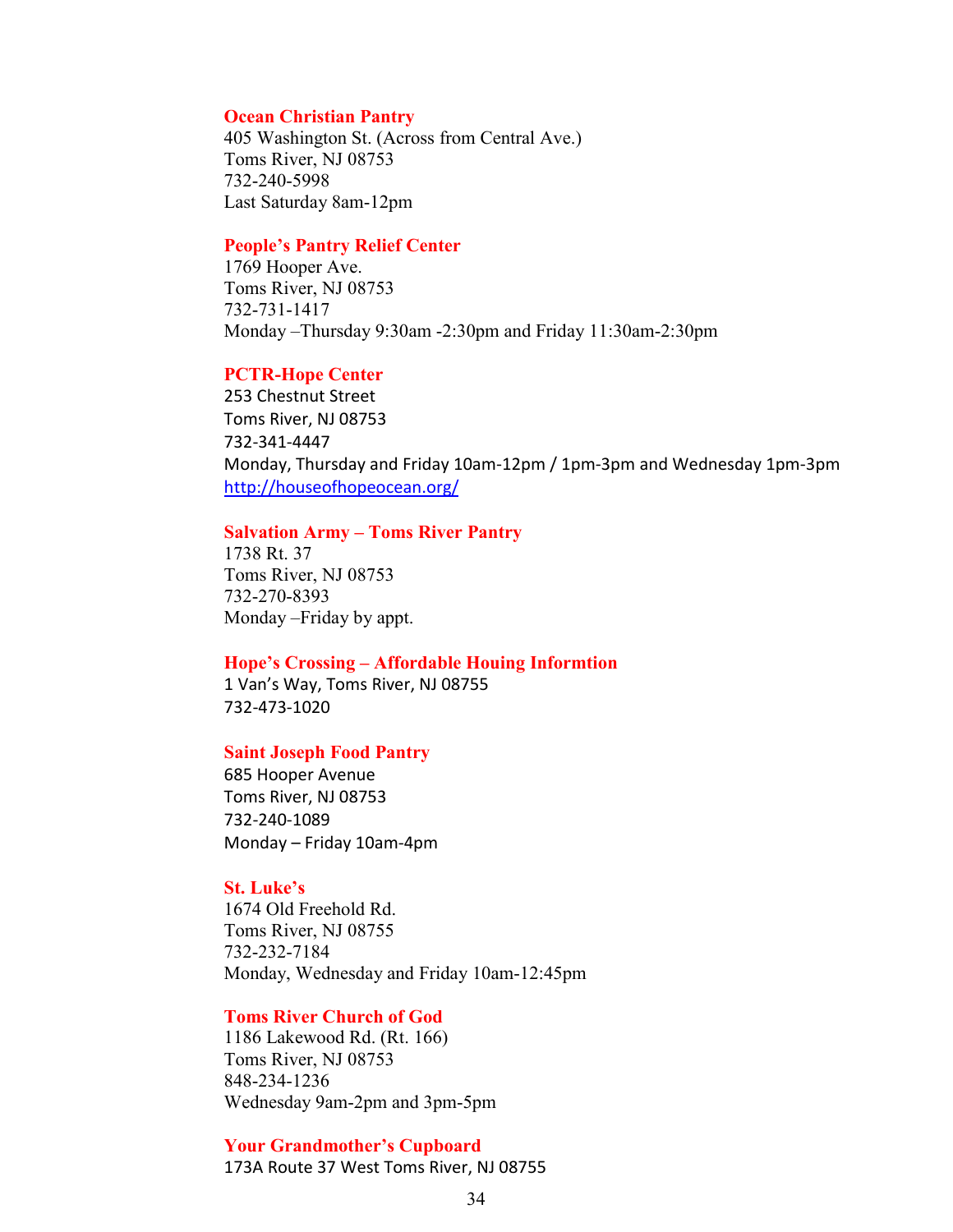# 732-240-0441 <http://ygcnj.org/>

# **Waretown**

#### **St. Stephen's Food Pantry**

367 Route 9 Waretown, NJ 08758 609-698-8561 Mondays-Thursdays 9am-11:45pm and Friday 10am-11:45pm

# **West Creek**

# **Cedar Run Assemby of God**

562 S. Main St. (Route 9) West Creek, NJ 08092 609-597-3225 Tuesday 4pm – 5:30pm

#### **Whiting**

# **Whiting Food Pantry at Community Reformed Church**

36 Lacey Road (Reformed Church) Whiting, NJ 08759 732-350-0232 Monday, Tuesdays, and Fridays 9am-12pm

### **St. Stephen's Episcopal Church**

180 County Rd. 539 Whitting, NJ 08759 732-408-5948 Tuesday-Thursday 10 am – 12:30pm <https://www.ststephenswhitingnj.org/projects>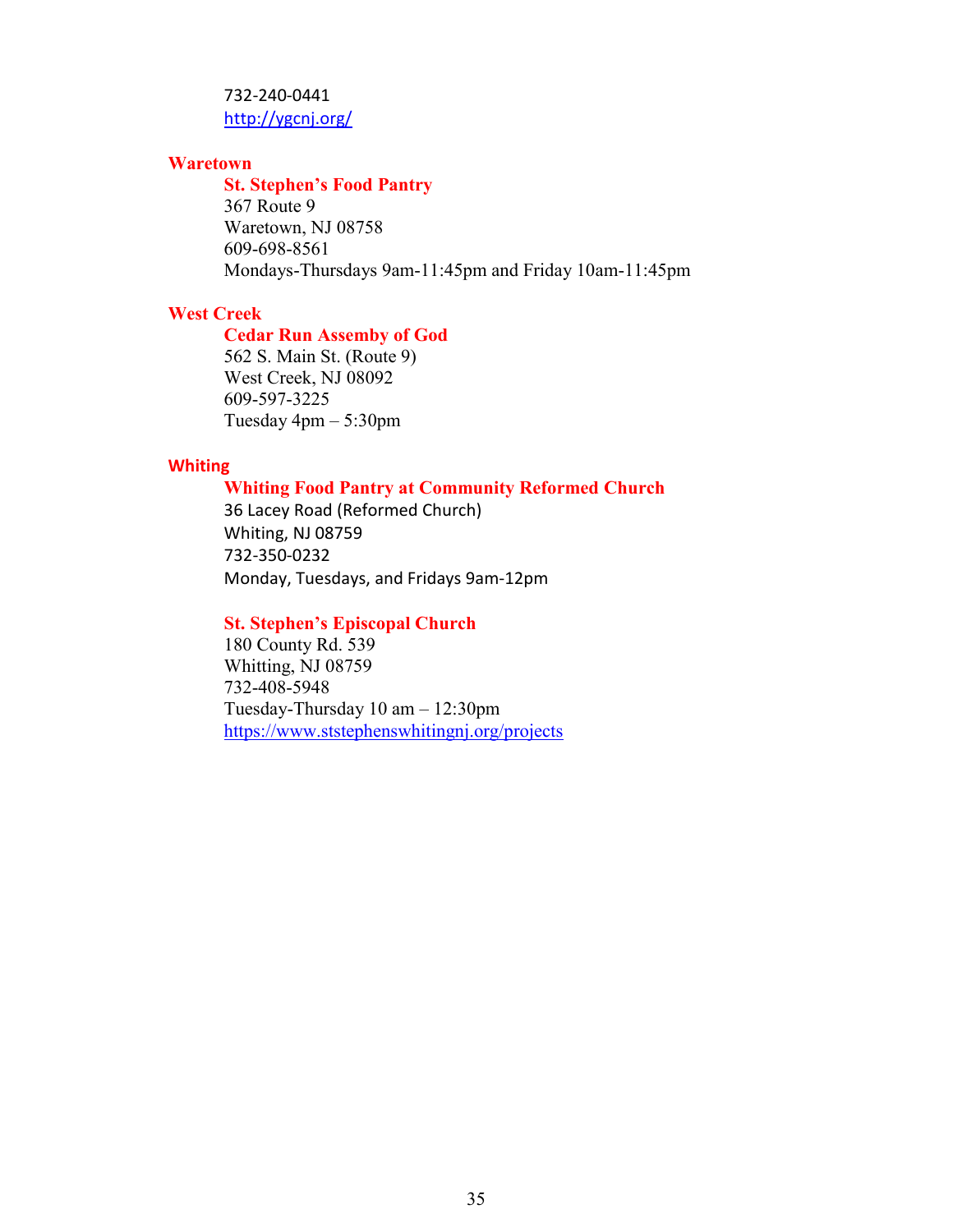# <span id="page-35-0"></span>**American Cancer Society**

Jersey Shore Region 2310 Rte 34 Ste 1D Manasquan, New Jersey 08736 732-292-3112 Hours: 9:00- 5:00 EST

[http://www.cancer.org](http://www.cancer.org/)

• Nationwide community-based voluntary health organization dedicated to eliminating cancer as a major health problem by preventing cancer, saving lives and diminishing suffering from cancer, through research, education, advocacy and service.

#### **American Diabetes Association, New Jersey**

RWJBarnabas – Center for Diabetes Education 67 Rt. 37 West Riverwood Building #1 Toms River, NJ 08755 732-349-5757

Monmouth Medical Center – The center for Diabetes Education and Nutrition 600 River Ave. Lakewood, NJ 08701 732-886-4731

AlticCare – AltiCare TEAM Diabetes, Manahawkin 547 Rt. 72 Manahawkin, NJ 08050 609-597-3010

Southern Ocean Medical Center – Diabetes Self – Mangemnet Education Program of Southern Ocean Medical Center 700 South Main St. Rt. 9 West Creek, NJ 08092 609-978-3491

[https://professional.diabetes.org/erp\\_list\\_zip?geodistance%5Bdistance%5D=25&geodista](https://professional.diabetes.org/erp_list_zip?geodistance%5Bdistance%5D=25&geodistance%5Borigin%5D=08753&loc=lo) [nce%5Borigin%5D=08753&loc=lo](https://professional.diabetes.org/erp_list_zip?geodistance%5Bdistance%5D=25&geodistance%5Borigin%5D=08753&loc=lo)

• Non-profit voluntary health agency which offers education and counsel for people affected by diabetes and their families. Services include research, patient support and education, public awareness and professional education, speaker's bureau and physician referrals.

#### **American Lung Association of New Jersey**

55 W. Wacker Dr. Suite 1150 Chicago, IL 60601 1-800-586-4872 Local Offices - Email: [Karen.lsky@lung.org](mailto:Karen.lsky@lung.org) <https://www.lung.org/>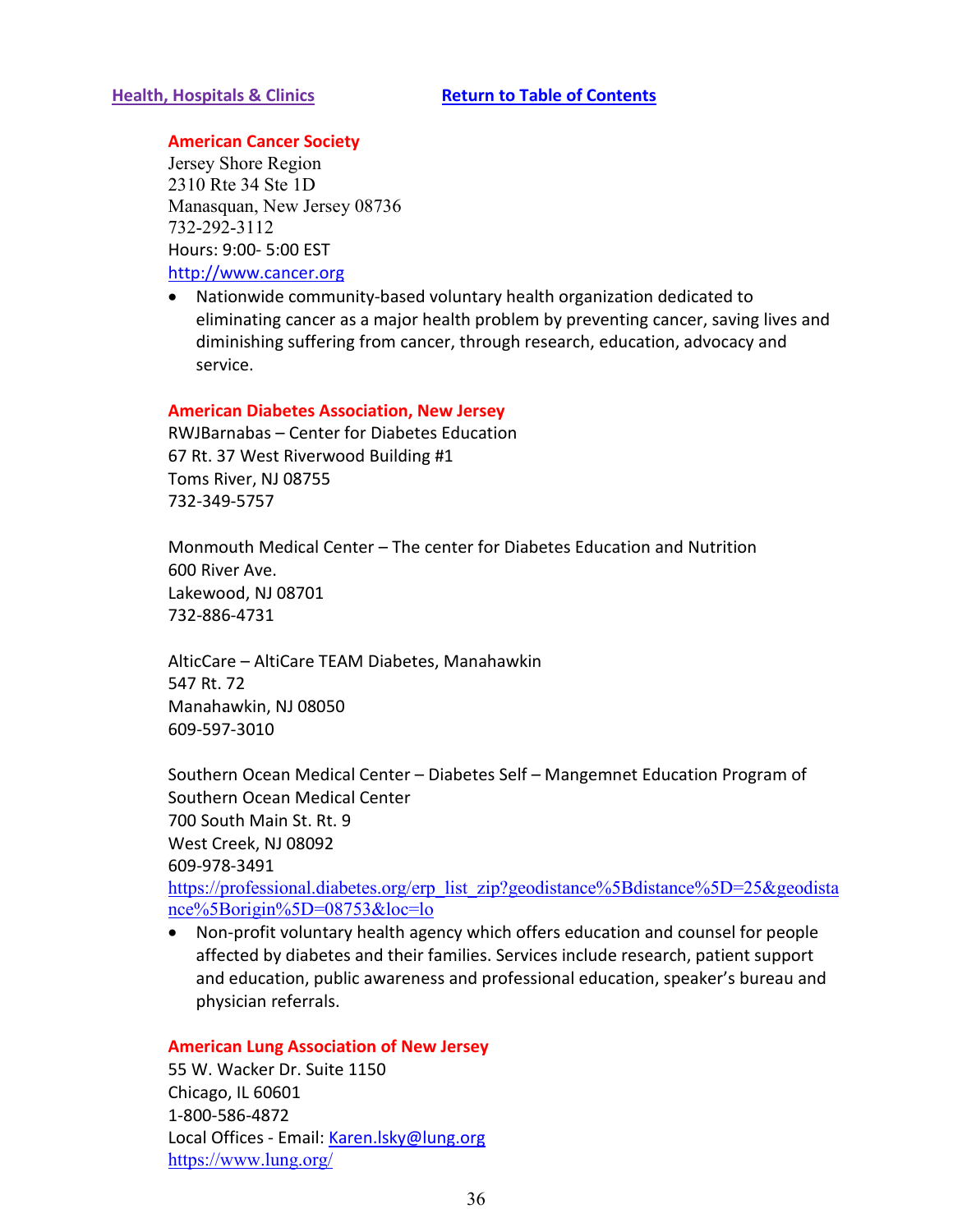- An information and referral service for people with lung disease.
- Provides patient education programs for children with asthma and their families.
- Provides smoking cessation and education programs, environmental education and advocacy.

# **Coastal Volunteers in Medicine (CVIM)**

730 Lacey Rd. Suite G9 Forked River, NJ 08731 609-384-0102 Fax: 888-972-7314 Email: [information@coastalvim.org](mailto:information@coastalvim.org) <https://coastalvim.org/>

- A free family, non-emergency clinic for those without medical insurance; residing in selected zip codes of southern Ocean County; who have a family income below 250% of the federal poverty level
- Open hours are Tuesday, Wednesday and Thursday 10:00 AM to 2:00 PM with additional hours based on clinicians availability. Appointments are required

# **RWJBarnabas – Local Hospitals Community Medical Center**

99 Highway 37 West Toms River, NJ 08755 732-557-8000

#### **Monmouth Medical Center Southern Campus**

600 River Ave. Lakewood, NJ 08701 732-363-1900 <https://www.rwjbh.org/>

• Our dedication to serving the people of New Jersey extends far beyond the care we provide within our hospital walls. We support programs that promote health and wellness in our communities and provide access to services that would otherwise be unavailable. We are committed to the ongoing improvement of the health, quality of life, and vitality of our communities. We strive to bring the best healthcare to meet the evolving needs of residents in New Jersey—whether that be enhancing the coordination for treating complex health conditions or improving community health through local programs and education.

# **CPC Behavioral Healthcare**

# **Freehold Counseling Center**

22 Court St. Freehold, NJ 07728 732-780-7387 Fax: 732-780-5157

# **Howell Counseling Center**

4539 US Highway 9 Howell, NJ 07731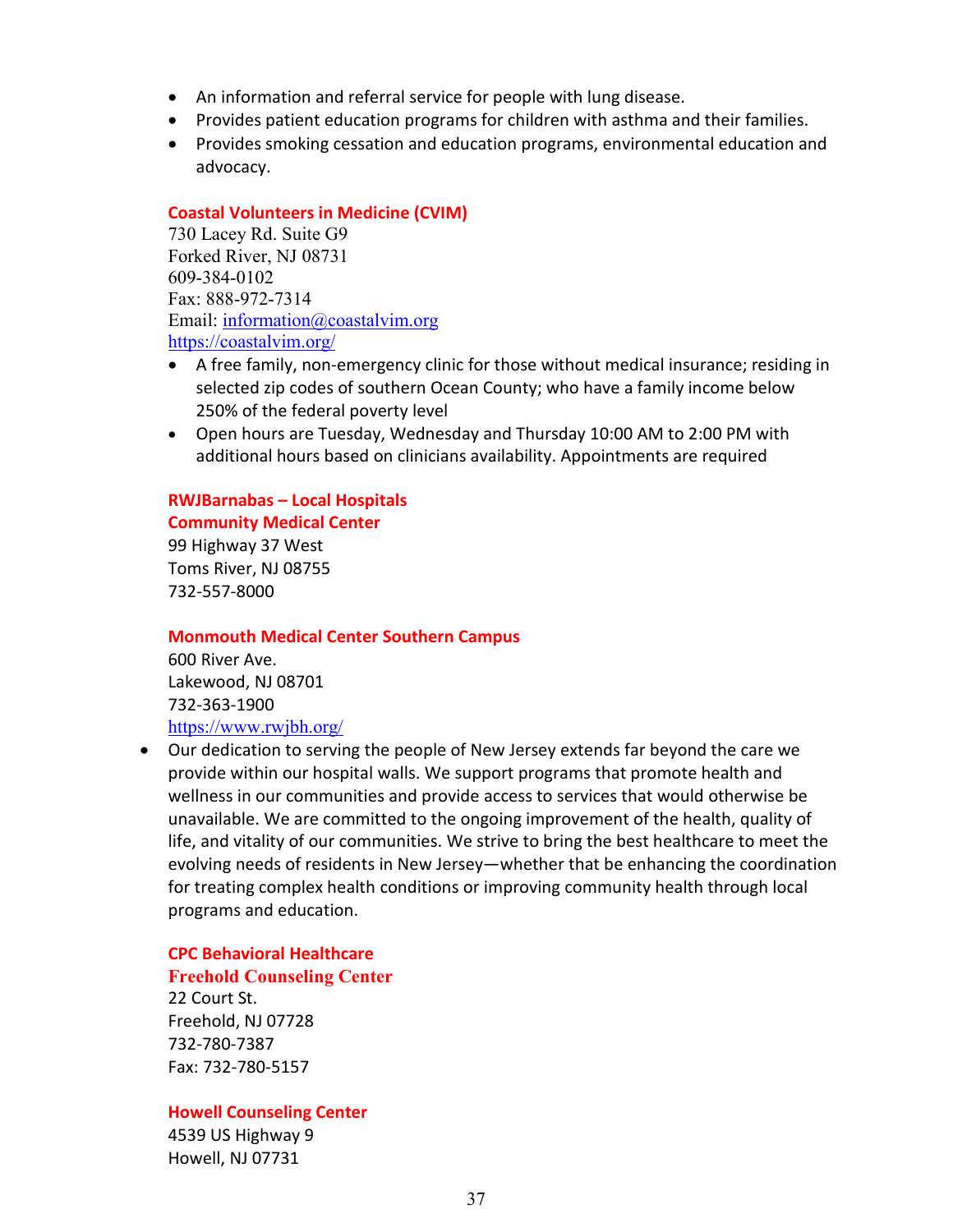732-987-8200 Fax: 732-987-5964

• Services and programs: Counseling and Psychiatric Services, Integrated Case Managements Services (ICMS), Employee Assistance Program <https://www.cpcbehavioral.org/counseling-centers>

# **Deborah Heart & Lung Center**

200 Trenton Road Browns Mills, NJ 08015 Email: ask@deborah.org Appointment Information: 1-800-555-1990 <http://demanddeborah.org/>

- A facility specializing in the diagnosis and treatment of cardiac, cardiovascular and pulmonary diseases (tuberculosis, operable lung cancer) in adults and acquired and congenital heart defects in newborns, infants and children.
- Provides treatment for all diseases of the chest.
- Accepts almost all insurance and managed care plans. No sponsors needed.

# **L.A.D.A.C.I.N. Network (Lifetime Assistance for Developmental and Challenging Individual Needs) - (Formerly Cerebral Palsy of Monmouth & Ocean Counties, Inc.) - Lehman School & Technical Education Center**

**Lehmann Center**  100 Airport Rd. Lakewood, NJ 08701 732-905-7200 Fax: 732-905-1403

Access Unlimited – Ocean County 170 N. Oberlin Avenue Suite 8 Lakewood, NJ 08701 732-905-0730 Fax: 732-905-0809 Email: [communityrelations@ladacin.org](mailto:communityrelations@ladacin.org) <http://www.ladacin.org/>

- A non-profit agency whose services include early intervention, child care and preschool services, services for adults with disabilities, residential services, family support and respite, therapy and assistive technology, school programs, ACCESS unlimited.
- Fully accredited school programs for children ages  $3 21$ , adult programs, technical education centers, summer programs, diagnostic services, rehabilitation technology, and residential, support, childcare and information services.
- Eligibility requirements include developmental and multiple physical disabilities.
- Several group homes also located in Ocean County.

# **Ocean County Health Department**

175 Sunset Avenue PO Box 2191 Toms River, NJ 08754-2191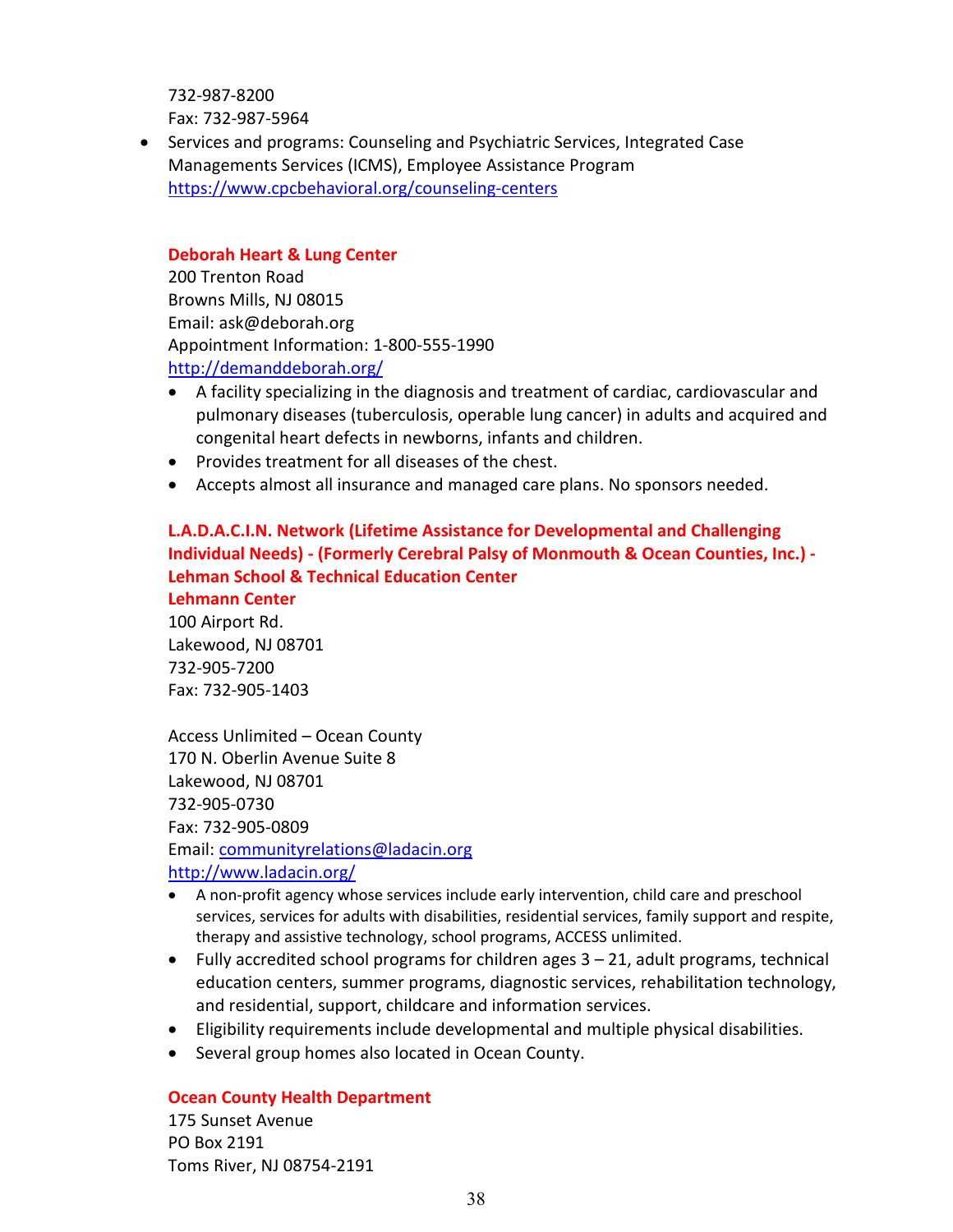732-341-9700 1-800-342-9738 Email: [info@ochd.org](mailto:info@ochd.org?subject=From%20your%20website) <http://www.ochd.org/>

- Provides environmental and public health services to all Ocean County residents.
- Services include: public health nursing, home health care, palliative care, Women, Infants and Children (WIC) program, HIV counseling, childhood immunizations, environmental health services, communicable disease control and medical clinics.

# **Ambassador Medical Day CARE LLC**

Corporate Office P.O Box 32217 Charlotte NC 28232 1-800-973-1540 <https://www.caring.com/senior-living/adult-day-care>

- An adult medical day care center servicing clients in Ocean and Monmouth counties.
- Daily program includes diverse recreational activities, medical and rehabilitative services, individualized care plans, health and wellness counseling and complete attention to personal care needs of the center's clients.
- Provides a safe, nurturing environment supporting the independence, dignity and quality of life for our clients.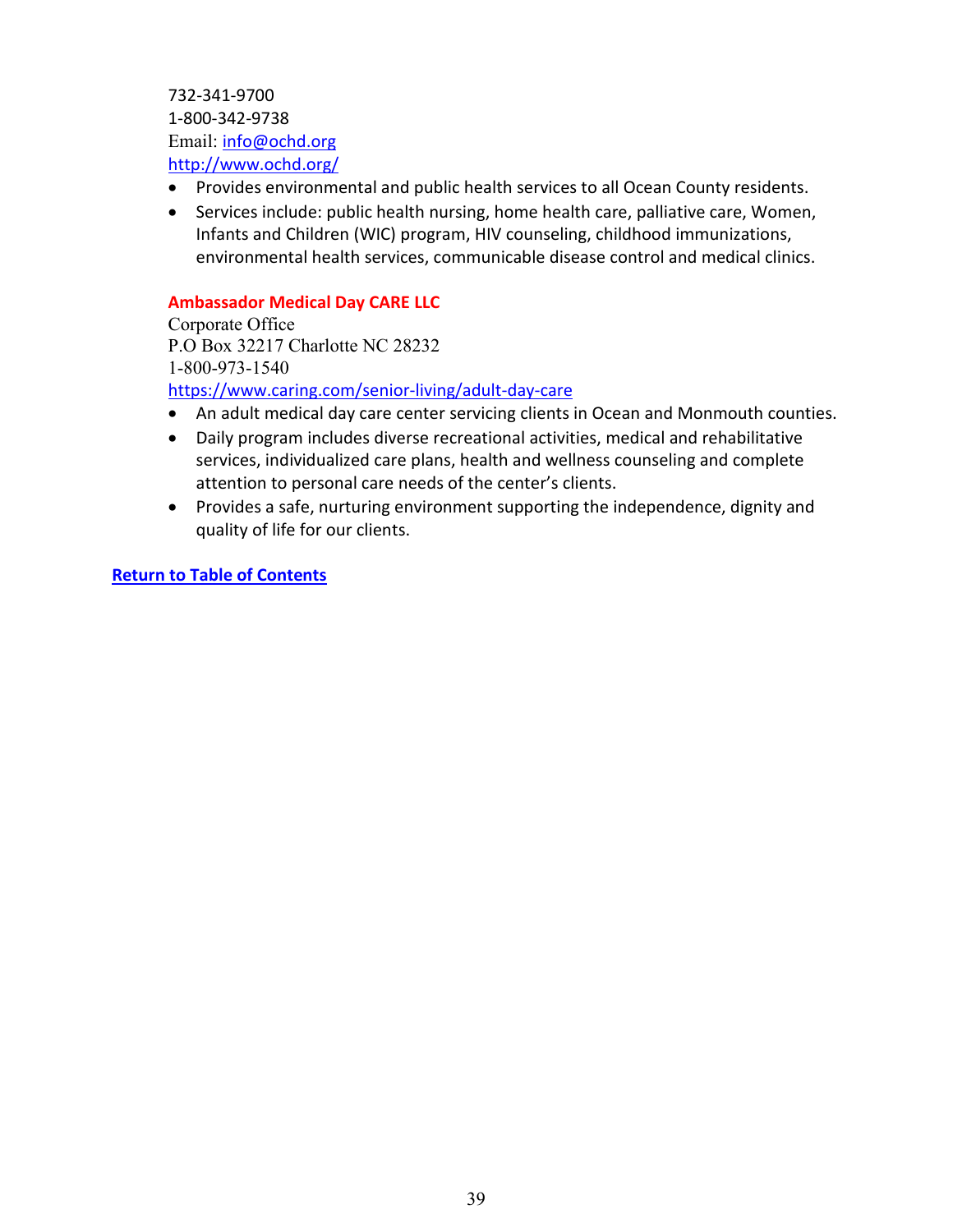# <span id="page-39-0"></span>**Housing [Return to Table of Contents](#page-1-0)**

**All Saints Episcopal Church – Samaritan House**

213 Madison Avenue Lakewood, NJ 08701 732-367-0933 [http://allsaintslakewood.org/samaritan\\_house.html](http://allsaintslakewood.org/samaritan_house.html)

• Offers transitional housing and comprehensive support for 8 homeless individuals.

## **El Centro Hispanoamericano**

525 East Front Street Plainfield, NJ 07060 908-753-8730 Email: 908-753-8730 <http://www.elcentronj.org/>

- Legal Assistance (legal representation in cases involving immigration, refugee status, civil rights)
- Immigration Services (help with family petitions, temporary protective status (TPS), Violence Against Women Act (VAWA), residency, work authorizations, naturalizations, and more)

# **O.C.E.A.N. Inc. (Ocean Community Economic Action Now)**

**For Family Rentals** 

732-244-5333 x917 Email: [ctaylor@oceaninc.org](mailto:ctaylor@oceaninc.org) (Cathrine Taylor)

# **Seniors 55 and older**

144 John St. Lakewood, NJ 08701 732-730-1374 or 732-244-5333 x917 Fax: 732-349-4227 Email: [ctaylor@oceaninc.org](mailto:ctaylor@oceaninc.org) (Cathrine Taylor)

#### **First Time Buyer**

Contact Mark Lamela 732-288-2614 x100 Email: [mlamela@oceaninc.org](mailto:mlamela@oceaninc.org) <http://www.oceaninc.org/housing/>

- Private, non-profit community action agency which provides social services for the low to moderate income residents of Ocean County.
- Services include Head Start Child Development Program, O.C.E.A.N. Inc. Kids Childcare, home weatherization and energy assistance, affordable housing rentals and construction, first-time home buyer program, and housing and mortgage counseling.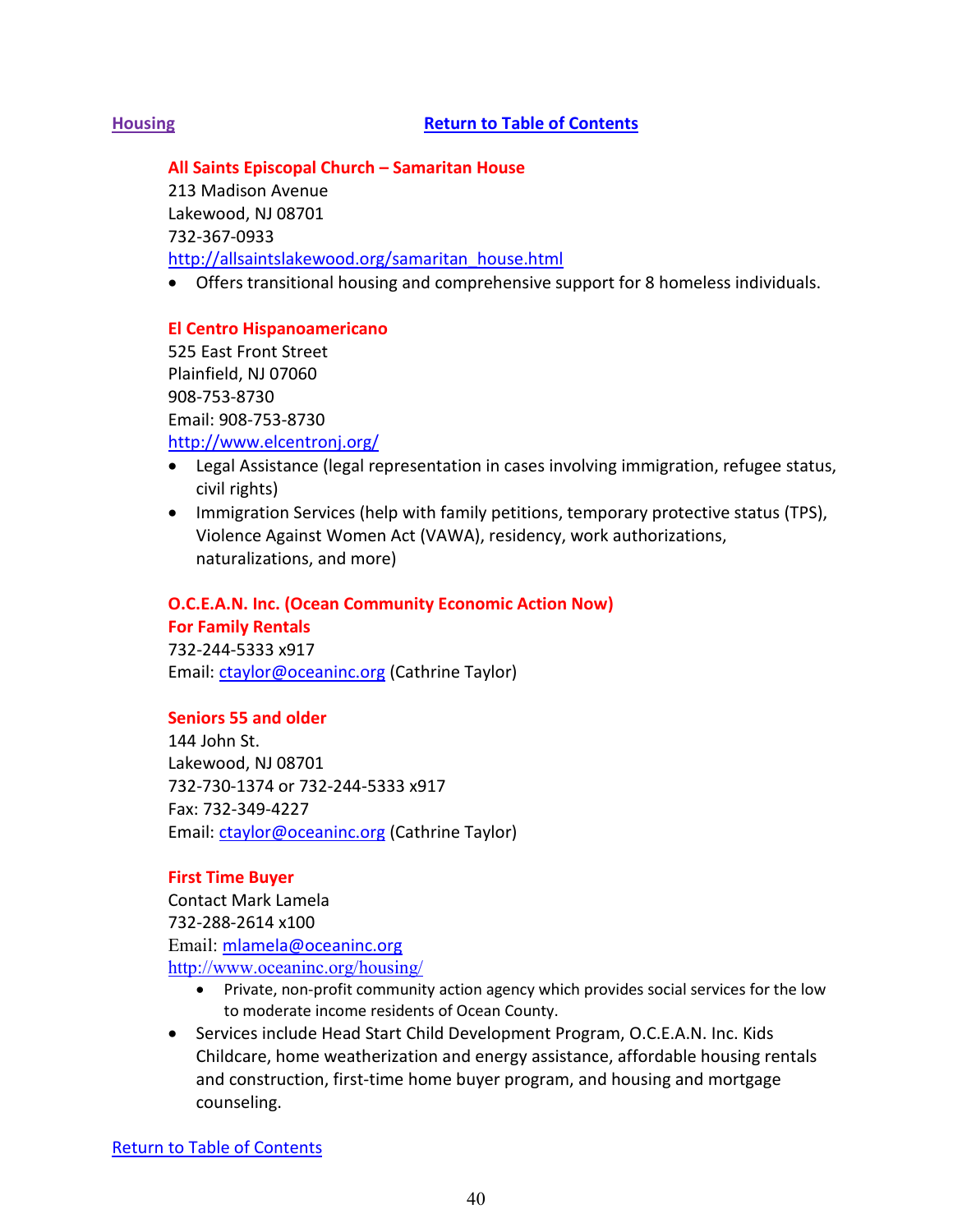#### <span id="page-40-0"></span>**Immigration [Return to Table of Contents](#page-1-0)**

#### **American Friends Service Committee - Immigrant Rights Program**

89 Market Street; 6th Floor Newark, NJ 07102

54 Broad St. Suite 201 Red Bank, NJ 07102 973-643-1924 Fax: 973-643-8924 <https://www.afsc.org/office/newark-nj> <http://www.afsc.org/immigrantsrights/>

- A Quaker organization which supports the rights and dignity of all immigrants, regardless of their legal status.
- The Newark office is home to the Immigrant Rights Program, the New Jersey base of the Healing Justice Program, and the online home for the New York Metro Internship Project.
- The Newark office is home to the Immigrant Rights Program, the New Jersey base of the Healing Justice Program, and the online home for the New York Metro Internship Project.
- [The New York and New Jersey Healing Justice and Prison Watch](http://afsc.org/program/healing-justice-program-nymro) [Programs](http://afsc.org/program/healing-justice-program-nymro) empower individuals harmed by criminal justice policies and violence to heal and transform the conditions under which they live. We recognize and advance the worth and dignity of *all* people in and around the criminal justice system.
- [The New York Metro Internship Project](http://afsc.org/resource/nymro-summer-internships) engages college and graduate students with hands-on, summer work experiences with AFSC.

# **Camden Center for Law & Social Justice**

**CCLSJ** Catholic Charities Bldg. 3rd. Floor 9 N. Georgis Ave. Alantic City, NJ 08401 856-583-2950 Fax: 856-583-2955

Immigration Services 312 N Pearl St. Bridgeton, NJ 08302 1-856-583-2950 Fax: 1-856-538-2955 http://www.cclsj.org/

Immigration and Domestic Violence/ Family Law Units 126 N. Broadway, 2<sup>nd</sup> Flr. Camden, NJ 08103 1-856-583-2950 Fax: 1-856-583-2955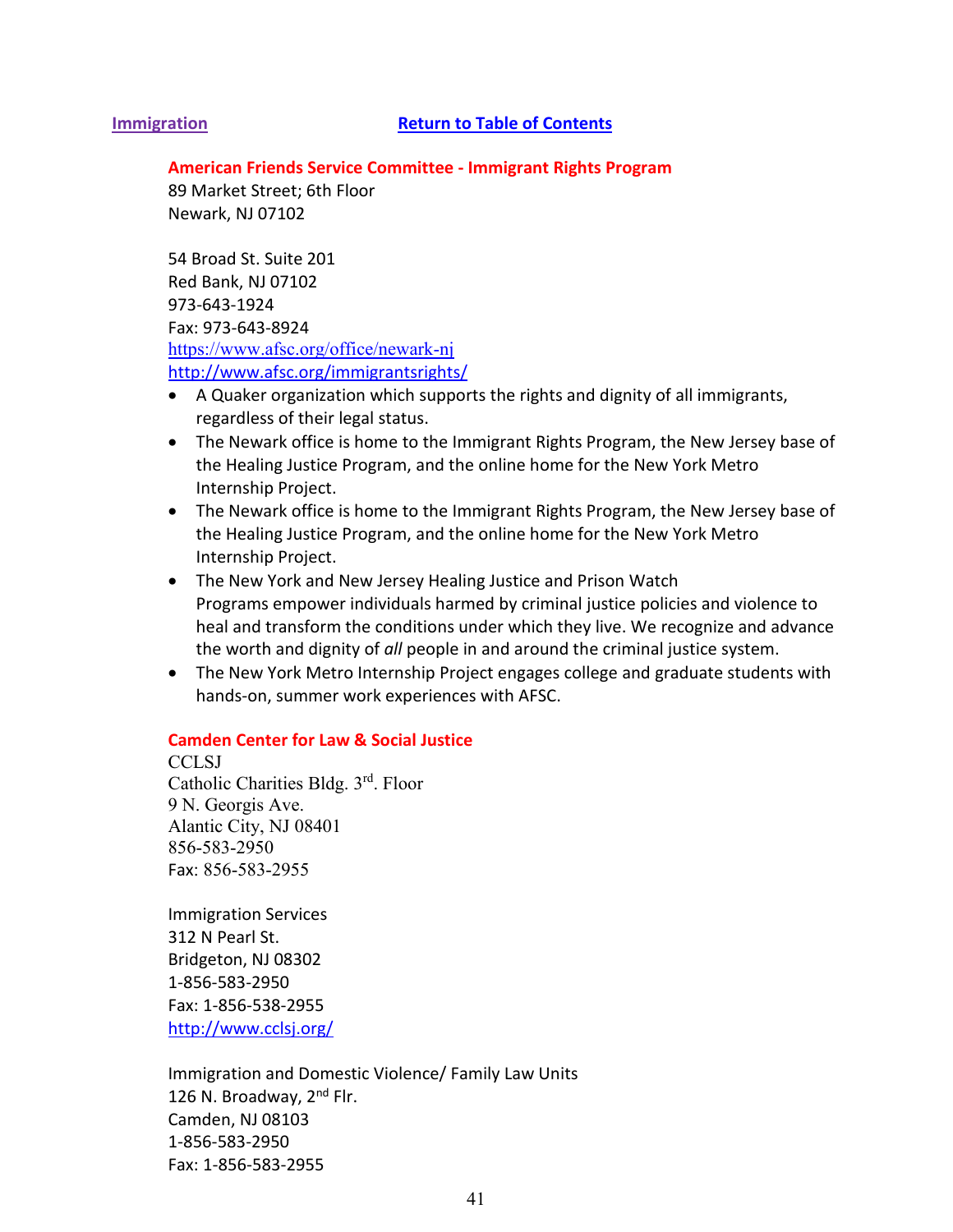# <http://camdenlawandjustice.org/immigration-services/>

- Privately-funded, non-profit, public-interest law firm dedicated to serving the civil law needs of the working poor.
- Low cost immigration services include: family immigration petitions for relatives, citizenship, asylum, work authorization, TPS, suspension of deportation, cancellation of removal, immigration court cases, consultations on all immigration matters, VAWA (Violence Against Women Act), affadavits of support. The consultation fee is \$30.

# **Catholic Charities of the Archdiocese of Newark - Bishop Francis Center for Immigration Services**

976 Broad Street Newark, NJ 07102 973-733-3516 Fax: 973-733-9631

# [http://www.ccannj.com/refugee\\_immigration.php](http://www.ccannj.com/refugee_immigration.php)

- Low-cost, fee-for-service program provides legal assistance in all phases of immigration and naturalization proceedings.
- Consultation fee of \$60 money order (depending on whether the question involves an immigration court case) and additional fees may apply depending on the type of work needed.\* Please bring paperwork about your situation to the consultation.
- Services include representation in deportation or exclusion proceedings before the Immigration Court and assistance in any matter involving immigration and citizenship.
- Monday Friday; 9:00 a.m. 5:00 p.m. by appointment only Walk-in days for initial consultations only (no appointment required): Tuesday mornings, 9-11 a.m. Thursday afternoons, 3-5 p.m.

# **Citizenship Study Guide (Online)**

<http://www.citizenshipstudyguide.com/>

- 100% free study guide to prepare you to ace the redesigned naturalization exam or citizenship test
- Study tools include: quizzes, games, flashcards and practice exercises of the 100 USCIS sample questions and answers with audio, written and multiple choice interactive tests- all online and available 24/7.

# **El Centro Hispanoamericano**

525 East Front Street Plainfield, NJ 07060 908-753-8730 Fax: 908-753-8730 Email: [info@elcentronj.org](mailto:info@elcentronj.org) <http://www.elcentronj.org/>

• Legal Assistance (legal representation in cases involving immigration, refugee status, civil rights)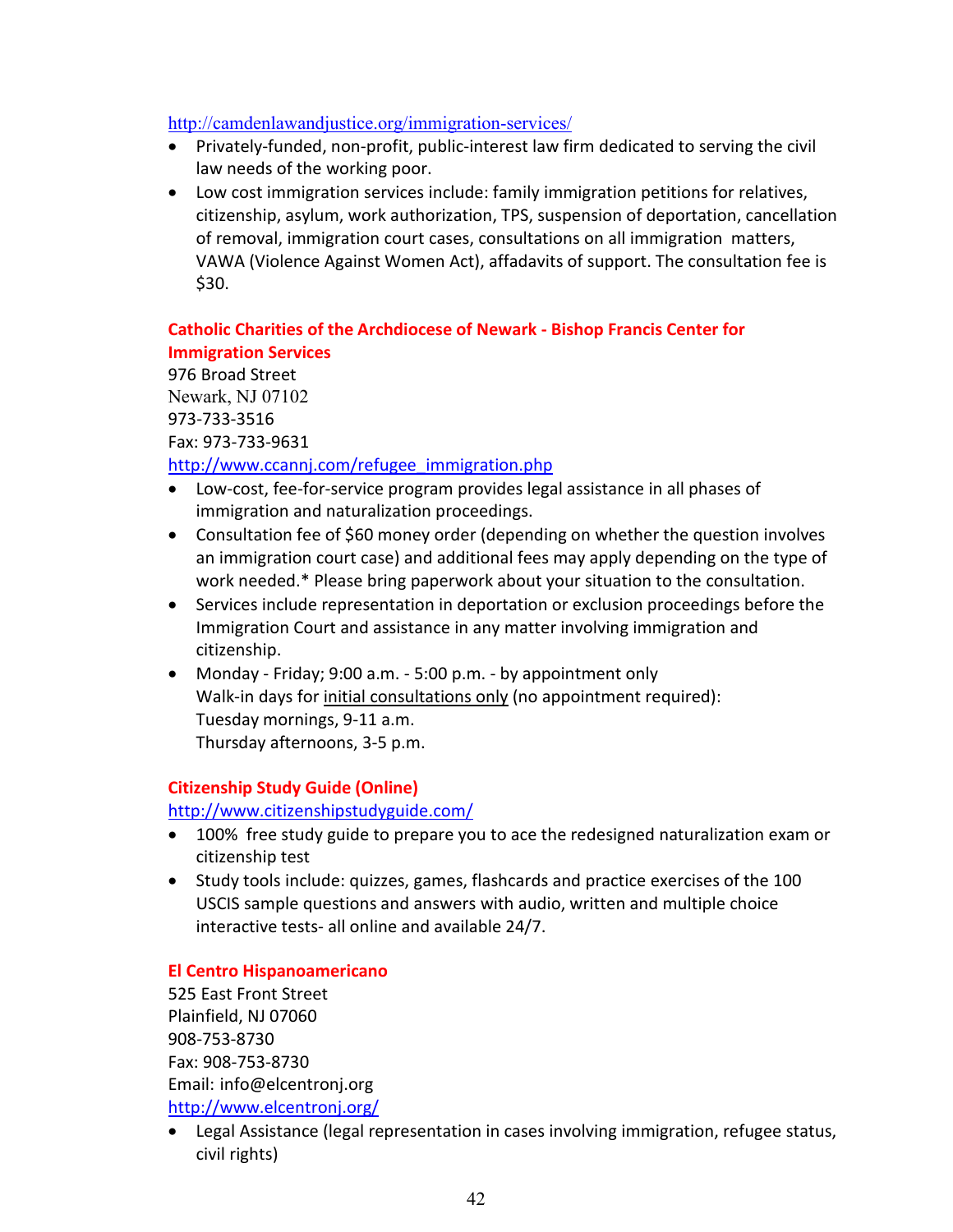- Immigration Services (help with family petitions, temporary protective status (TPS), Violence Against Women Act (VAWA), residency, work authorizations, naturalizations, and more)
- Educational Services (ESL classes and various workshops)
- Social Services (assistance with securing food, clothing, shelter, referrals to social services and help locating resources; including health and children's services, mental health services, job training and location, food stamps, benefits, rent and utility assistance)
- Community Events

# **Lutheran Social Ministries of New Jersey - Lutheran Immigration & Refugee Program**

3 Manhattan Dr. Burlington, NJ 08016 609-386-7171 Fax: 609-386-7191

# <https://www.lsmnj.org/>

- Staffed by attorneys and accredited representatives trained to provide assistance to those who are seeking to immigrate to this country.
- Recognized by the U.S. Board of Immigration Appeals as a provider of low-cost immigration counseling services for those unable to afford a private attorney.
- Legal services include: consultations on all immigrant matters, family petitions, permanent residence including adjustment of status and consular processing, citizenship, employment authorization, temporary protected status, suspension of deportation (NACARA), Violence Against Women Act (VAWA) self petitions.
- Refugee services include: employment services and support to asylees and refugees within five years of entry, including: job placement; job upgrades; job counseling; and tuition assistance for vocational training
- ESL classes

# **Legal Services of New Jersey**

Statewide Legal Hotline: 1-888-576-5529 Open 8:00am – 5:30pm Monday – Friday <https://www.lsnj.org/index.aspx>

**South Jersry Legal Services Ocean County:** 215 Main St. Toms River, NJ 08753 732-608-7795 <https://www.lsnj.org/sjls/>

> • A non-profit, statewide coalition dedicated to a fair and humane immigration policy that ensures respect, dignity, and justice for all newcomers to the United States and that betters the life of the community as a whole. NJIPN is comprised of social service agencies, community-based ethnic organizations, health care providers, civil rights organizations, educational and religious groups, labor unions, immigration attorneys, and other interested members of the community.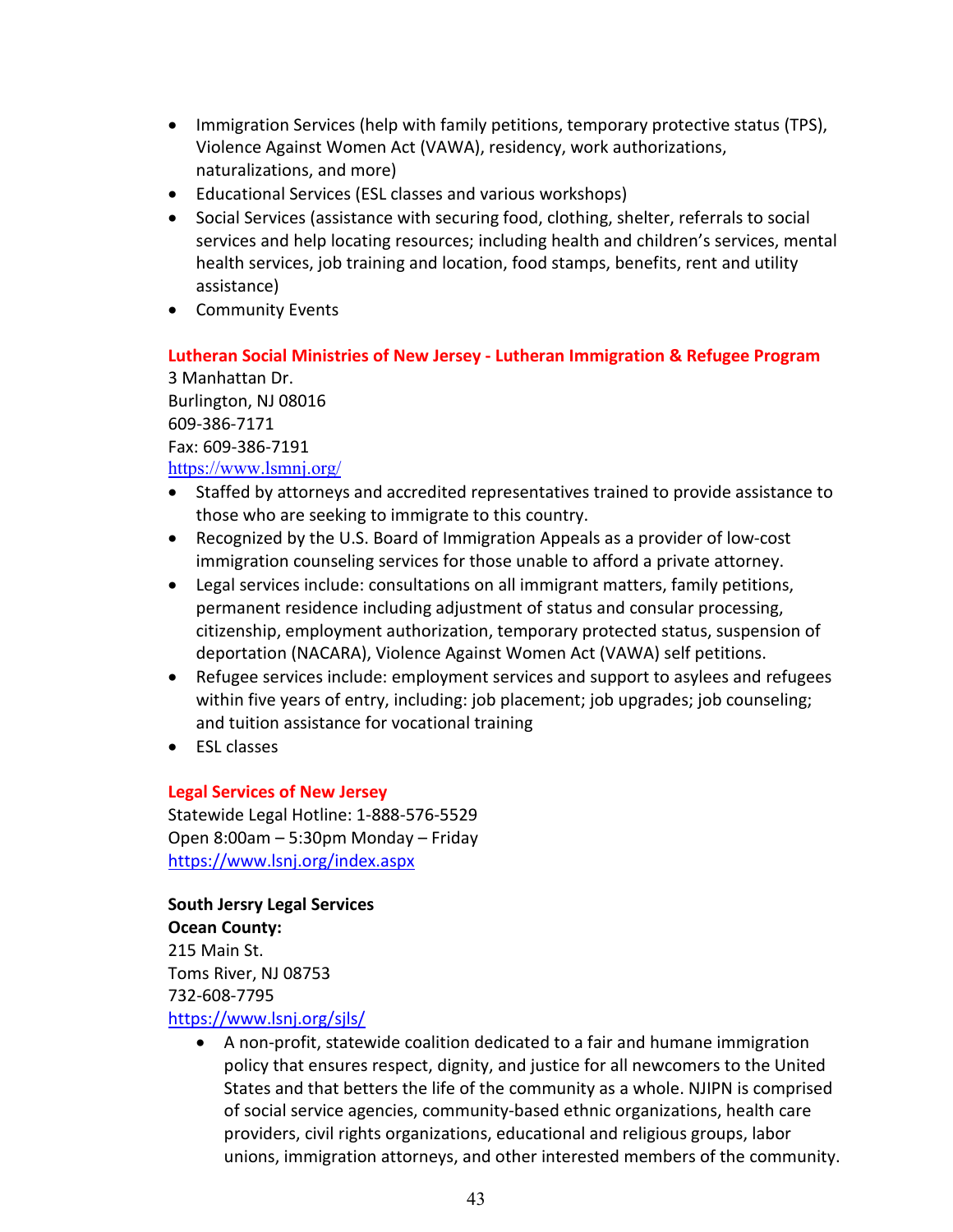NJIPN seeks to inform the community at large, legislators, and other policymakers of relevant immigration issues as well as to undertake advocacy for newcomers as appropriate.

# **Puerto Rican Congress**

411 Clifton Ave. Lakewood, NJ 08701-2764 732-905-7217 FAX: 732-364-3905

Mail to: 129 N. County Line Road Suite 239 Jackson, NJ 08527 Email: [vrodriguez@prcongress.org](mailto:vrodriguez@prcongress.org) Hours: Monday-Friday 9am-5pm, Saturday-Sunday Closed <http://puerto-rican-congress.com/>

• ESL and computer classes, information on labor and civil rights, immigration information and referral and assistance completing forms.

# **U.S. Citizenship & Immigration Services**

**National Contact Center** 1-800-375-5283 TDD for the Hearing Impaired: 1-800-767-1833 <http://www.uscis.gov/portal/site/uscis>

- Citizenship and immigration forms
- Citizenship resources (applications, guides, information)
- Green card information and resources
- Laws and law information
- Tools (online form filing, track status, etc)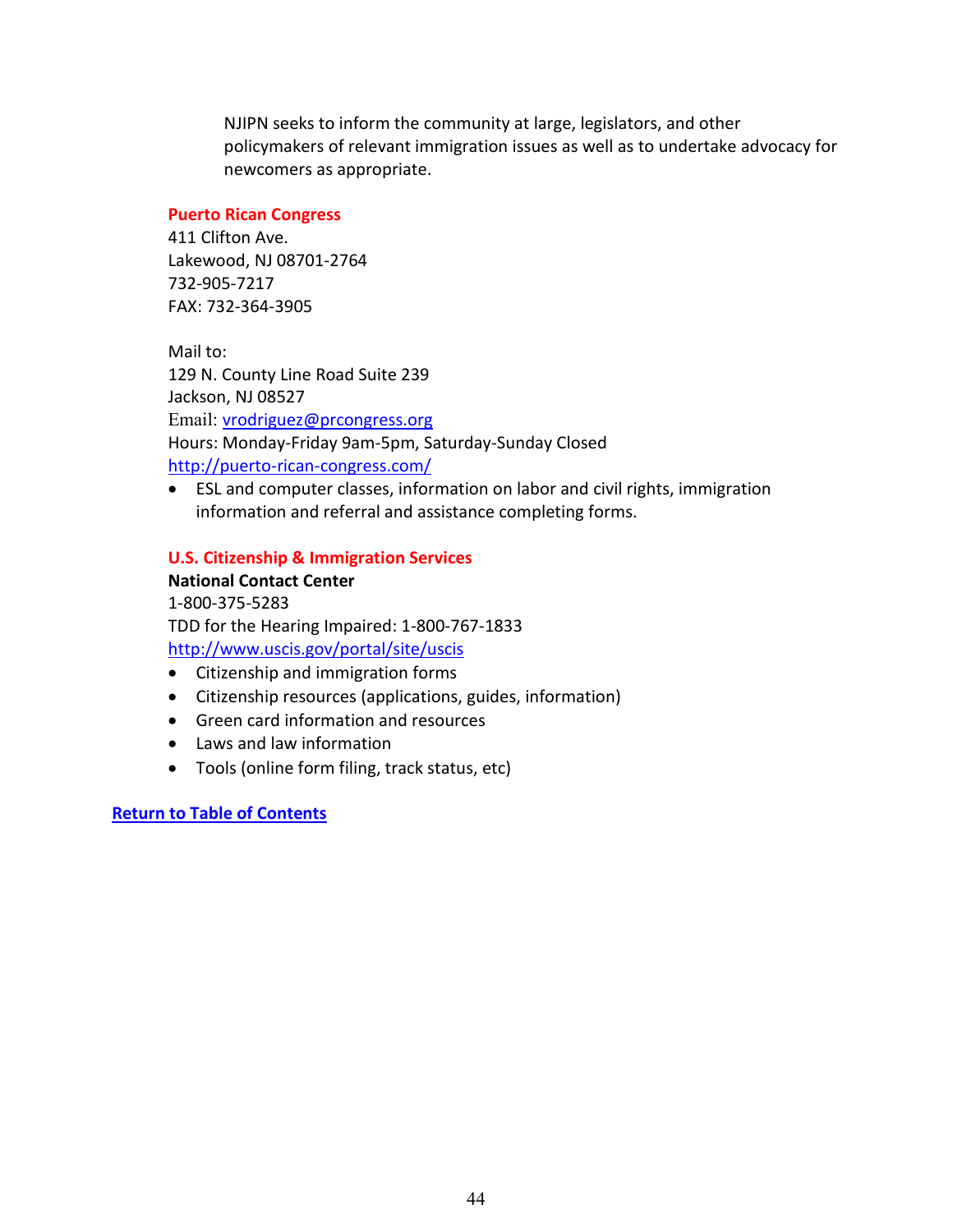# <span id="page-44-0"></span>**Legal Aid [Return to Table of Contents](#page-1-0)**

**American Bar Association**

ABA Service Center Hotline: 800-285-2221 <https://www.americanbar.org/>

• Guide for legal help

# **New Jersey State Bar Association**

The New Jersey Law Center One Constitution Square New Brunswick, NJ 08901 732-249-5000 Fax: 732-249-2815

Help finding a lawyer in New Jersey Lawyer's Fund for Client Protection 855-533-3863 <https://tcms.njsba.com/PersonifyEbusiness/default.aspx>

• Guide for legal help in New Jersey including pro bono work.

## **American Friends Service Committee - Immigrant Rights Program**

89 Market Street; 6th Floor Newark, NJ 07102 973-643-1924 Fax: 973-643-8924 <http://www.afsc.org/office/newark-nj>

54 Broad St. Suite 201 Red Bank, NJ 07701 <https://www.afsc.org/program/immigrant-rights-program-newark-nj> <http://www.afsc.org/immigrantsrights/>

- A Quaker organization which supports the rights and dignity of all immigrants, regardless of their legal status.
- The Newark office is home to the Immigrant Rights Program, the New Jersey base of the Healing Justice Program, and the online home for the New York Metro Internship Project.
- The Newark office is home to the Immigrant Rights Program, the New Jersey base of the Healing Justice Program, and the online home for the New York Metro Internship Project.
- [The New York and New Jersey Healing Justice and Prison Watch](http://afsc.org/program/healing-justice-program-nymro)  [Programs](http://afsc.org/program/healing-justice-program-nymro) empower individuals harmed by criminal justice policies and violence to heal and transform the conditions under which they live. We recognize and advance the worth and dignity of *all* people in and around the criminal justice system.
- [The New York Metro Internship Project](http://afsc.org/resource/nymro-summer-internships) engages college and graduate students with hands-on, summer work experiences with AFSC.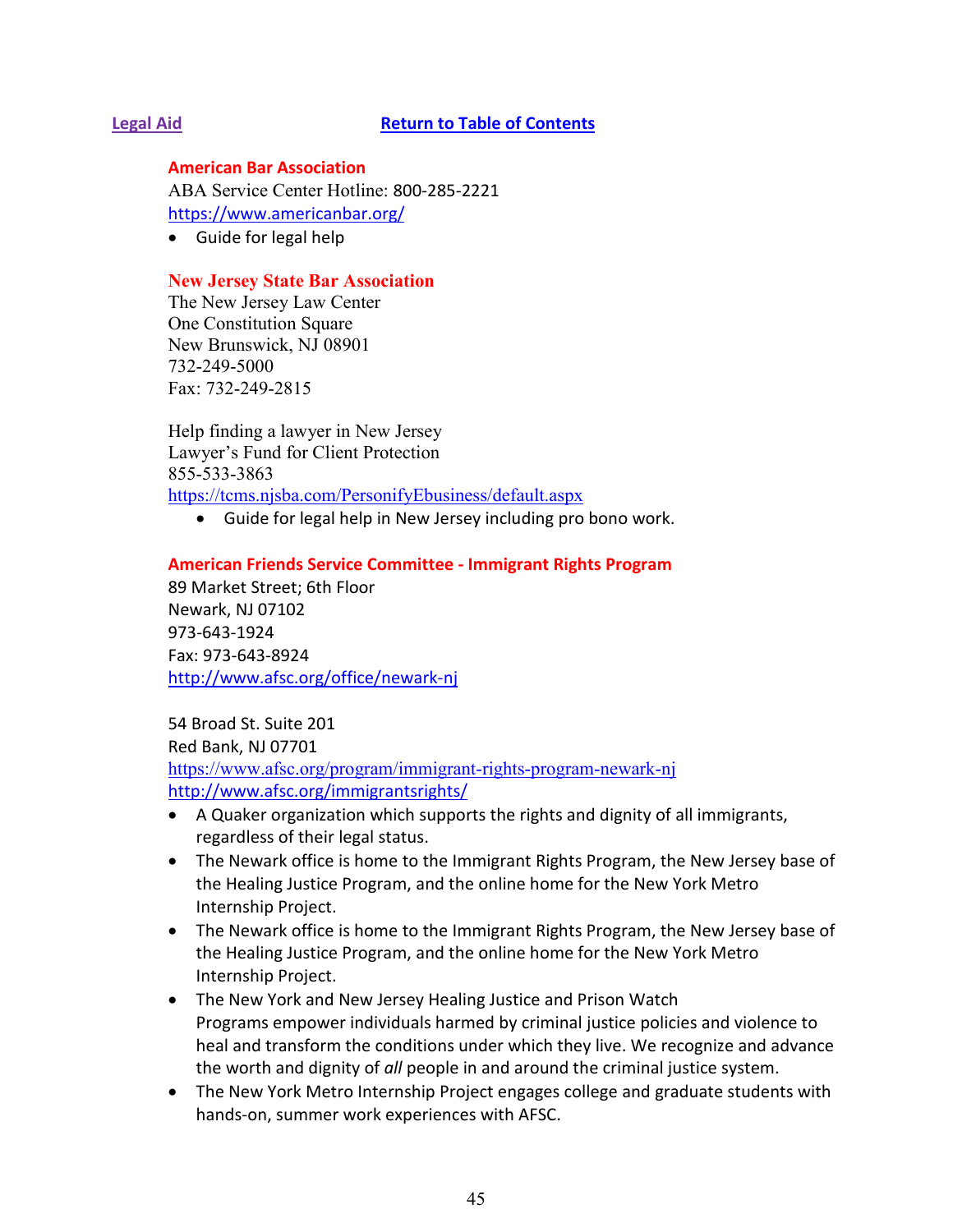#### **Camden Center for Law & Social Justice**

**Main Office:**

126 N. Broadway, 2<sup>nd</sup> Flr. Camden, NJ 08103 1-856-583-2950 Fax: 1-856-583-2955

# **Altanic City Office:**

Catholic Charities Bldg 3rd. Floor 9 N. Georgia Ave. Alantic City, NJ 08401

# **Bridgeton Office**

312 N Pearl St. Bridgeton, NJ 08302 By appointment only http://www.cclsj.org/

- Privately-funded, non-profit, public-interest law firm dedicated to serving the civil law needs of the working poor.
- Low cost immigration services include: family immigration petitions for relatives, citizenship, asylum, work authorization, TPS, suspension of deportation, cancellation of removal, immigration court cases, consultations on all immigration matters, VAWA (Violence Against Women Act), affadavits of support. The consultation fee is \$30.

# **Casa de Esperanza**

213 West Union Ave. (Rt. 28) Bound Brook, NJ 08805 732-748-1111 <http://casaesperanzanj.com/index.html>

• ESL classes offered

# **Puerto Rican Action Board**

### **Headquarters**

90 Jersey Avenue New Brunswick, NJ 08901 732-828-4510 Fax: 732-828-4546 Monday –Friday: 9am-5pm <https://prab.org/>

- Provides an array of services that promote and facilitate the attainment of selfsufficiency.
- Services include job placement, educational workshops, legal orientation, health information, women's support group, youth group, client advocacy, translation/interpretation (Spanish), bilingual/bicultural staff, and referral system for other social service agencies in Ocean County.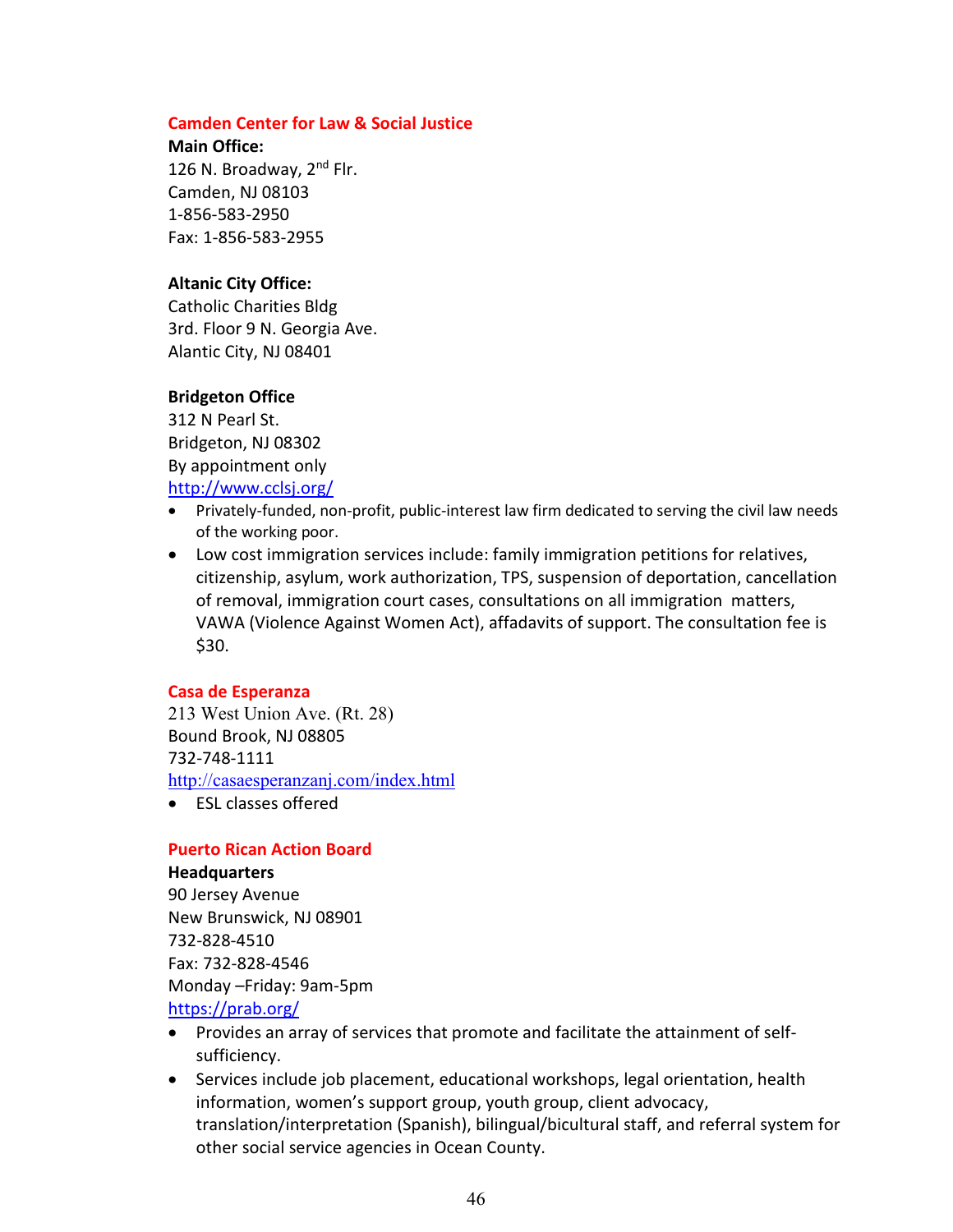#### **Legal Services of New Jersey**

**Statewide Legal Hotline:** 1-888-576-5529 <https://www.lsnj.org/index.aspx>

**South Jersry Legal Services Ocean County:** 215 Main St. Toms River, NJ 08753 732-608-7794 Email: sjlsocean@lsnj.org

<https://www.lsnj.org/sjls/>

• A non-profit, statewide coalition dedicated to a fair and humane immigration policy that ensures respect, dignity, and justice for all newcomers to the United States and that betters the life of the community as a whole. NJIPN is comprised of social service agencies, community-based ethnic organizations, health care providers, civil rights organizations, educational and religious groups, labor unions, immigration attorneys, and other interested members of the community. NJIPN seeks to inform the community at large, legislators, and other policymakers of relevant immigration issues as well as to undertake advocacy for newcomers as appropriate.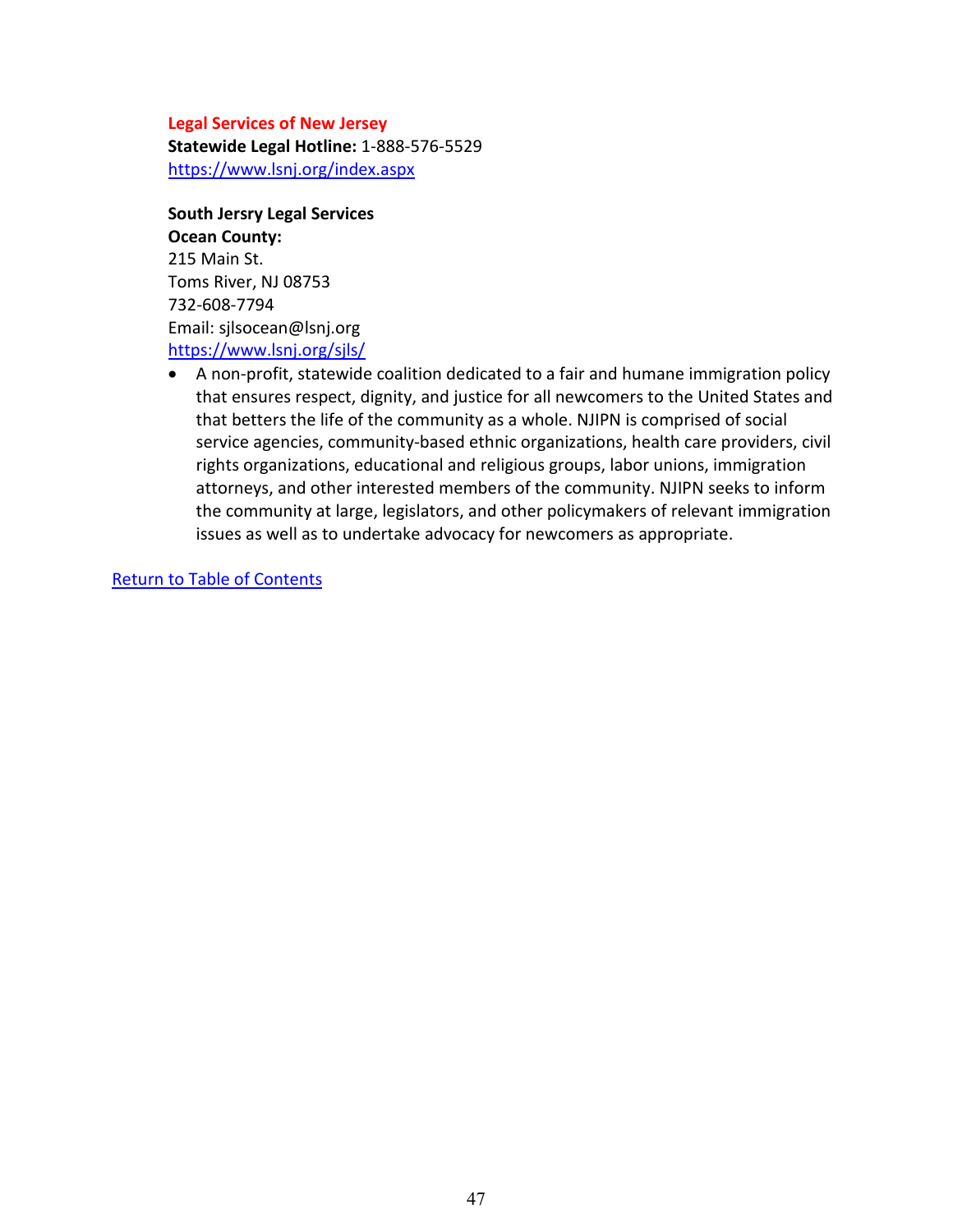# <span id="page-47-0"></span>**Mental Health & Drug Abuse [Return to Table of Contents](#page-1-0)**

#### **Providence House of Catholic Charities**

Confidential Location **24-hour hotline** 1-800-246-8910 or 732-244-8259

<https://www.catholiccharitiestrenton.org/domestic-violence-services/>

- Comprehensive services for victims of domestic abuse and their children who are struggling to break free from the cycle of violence in their homes free of charge.
- Outreach offices and emergency safehouses in Burlington and Ocean Counties.
- Services include: emergency shelter, a 24 hour hotline, counseling services, a comprehensive children's program, a parenting support group, and a program specifically designed to assist victims age 50 and older.

# **CPC Behavioral Healthcare**

22 Court St. Freehold, NJ 07728 732-780-7387 Fax: 732-780-5157

• Services and programs: Counseling and Psychiatric Services, Integrated Case Managements Services (ICMS), Employee Assistance Program

## **Howell Counseling Center**

4539 US Highway 9 Howell, NJ 07731 732-987-8200 Fax: 732-987-5964

#### **Helen Herrmann Counseling Center**

270 Highway 35 Red Bank, NJ 07701 732-842-2000

• Services include: Counseling, Psychiatric Services, Substance Abuse, Employee Assistance Program, Program for Assertive Community Treatment (PACT), Mobile Response and Stabilization Services (MRSS) (Children's Crisis Intervention)

1088 Highway 34 Aberdeen, NJ 07747 732-290-1700 Fax: 732-290-0040

• Services include: Psychiatric Services, Partial Care, Counseling, Supportive Housing, Supported Employment

http://cpcbehavioral.org/counseling-centers/

#### **Ocean's Harbor House**

**Emergency Youth Shelter** *(Refugio)* 2445 Windsor Avenue Toms River, NJ 08754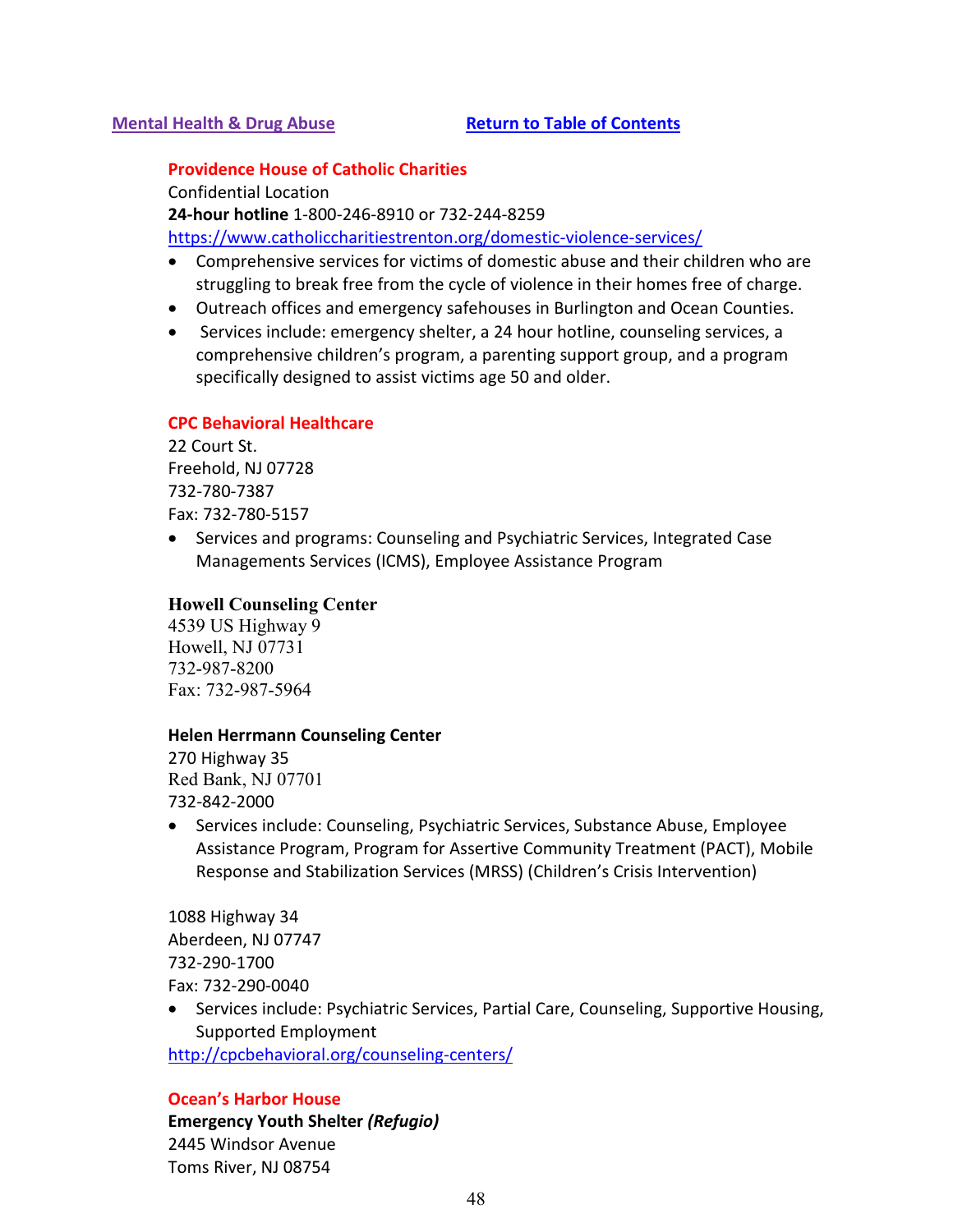732-929-0660

**Supervised Transitional Living Program** 

808 Conifer Street Toms River, NJ 08753 732-281-0822

# **Family Crisis Intervention Program**

2445 Windsor Aveue Toms River, NJ 08754 732-240-3638 732-240-3693

<http://www.oceansharborhouse.org/>

• Services provided include: Youth Shelter, Transitional Living Program, Outreach Programs, Family Crisis Intervention Unit (FCIU)

# **Saint Francis Church - Family Services & Counseling Services**

4700 Long Beach Boulevard Long Beach Township, NJ 08008 609-494-8861

<http://www.stfranciscenterlbi.org/>

- Community center offering ESL classes
- Provides individual, marital, family and group psychotherapy to clients of low to moderate income.
- Services to victims of sexual abuse and assault, recovering alcoholics and their families, adolescents, and low-income parents.
- Provides parenting, anger management and family literacy programs and a 24-hour hotline.

# **Vetwork**

103 N. Main St. Forked River, NJ 08731 609-971-7613 Toll Free: 1-877-971-7613 Fax**:** 609-971-7451 <http://vetwork.org/>

• Services for veterans include counseling in combate related stress, individual counseling, marriage and family counseling, substance abuse, group counseling.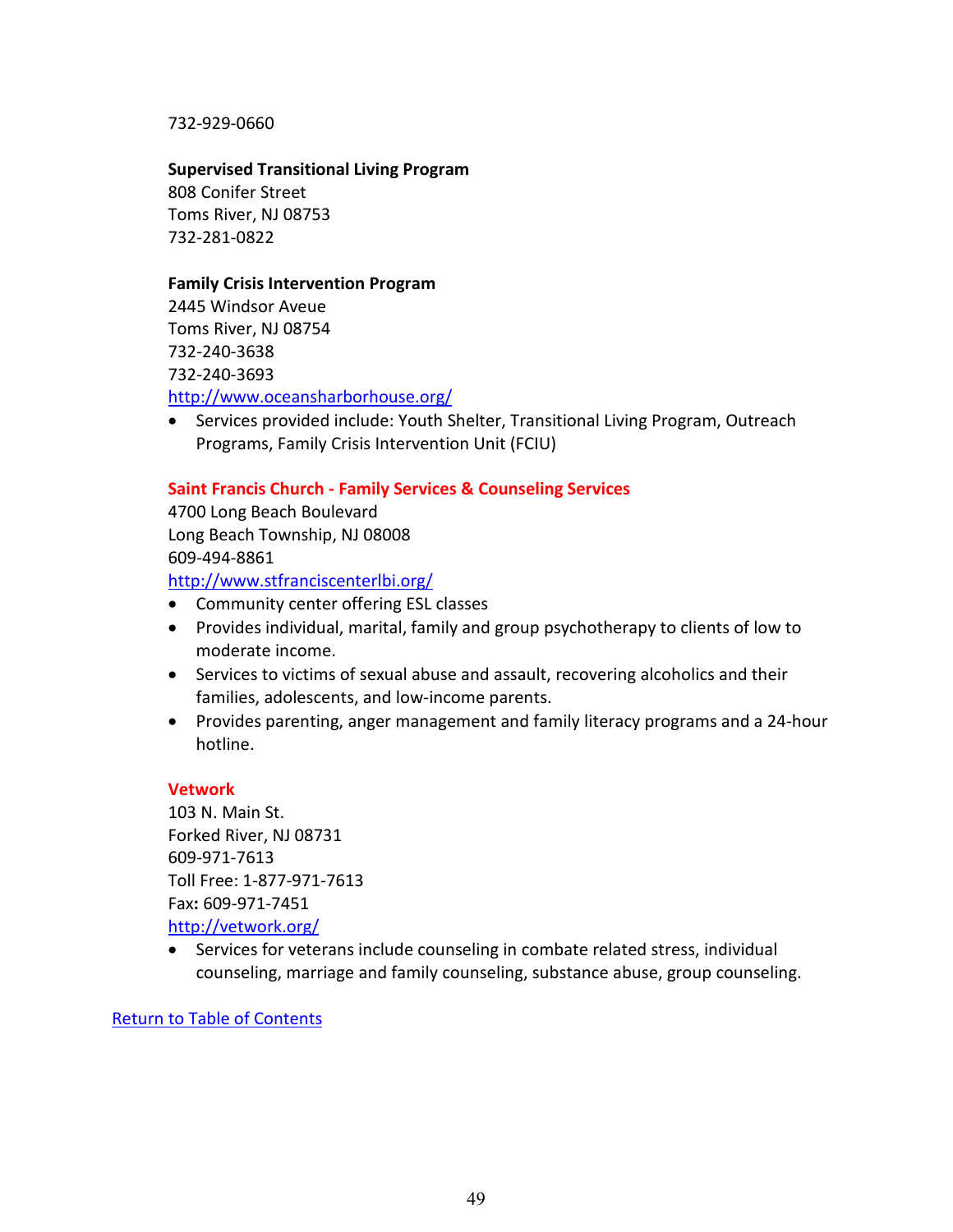## <span id="page-49-0"></span>**Pregnancy & Family Planning <b>[Return to Table of Contents](#page-1-0)**

# **Birthright of Toms River**

10 Lafayette Ave. Toms River, NJ 08753 732-349-0154 24/7 Helpline: 1-800-550-4900 <http://birthright.org/tomsriver/>

# **Birthright Barnegat**

819 West Bay Ave. Barnegat, NJ 08005 609-660-0485 24/7 Helpline: 1-800-550-4900 <http://birthright.org/barnegat/>

- Non-funded, non-profit, crisis pregnancy service all staffed by volunteers.
- Free pregnancy testing, information and referrals for pregnant women and new mothers, maternity clothing, layettes and children's clothing to size 4T.
- All services are free and confidential.

## **Central Jersey Family Health Consortium, Inc.**

Local Location: **Brick**  1659 Rt. 88 Suite 2A Brick, NJ 08724 732-937-5437 Fax: 732-206-6245 <http://www.cjfhc.org/>

• Services provided: Bereavement services, Early intervention, Improving pregnancy outcomes, Monmouth and Ocean County Central Intake, Parent and home visitor connection, Perinatal Addiction Prevention, Perinatal mood disorders, Safe Kids NJ, Strong Start: CenteringPregnancy Group Prenatal Care, Teen pregnancy prevention

#### **Family Planning Center of Ocean County, Inc.**

290 River Avenue Lakewood, NJ 08701 732-364-9696 TTY: 732-364-0448 Fax: 732-364-2225 [http://www.fpcoc.net](http://www.fpcoc.net/)

- FPCOC provides safe, confidential health, educational and birth control services for women, men and teens in Ocean and Southern Monmouth County.
- Women's medical services include: Gynecological exams, birth control, emergency contraception, testing and treatment of sexually transmitted diseases, confidential HIV testing, pregnancy testing, colposcopy and cryotherapy, non-reproductive health care.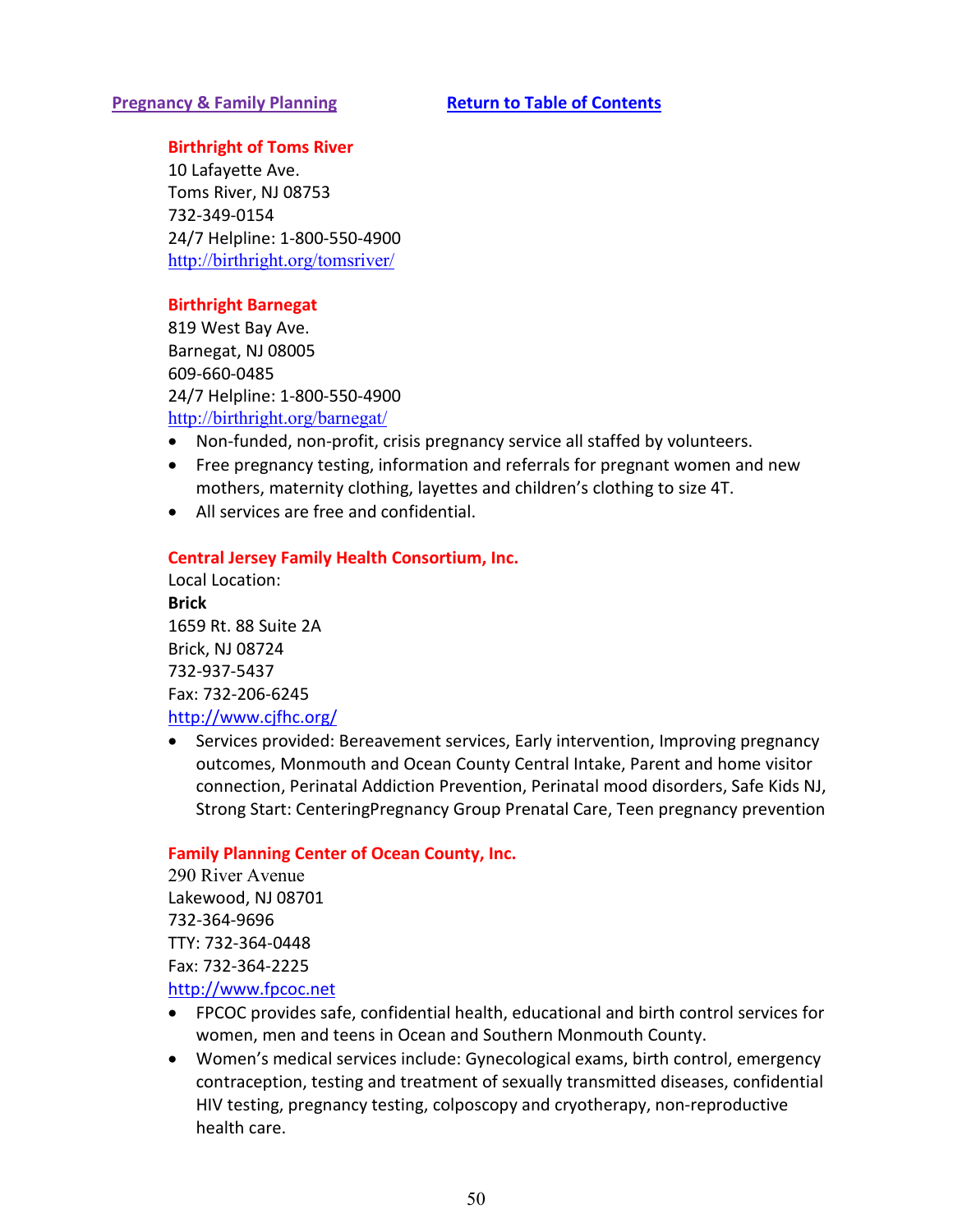• Male medical services include: providing information on contraception and sexually transmitted diseases, sexually transmitted disease treatment to patients partners, HIV testing.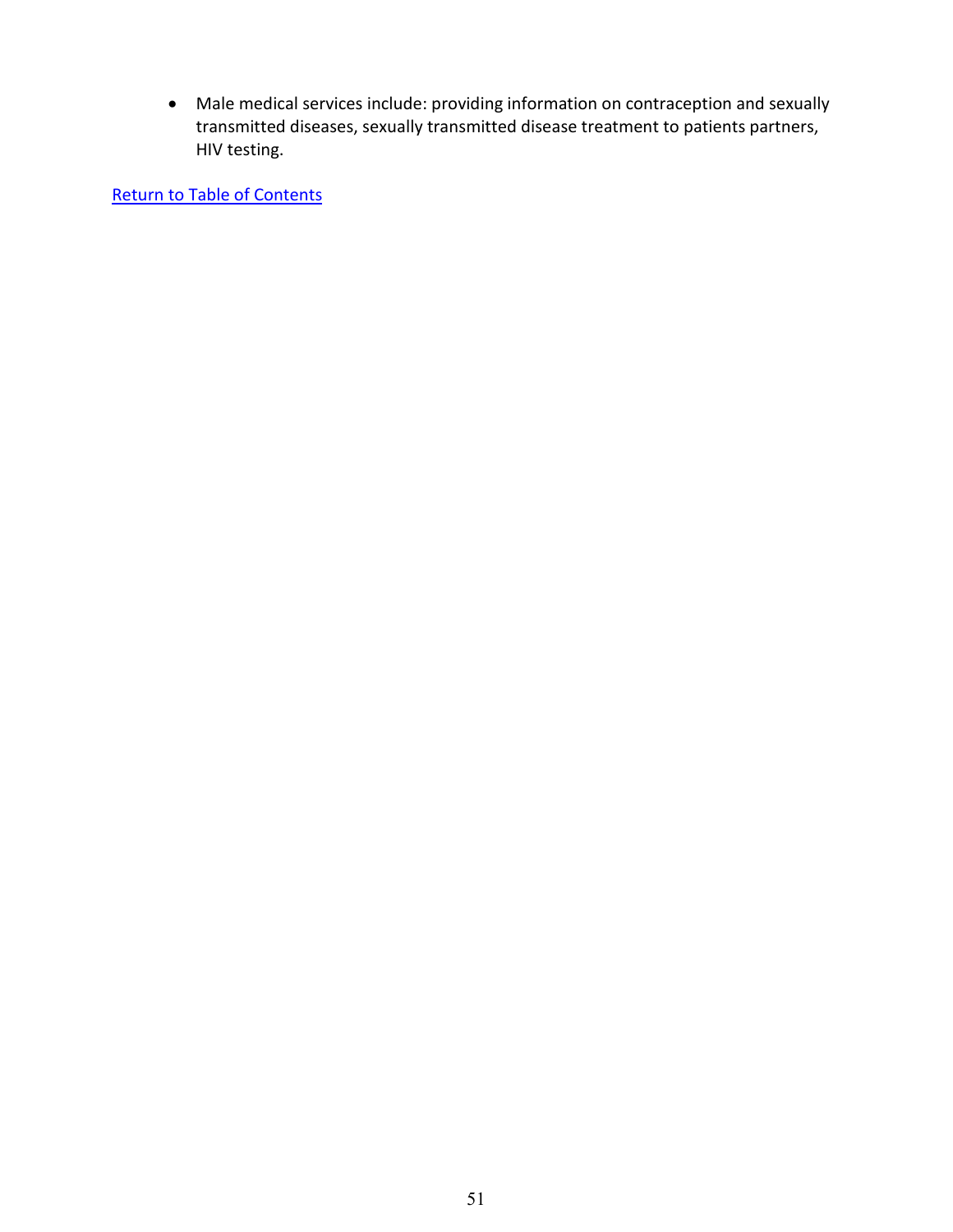#### <span id="page-51-0"></span>**Caregiver Volunteers of Central Jersey**

**Toms River**  Riverwood Plaza 2 67 Route 37 West 2nd Floor Toms River, NJ 08755 732-505-2273

## **Freehold**

61 Georgia Rd. RM 16 Freehold, NJ 07728 732-876-3900 Email: [info@caregivervolunteers.org](mailto:info@caregivervolunteers.org) [http://www.caregivervolunteers.org](http://www.caregivervolunteers.org/)

- Provides supportive home care services to the frail elderly, disabled and homebound thus enabling them to live independently in their homes.
- Recruits and trains volunteers for this purpose.
- Services include: Alzheimer/Dementia respite care, Caregiver Canines pet therapy, Caregiver Kids, Friendly Visits/Reassurance phone calls, grocery shopping, medical transportation, multicultural program, respite care, veteran assistance.

#### **Catholic Charities - Services for Seniors**

Ocean County – Fix It Program 200 Monmouth Avenue, Lakewood, NJ 08701 732-363-5322 x3234

Mercer County – SSI/SSDI Outreach Acess and Recovery / Senior Case Management Services/ Medi-Cool Programs 132 N. Warren St. Trention, NJ 08608 609-394-8847 x2532 Helpline: 1-800-360-7711 <https://www.catholiccharitiestrenton.org/services/housing-food/>

- Has a coordinator available to provide educational programs for senior groups.
- Minor home maintenance and repair services are offered to the homebound elderly through the "Fix It Program".
- "Project Reach" provides help for older victims of domestic violence such as long time spouse abuse or abuse by grown children.

#### **Ocean County- Office of Senior Services**

101 Hooper Avenue Toms River, NJ 08753 732-929-2091 **Toll Free:** 1-800-668-4899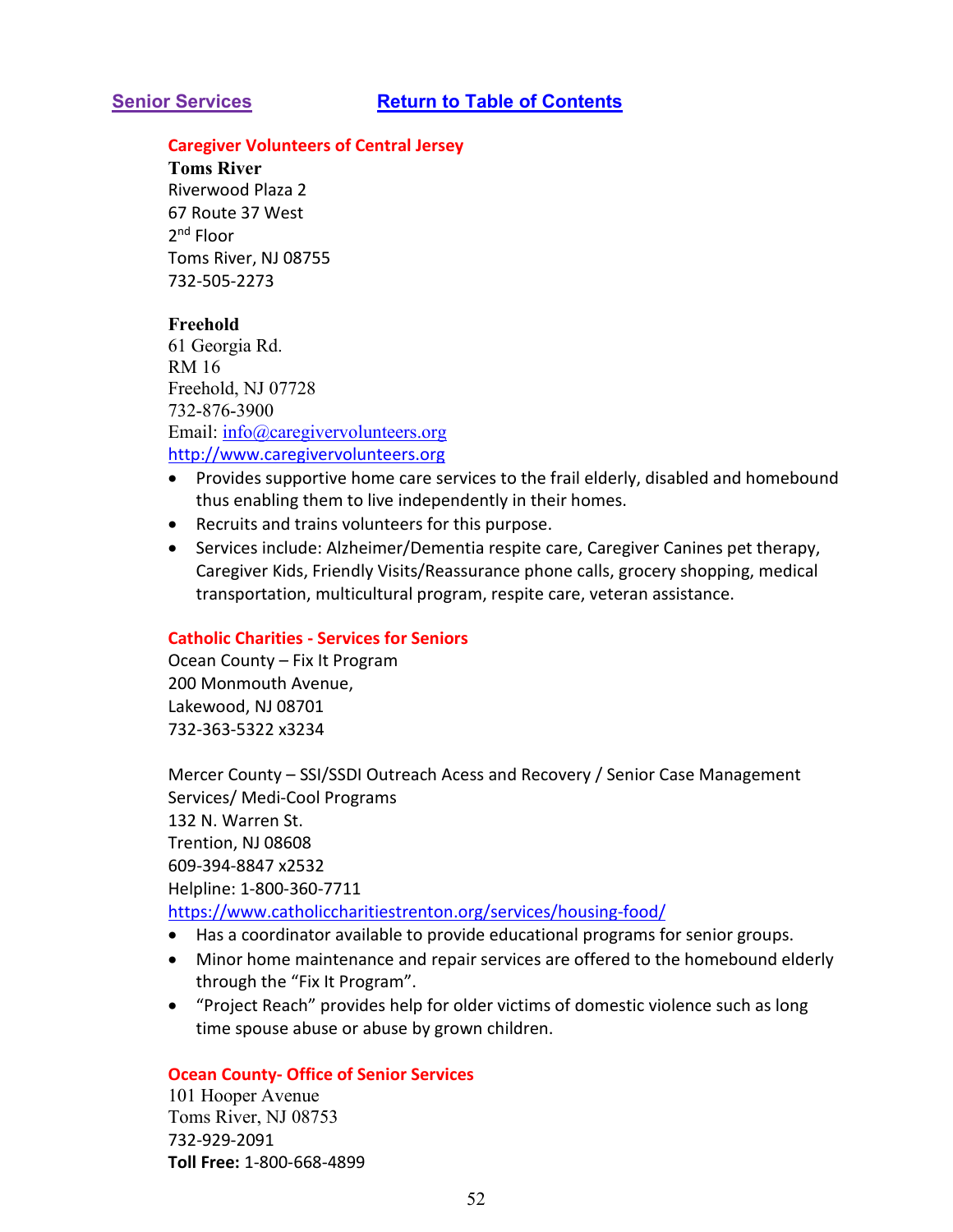# <http://www.co.ocean.nj.us/OC/SeniorServices/frmHomeSS.aspx>

### **Saint Francis Church – Senior Counseling Services**

Long Beach Island 4700 Long Beach Boulevard Long Beach Township, NJ 08008 609-494-8861

Little Egg Harbor, Tuckerton, Eagleswood, Staffor, Barnegat or Waretown Ocean County Southern Services Center Stellite Office 179 S. Main St. Manahawkin, NJ 08050 609-978-6220 or 609-978-6221

Lacey, Ocean Gate, Pine Beach, South Toms River, Beachwood or Berkeley Berkeley Satllite Office Pinewald-Keswick Rd Bayville, NJ 08721 732-244-9600 <http://stfranciscenterlbi.org/senior-services>

- Community center offering ESL classes
- Provides individual, marital, family and group psychotherapy to clients of low to moderate income.
- Services to victims of sexual abuse and assault, recovering alcoholics and their families, adolescents, and low-income parents.
- Provides parenting, anger management and family literacy programs and a 24-hour hotline.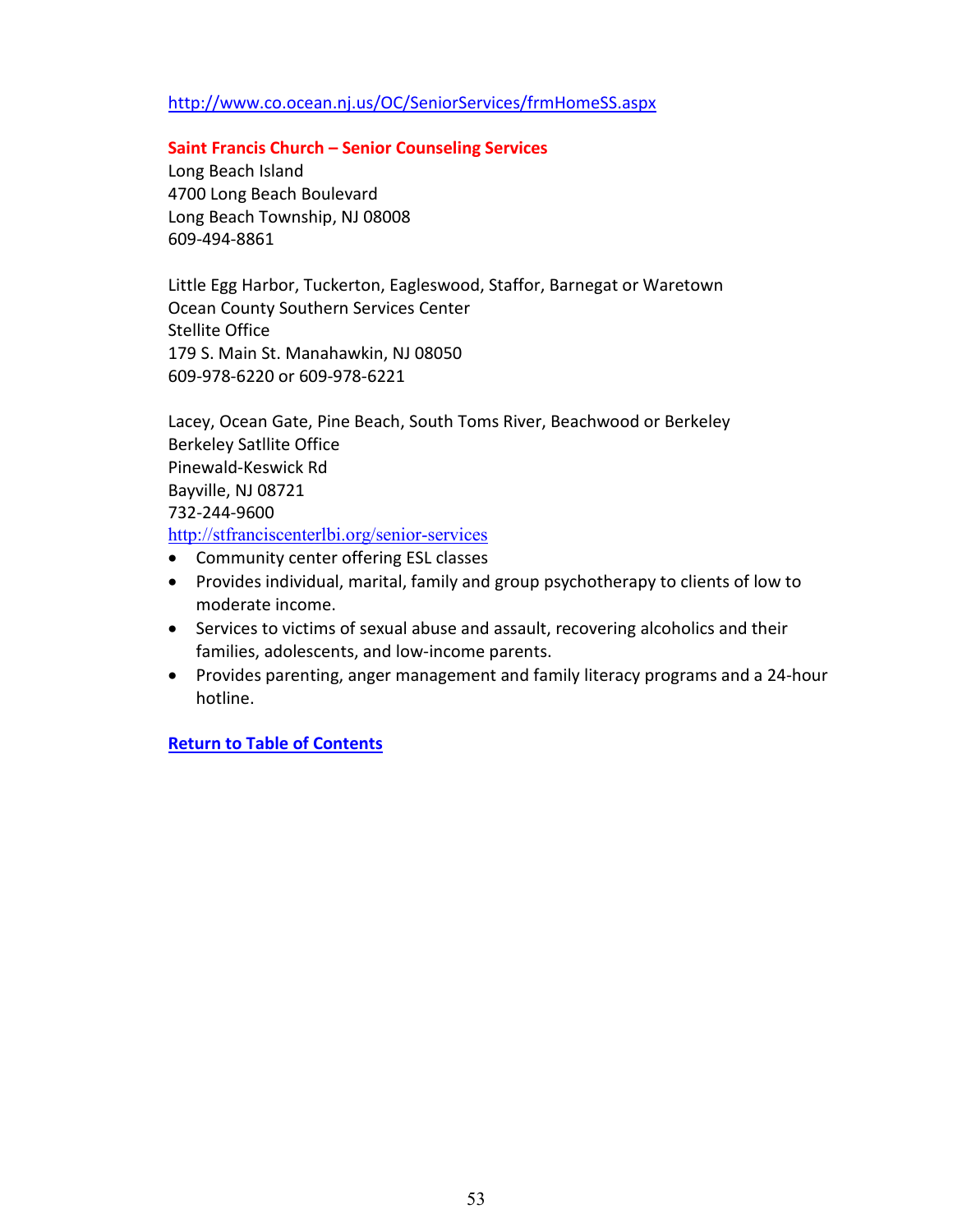# <span id="page-53-0"></span>**Shelter [Return to Table of Contents](#page-1-0)**

# **Catholic Charities - Diocese of Trenton**

Homeless Prevention 200 Monmouth Ave. Lakewood, NJ 08701 732-363-5322 Mondays – Thursday 9am-12pm <https://www.catholiccharitiestrenton.org/services/housing-food/>

- Ocean County housing services include: Housing Assistance Service (Home, Heat, and Hope) which provides assistance to eligible residents of Ocean County with utility payments, security deposits, back rent, and mortgage payments, and the "Fix-It Program" which provides minor home repairs to the elderly.
- There are transition housing assistance and homeless prevention help.

# **Catholic Charities - Providence House**

Confidential Location 88 Schoolhouse Rd. Suite 1 Whiting, NJ 08759 24-hour hotline 1-800-246-8910 Office: 732-350-2120 <https://www.catholiccharitiestrenton.org/domestic-violence-services/>

• Services provided include: 24-Hour Domestic Violence Hotline, Emergency Safe House, Individual Counseling, Domestic Abuse Support Groups, Project Self-Sufficiency, Legal Advocacy Program, Community Education, Project REACH, Project OUTREACH, PALS (Peace-A Learned Solution), Domestic Violence Response Team (DVRT), Domestic Violence Liason to DYFS

# **El Centro Hispanoamericano**

525 East Front Street Plainfield, NJ 07060 908-753-8730 Fax: 908-753-8730 Email: info@elcentronj.com <http://www.elcentronj.org/>

- Legal Assistance (legal representation in cases involving immigration, refugee status, civil rights)
- Immigration Services (help with family petitions, temporary protective status (TPS), Violence Against Women Act (VAWA), residency, work authorizations, naturalizations, and more)
- health services, job training and location, food stamps, benefits, rent and utility assistance)
- Community Events

# **Interfaith Hospitality Network**

407 Lexington Ave Toms River, NJ 08753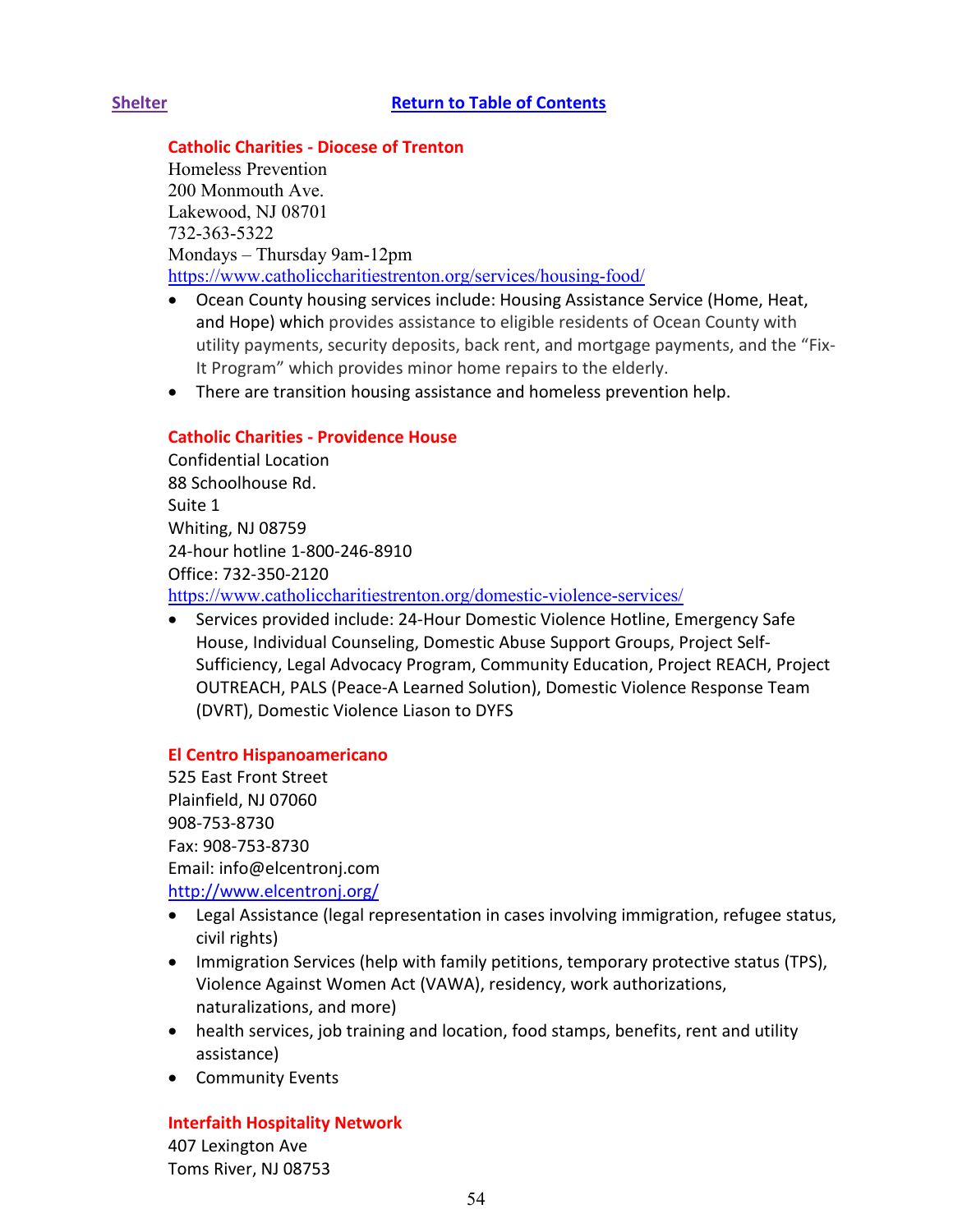732-736-1550 Fax: 732-736-1540 <https://ihnoc.net/>

- Services include providing guests with overnight shelter. Area churches and synagogues provide overnight accomodations along with dinner and breakfast. Volunteers also provide a family style evening meal and breakfast. Each congregation hosts for one week at a time for up to 14 guests.
- Daytime activities include working with guests to set priorities and help guest to learn how to gain self-sufficiency.
- Guest families are provided with case management, education and training in life skills, parenting, financial management, counseling, and other services.
- Family mentoring program is also available.

# **Ocean's Harbor House**

Emergency Youth Shelter *(Refugio)* 2445 Windsor Avenue Toms River, NJ 08754 Hot Line: 732-929-0660

Main Office 808 Conifer St. Toms River, NJ 08753 732-929-0096

Transitional Living Program and Family Crisis Intervention Program 808 Conifer Street Toms River, NJ 08753 732-281-0822 <http://www.oceansharborhouse.org/>

• Services provided include: Youth Shelter, Transitional Living Program, Outreach Programs, Family Crisis Intervention Unit (FCIU)

# **Transitional Housing Program**

Need Help? Call 1-800-334-8893 to speak with an alcohol or drug abuse counselor [http://www.transitionalhousing.org/ci/nj-toms\\_river](http://www.transitionalhousing.org/ci/nj-toms_river)

- 3/4 houses: Sober living homes that help you transition back to your normal life
- Sober Living Homes: Homes where residents recover from substance abuse.
- Halfway Houses: Variety of homes that can assist residents with substance abuse issues, emaotional issues, physical issues and to transition back to society.
- Reentry Programs: Hard to find residential re-entry programs.
- Our listings include: government run, privately owned, non profit transitional housing resources. We work closely with many transitional housing programs who provide us with their latest details and costs. View the full details on our listing details pages. Where possible we provide prices and details such as sliding fee scale, free programs.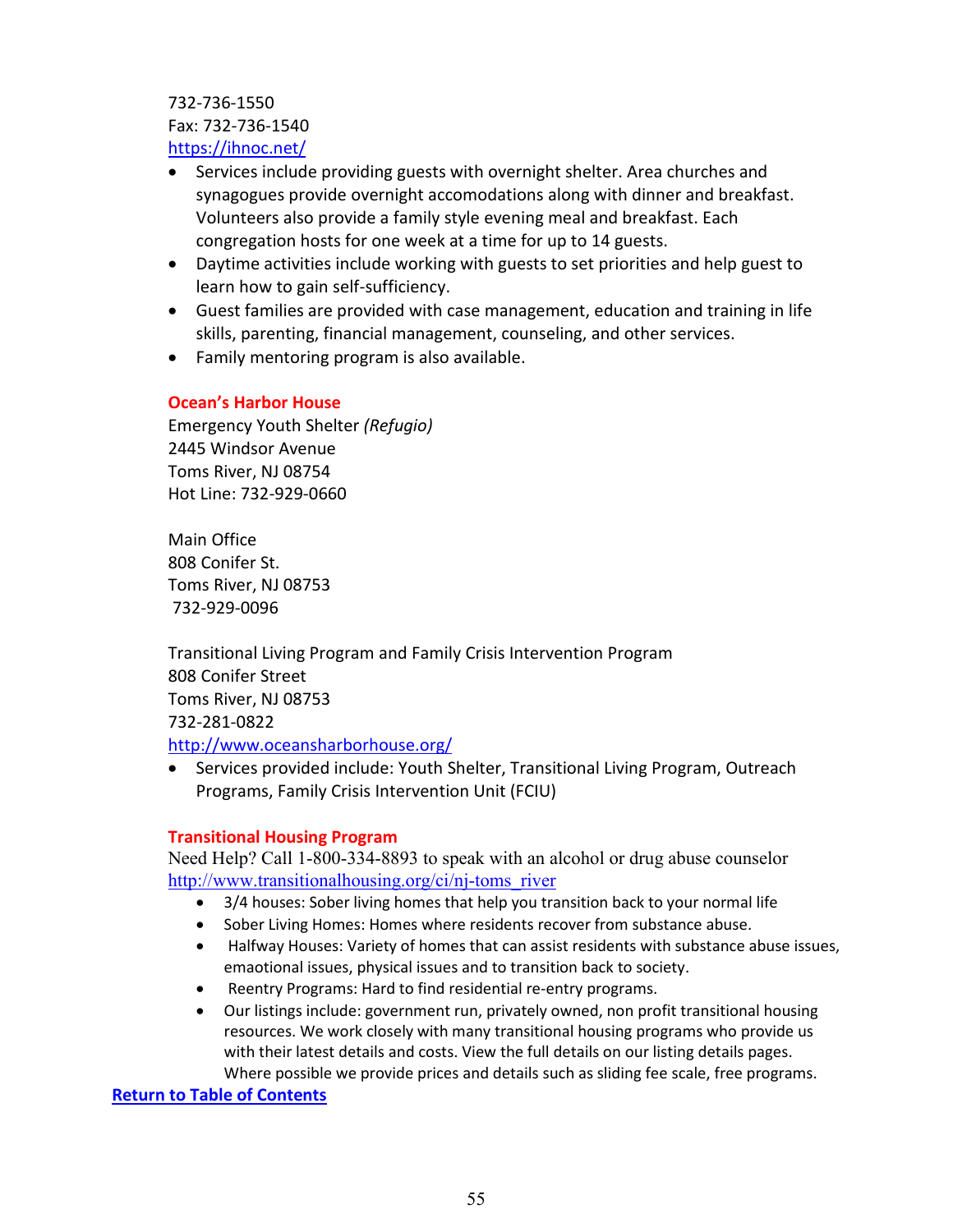# <span id="page-55-0"></span>**Translation & Interpreting <b>[Return to Table](#page-1-0) of Contents**

# **Ocean County Library**

**Headquarters** 101 Washington Street Toms River, NJ 08753 732-349-6200 [http://theoceancountylibrary.org](http://theoceancountylibrary.org/)

- Free public library services open to all Ocean County residents
- Free computers classes available
- ESL and citizenship classes and English Conversation Groups located in various branches
- Meeting rooms available for community groups
- Collection of Spanish books, magazines, newspapers, music, videos, and more in the Lakewood, Brick and Toms River branches
- Bilingual children's books available
- Materials for adults wanting to learn English
- Interpreting services available through Language Line

# **Puerto Rican Action Board**

Headquarters 90 Jersey Avenue New Brunswick, NJ 08901 732-828-4510 Monday –Friday 9am – 5pm Fax: 732-828-4546 Email: [info@prab.org](mailto:info@prab.org) <https://prab.org/>

- Provides an array of services that promote and facilitate the attainment of selfsufficiency.
- Services include job placement, educational workshops, legal orientation, health information, women's support group, youth group, client advocacy, translation/interpretation (Spanish), bilingual/bicultural staff, and referral system for other social service agencies in Ocean County.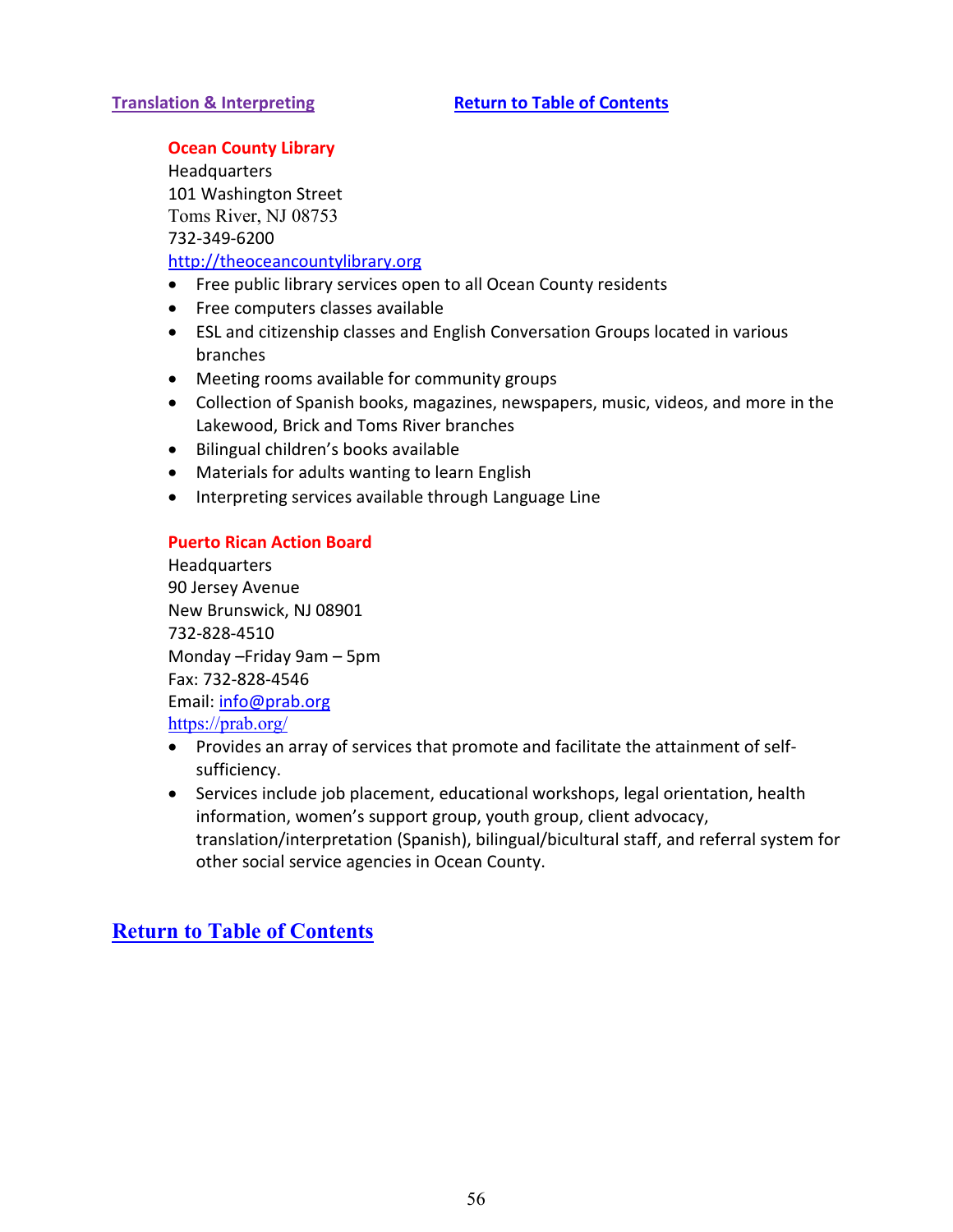# <span id="page-56-0"></span>**Public Transportation** *[Return to Table of Contents](#page-1-0)*

# **Academy Bus**

**Toll Free:** 800-442-7272 <http://www.academybus.com/>

- A privately owned and operated bus company which offeres services for commuters**.**
- *Una compañía privada de autobuses que ofrece servicios para los viajeros.*

#### **New Jersey Transity**

973-275-5555 Operational assistance Automated infomraiton 24/7 8:30am-5pm daily [http://www.njtransit.com](http://www.njtransit.com/)

- New Jersey's public transportation corporation provides bus & train services.
- *Empresa de transporte público de Nueva Jersey ofrece servicios de autobús y de tren.*

#### **Ocean Ride**

732-736-8989 press 1 to reserve transportation <http://www.co.ocean.nj.us/transportation/>

The Ocean County transit system offers two major services:

- Reserve-A-Ride door-to-door, non-emergency medical transportation service to seniors (age 60 and over) and person with disabilities.
- Local bus routes.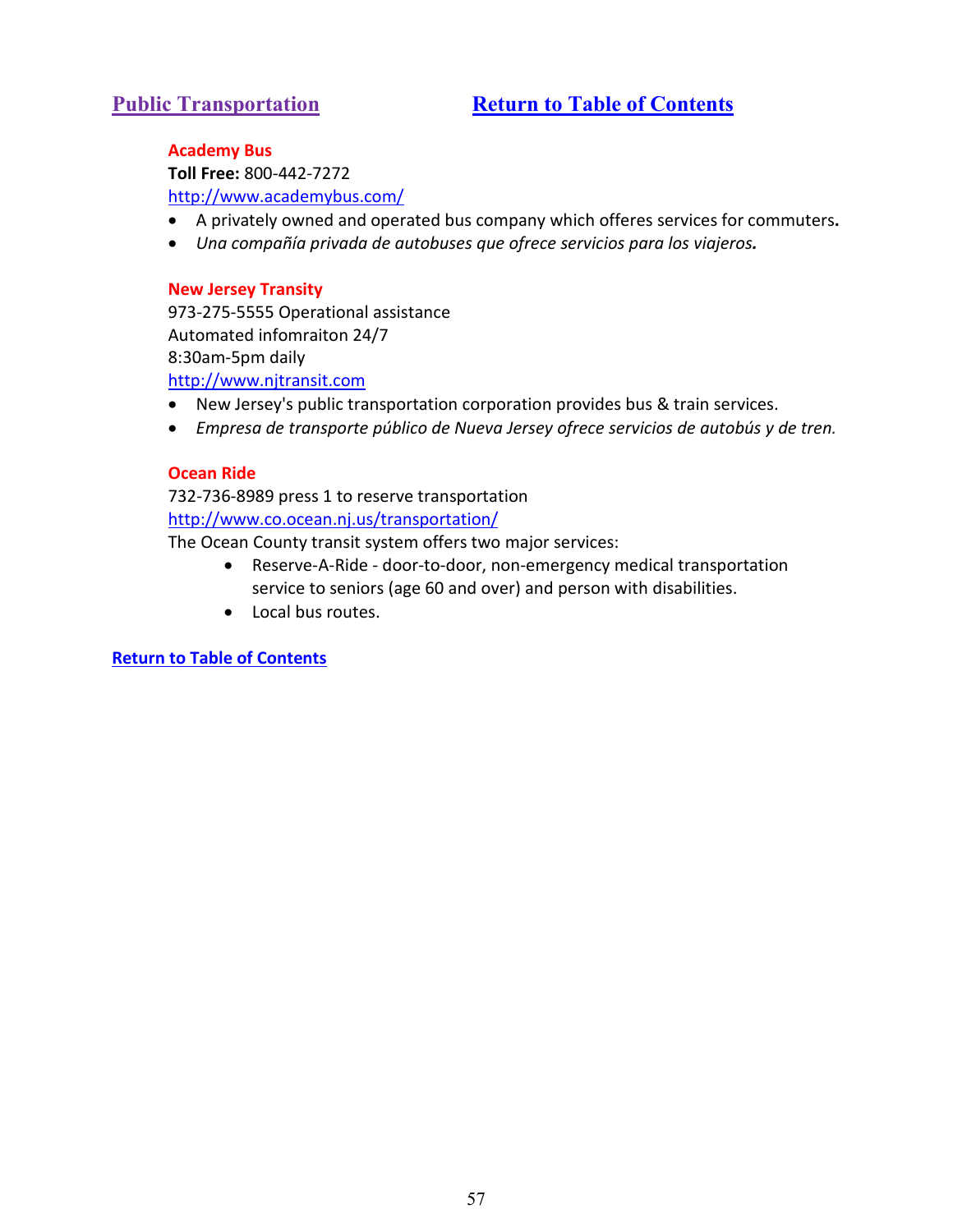# <span id="page-57-0"></span>**Arabic**

#### **Islamic Center of Ocean County**

2116 Whitesville Road Toms River, NJ 08755 732-363-1940 Fax: 732-240-2945 <http://icoconline.org/>

#### **Masjid Bilal**

1733 Route 9 Toms River, NJ 08755 732-581-2429 <http://masjidbilal.net/>

# **Polish**

**St. Mary of the Lake** 43 Madison Avenue Lakewood, NJ 08701 732-363-0139

#### **Russian**

#### **St. Mary's Russian Orthodox Church**

316 Cassville Road P.O. Box 146 Jackson, NJ 08527 Rectory: 732-928-3223 Cell: 732-239-2712/732-570-1280 <https://saintmaryinjackson.org/>

# **St. Vladimir Memorial Church**

134 Perrineville Road P.O Box 143 Jackson, NJ 08527 732-928-1248 <https://facebook.com/stvladimirsnj> <http://www.stvladimirnj.org/>

#### **Spanish**

#### **All Saints Episcopal Church**

213 Madison Avenue Lakewood, NJ 08701 732-367-0933 <http://allsaintslakewood.org/>

**Assemblies of God Bethel Spanish Pentecostal Church** 219 Clifton Avenue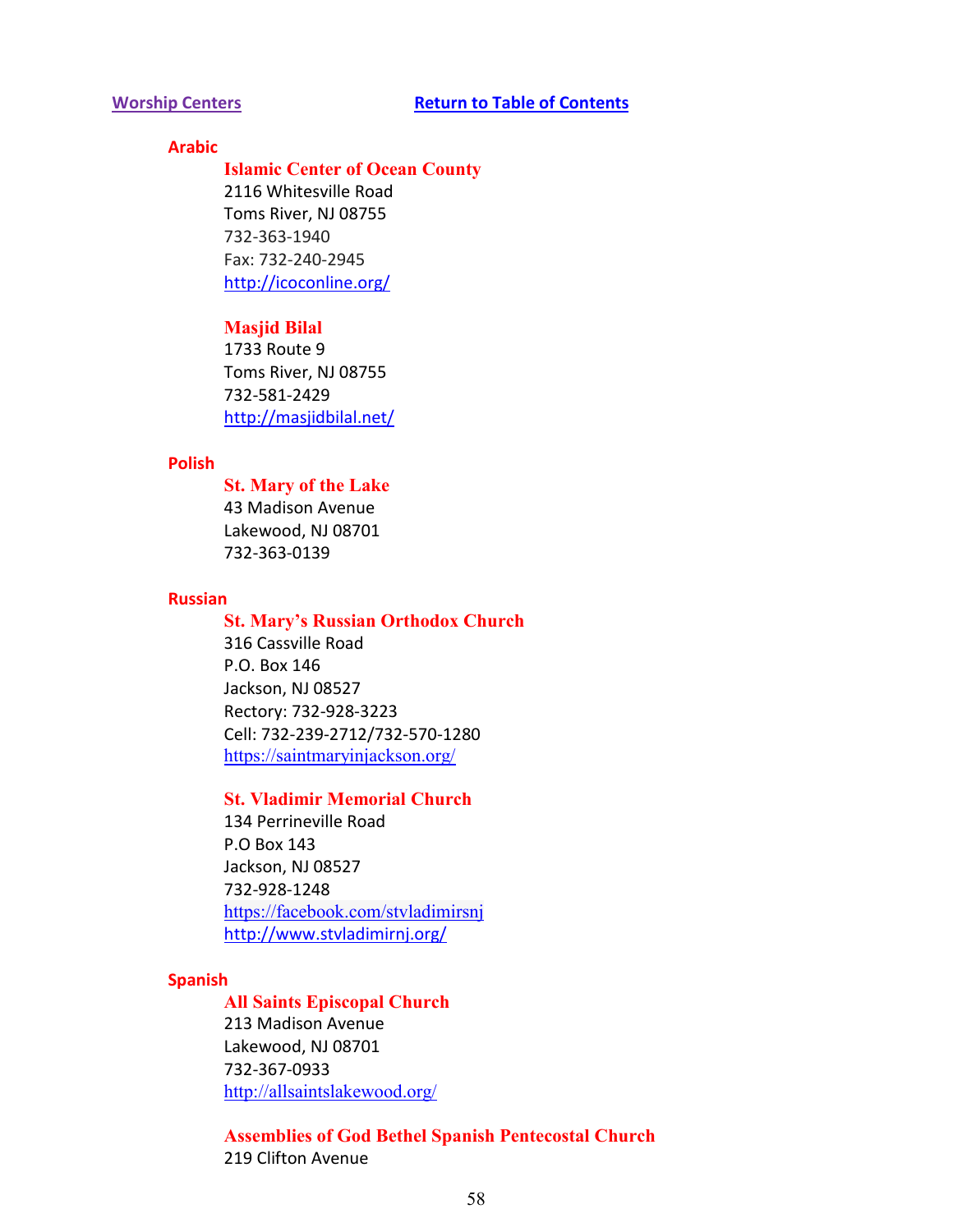Lakewood, NJ 08701 732-367-6585

#### **Casa de Esperanza – United Methodist Church**

134 North Greet Street Tuckerton, NJ 08087 609-296-9610 [tuckertonumc@gmail.com](mailto:tuckertonumc@gmail.com) [http://74.220.219.62/~fumctuck/houseofhope/](http://74.220.219.62/%7Efumctuck/houseofhope/)

# **The Church of Jesus Christ of Latter-day Saints**

**(La Iglesia de Jesucristo de los Santos de los Ultimos Dias)** 1348 Old Freehold Road Toms River, NJ 08753 732-349-4744 <https://www.churchofjesuschrist.org/?lang=eng>

#### **Christ Episcopal Church**

415 Washington Street Toms River, NJ 08753 732-349-5506 [http://christchurchtomsriver.org](http://christchurchtomsriver.org/)

#### **Christ United Methodist Church**

678 5th Street Lakewood, NJ 08701 732-363-8885

#### **Christian Temple of Christ**

7 1st Street So. Toms River, NJ 08757 732-473-1383

#### **Church of Christ**

1126 Hooper Avenue Toms River, NJ 08753 732-244-2112

# **The Church of Grace and Peace**

1563 Old Freehold Road Toms River, NJ 08755 732-349-1550 [http://www.graceandpeace.org](http://www.graceandpeace.org/)

# **The Parish of St. Isidore the Farmer**

76 Evergreen Road New Egypt, NJ 08533 609-758-2153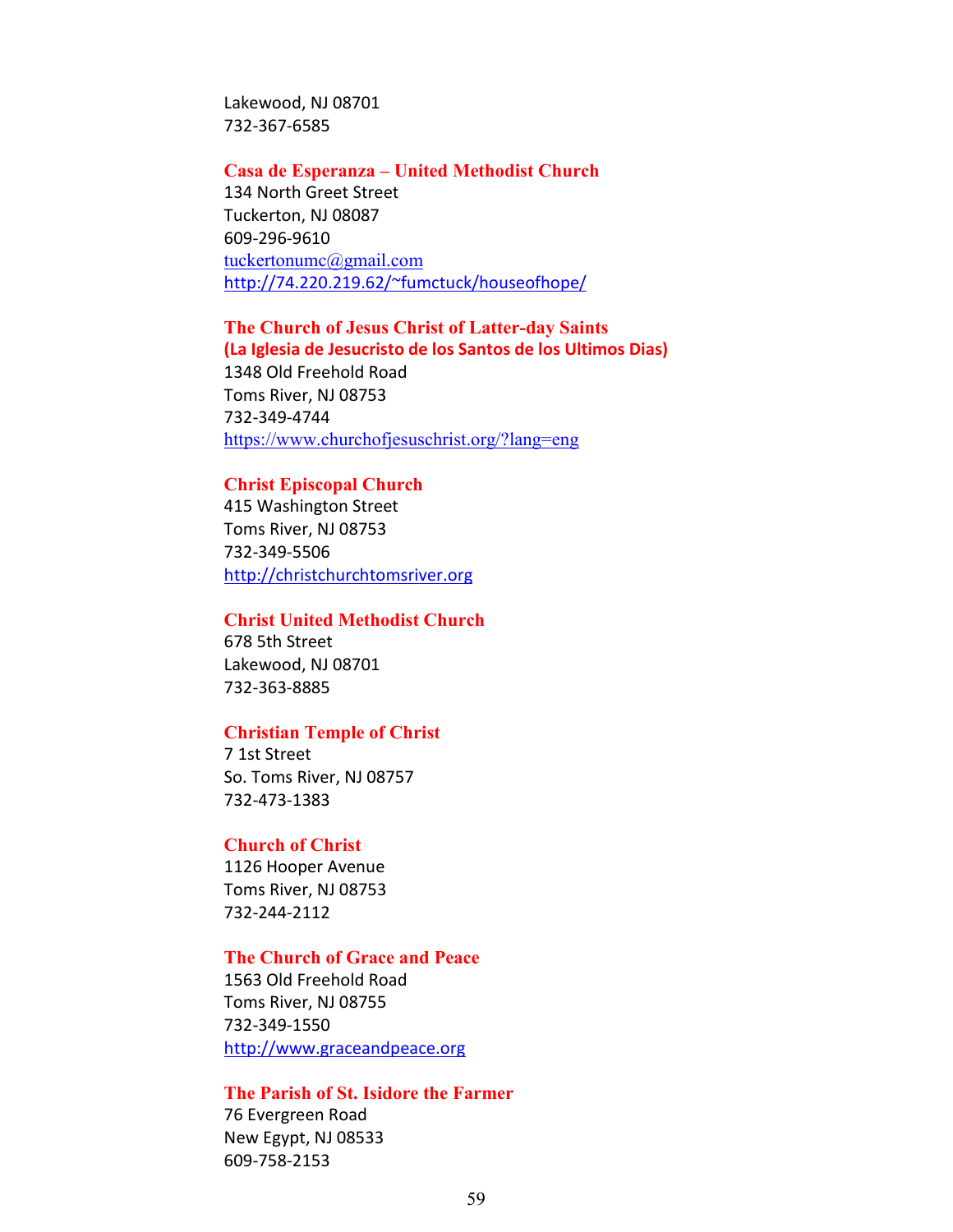Email: [information@saintisidoreparish.church](mailto:information@saintisidoreparish.church) <https://www.saintisidoreparish.church/>

#### **Harvey Memorial United Methodist Church**

1120 Arnold Avenue Point Pleasant Boro, NJ 08742 732-892-1660 Fax: 732-892-0009 Email: harveyumc@verizon.net <http://www.harveyumc.org/>

#### **Saint Barnabas Catholic Church**

33 Woodland Road P.O. Box 1 Bayville, NJ 08721 732-269-2208 Email: parishoffice@stbarnabasbayville.com <http://www.stbarnabasbayville.com/> Latino Ministries/Espanol <https://stbarnabasbayville.com/latino-ministries-espanol/eventos>

#### **Saint Joseph Church**

685 Hooper Avenue Toms River, NJ 08753 732-349-0018 x2204 Fax: 732-286-7064 Email: [parish@stjosephtomsriver.org](mailto:parish@stjosephtomsriver.org) <http://www.stjosephtomsriver.org/>

# **Saint Paul Lutheran Church**

130 Cable Avenue Beachwood, NJ 08722 732-349-0871 [http://Stpaul-lutheranchurch.com](http://stpaul-lutheranchurch.com/)

### **Ukrainian**

#### **Saint Stephen Ukrainian Catholic Church**

1344 White Oak Bottom Road Toms River, NJ 08755 732-505-6293 / 732-505-6053 <http://ststephenchurch.us/>

#### **Yiddish**

#### **Jewish Federation of Ocean County**

1235A Route 70 Lakewood, NJ 08701 732-363-0530 Fax: 732-363-2097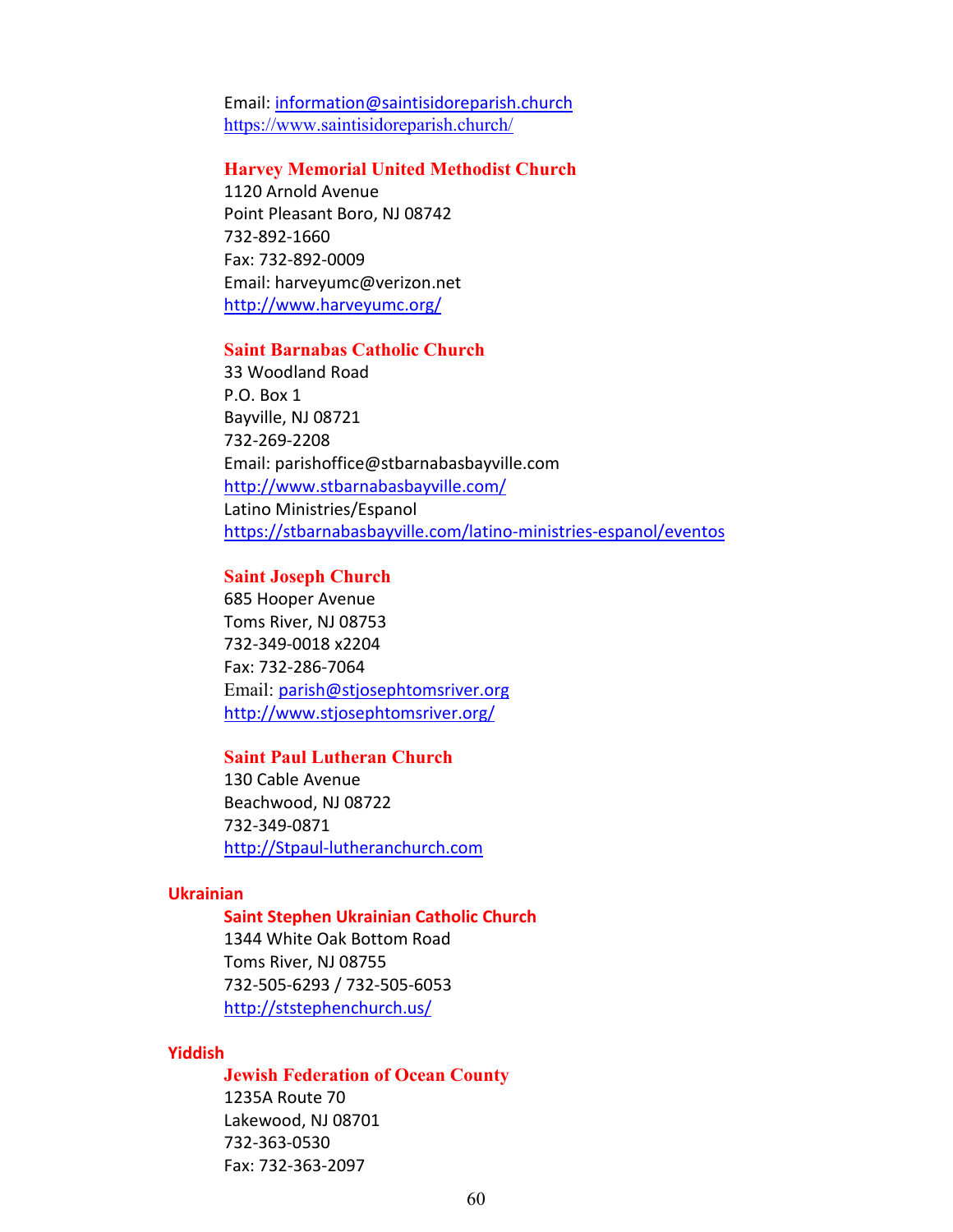Email: federation@ocif.org <http://www.jewishoceancounty.org/>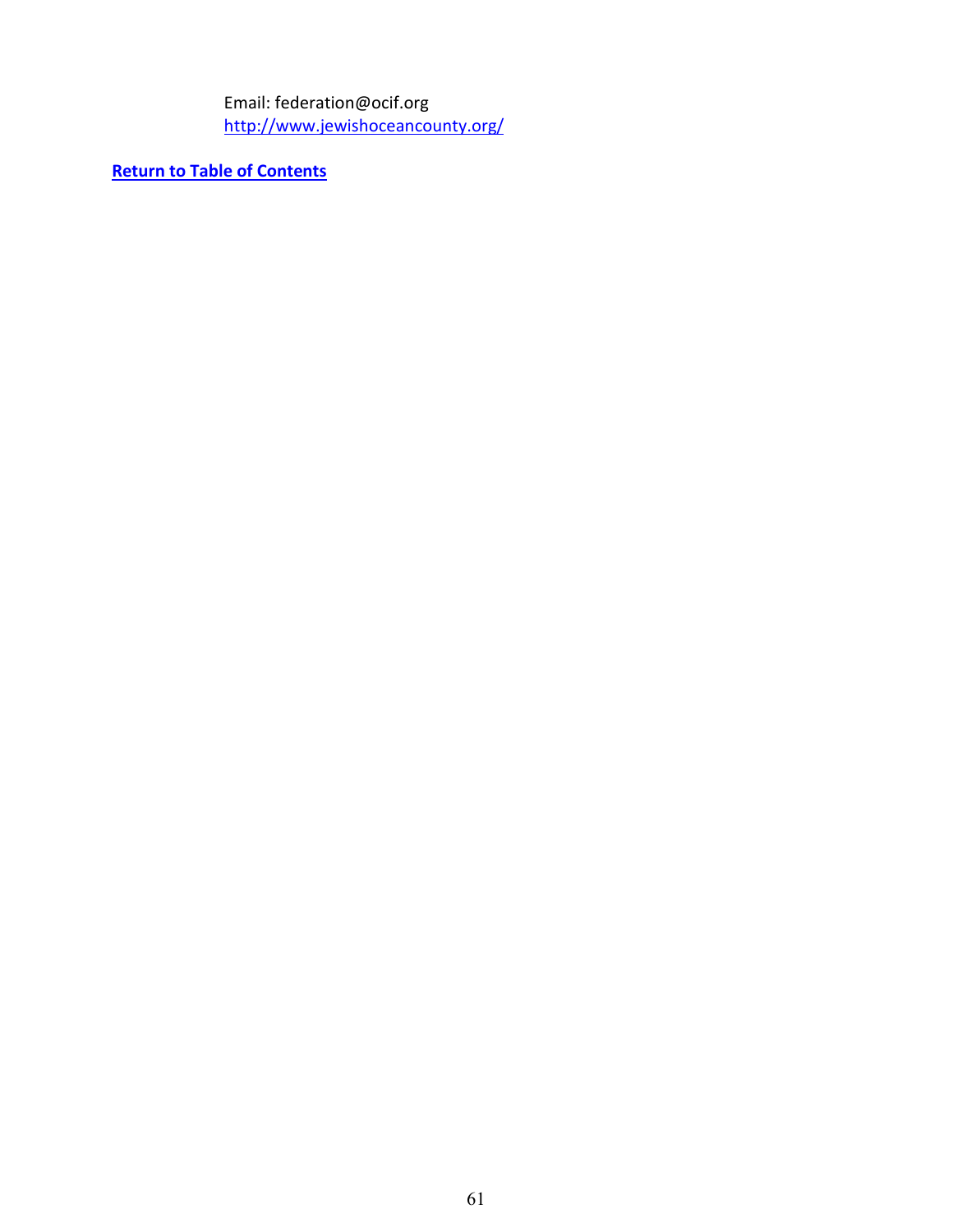#### <span id="page-61-0"></span>**Youth Centers [Return to Table of Contents](#page-1-0)**

#### **4H Youth Development**

Rutgers Cooperative Extension of Ocean County Extension Center 1623 Whitesville Road Toms River, NJ 08755 732-349-1227 Fax: 732-505-8941 Email: Ocean4h@co.ocean.nj.us <http://ocean.njaes.rutgers.edu/4h/>

- The 4-H Youth Development program uses a learn-by-doing approach to enable youth to develop the knowledge, attitudes, and skills they need to become competent, caring, and contributing citizens of the world.
- Programs include: Community clubs, 4-H Horse program, 4-H afterschool and summer programs, school enrichment, and professional development opportunities.

#### **Big Brothers Big Sisters of Ocean County**

BBBS of Coastal & Northern New Jersey Main Office 305 Bond St., 2<sup>nd</sup> Floor Asbury Park, NJ 07712 732-544-2224 Fax: 732-544-2260 Email: [info@mentornj.org](mailto:info@mentornj.org) <http://www.bbbsoc.org/>

> • Big Brothers Big Sisters organization's mission is to help children reach their potential through professionally supported one-to-one relationships with mentors.

#### **Boy Scouts of America**

1518 Ridgeway Road Toms River, NJ 08755 732-349-1037 Fax: 732-349-8093 Email: [jerseyshorecouncil@scouting.org](mailto:jerseyshorecouncil@scouting.org) <http://www.jerseyshorescouts.org/>

> • Scouting introduces you and your children to a world where they will build lifetime friendships, while learning leadership skills, active citizenship, personal fitness, and practical knowledge through their participation in a diverse array of activities including camping excursions, summer programs for teens and much, much more.

# **Girl Scouts of the Jersey Shore**

1405 Old Freehold Road Toms River, NJ 08753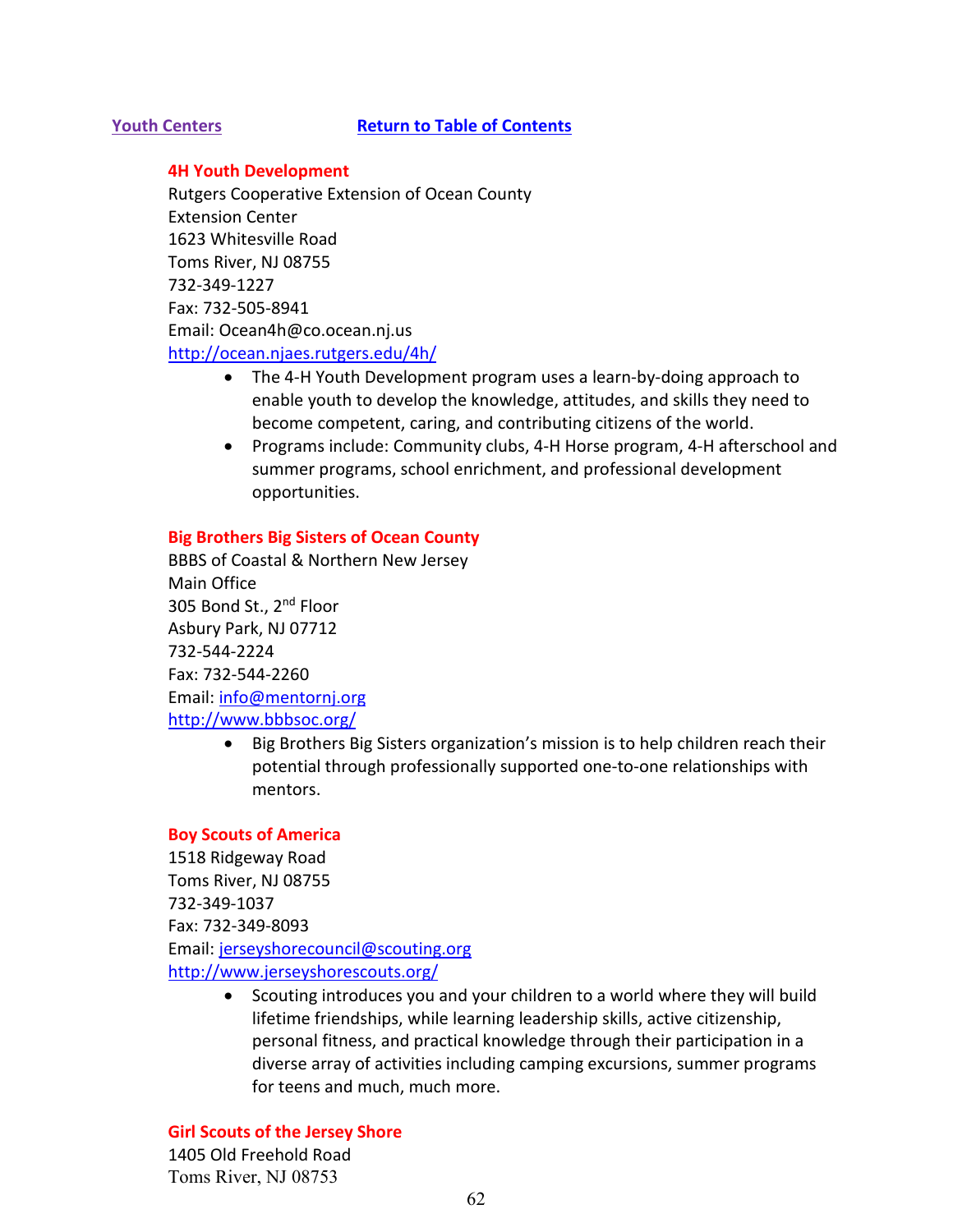1-800-785-2090

[http://www.girlscoutsjs.org](http://www.girlscoutsjs.org/)

- "The world's preeminent organization dedicated solely to girls all girls where, in an accepting and nurturing environment girls build character and skills for success in the real world."
- No girl or adult volunteer who meets membership requirements will be denied admission or access to Girl Scout program because of race, color, ethnicity, creed, national origin, socioeconomic status, or disability.
- Financial assistance is available.

# **PAL – Police Atheletic League of NJ**

Brick Township Police Athletic League 60 Drum Point Rd. Brick, NJ 08723 732-477-0144 <http://www.brickpal.org/>

- The Police Athletic League (PAL) is a recreation oriented juvenile crime prevention program that relies heavily on athletics and recreational activities to tighten the bond between police officers and kids in the community.
- Police Athletic League's use athletic and recreational programs as a tool; a way to involve children in the program. While involved with PAL, the message of avoiding gangs, drugs, alcohol, and other detriments, is discussed with the youngsters.

# **YMCA – Youth Development**

# **Ocean County locations**

Ocean County YMCA 1088 West Whitty Road Toms Tiver, NJ 08755 732-341-9622

Camp Zehnder Outdoor Recreation Center 3911 Herbertsville Road Brick, NJ 08724 732-836-9177 <http://www.njymca.org/>

- The Y is one of the nation's leading nonprofits strengthening communities through youth development, healthy living and social responsibility.
- La YMCA es una de las organizaciones no lucrativas más importantes del país en el fortalecimiento de las comunidades a través de desarrollo de la juventud, la vida sana y la responsabilidad social.